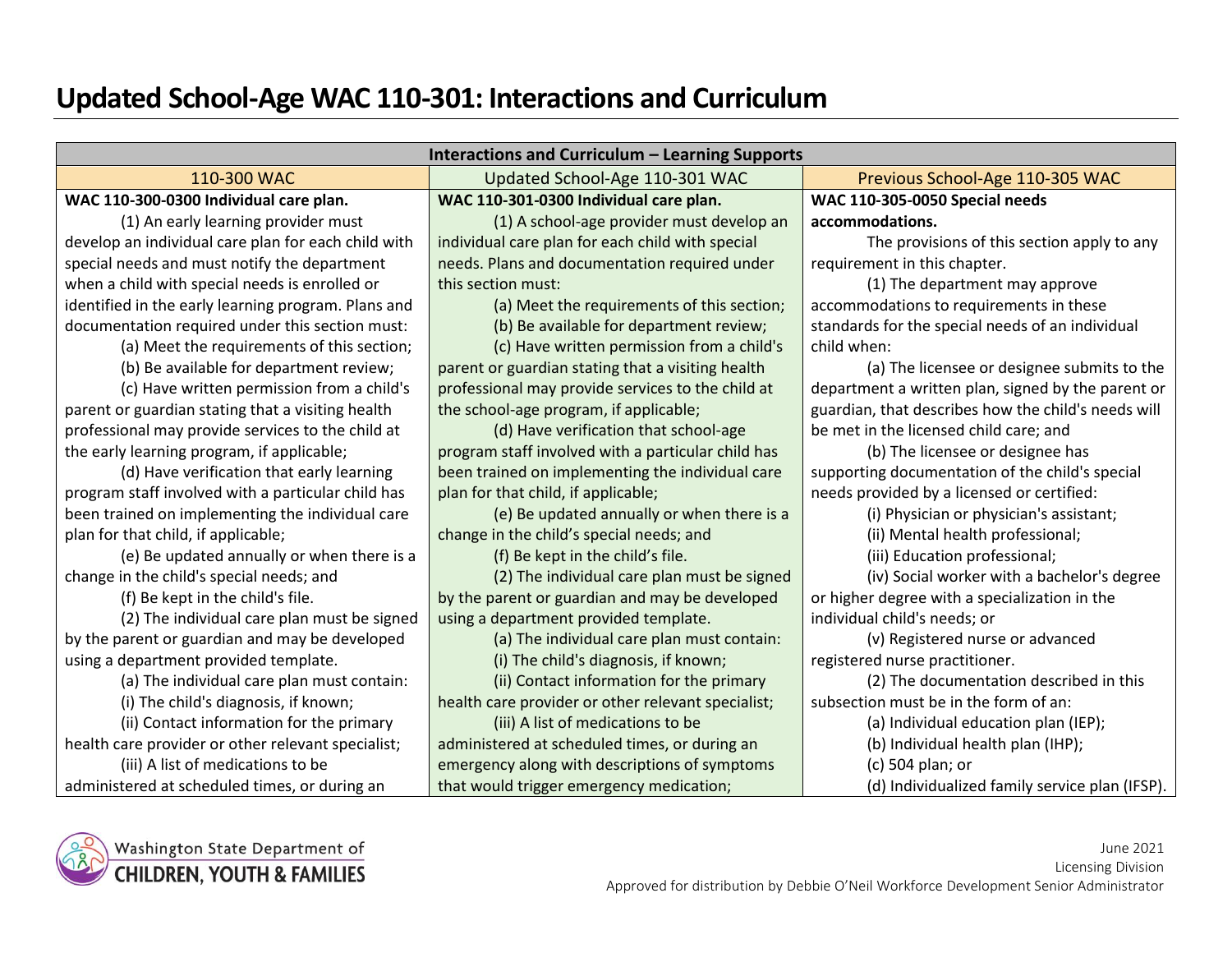emergency along with descriptions of symptoms that would trigger emergency medication;

(iv) Directions on how to administer medication;

(v) Allergies;

(vi) Food allergy and dietary needs,

pursuant to WAC [110-300-0186;](https://apps.leg.wa.gov/wac/default.aspx?cite=110-300-0186)

(vii) Activity, behavioral, or environmental modifications for the child;

(viii) Known symptoms and triggers;

(ix) Emergency response plans and what procedures to perform; and

(x) Suggested special skills training, and education for early learning program staff, including specific pediatric first aid and CPR for special health care needs.

(b) An early learning provider must have supporting documentation of the child's special needs provided by the child's licensed or certified:

(i) Physician or physician's assistant;

(ii) Mental health professional;

(iii) Education professional;

(iv) Social worker with a bachelor's degree or higher with a specialization in the individual child's needs; or

regis

plan and documentation for accommodations must be informed by any existing:

| (v) Registered nurse or advanced               | (3) A school-age provider's written plan       |
|------------------------------------------------|------------------------------------------------|
| stered nurse practitioner.                     | and documentation for accommodations must be   |
| (3) An early learning provider's written       | informed by any existing:                      |
| and documentation for accommodations           | (a) Individual education plan (IEP);           |
| st be informed by any existing:                | (b) Individual health plan (IHP);              |
| (a) Individual education plan (IEP);           | (c) 504 Plan; or                               |
| (b) Individual health plan (IHP);              | (d) Individualized family service plan (IFSP). |
| (c) 504 Plan; or                               |                                                |
| (d) Individualized family service plan (IFSP). |                                                |

(3) The licensee or designee's written plan and all documentation required under this section must be kept in the child's file and a copy submitted to the department.

(4) The licensee must keep written documentation on file, signed by the parent or guardian, that a visiting health professional may be providing services to the child at the child care program, if applicable.

(5) The licensee must keep written documentation on file that all staff have been trained on how to implement the plan for the individual child.

(6) The written plan must be updated annually or when there is a change in the child's special needs.

(7) See WAC [170-297-5625](https://apps.leg.wa.gov/wac/default.aspx?cite=170-297-5625) regarding supervision, capacity, and staff-to-child ratios for children with documented special needs.

**What's Different?** WAC 110-301-0300 Individual care plan.

 *Previous 110-305 vs Updated 110-301*: Similar rules, except Previous 110-305 requires provide to submit written special needs plan to the department; Updated 110-301 does not require provider to submit written special needs plan to the department. Updated 110-301 includes more required details that must be included in special needs plan; Previous 110-305 does not.

(iv) Directions on how to administer

(vi) Food allergy and dietary needs,

(viii) Known symptoms and triggers; (ix) Emergency response plans and what

(x) Suggested special skills training, and education for school-age program staff, including specific pediatric first aid and CPR for special

(b) A school-age provider must have supporting documentation of the child's special needs provided by the child's licensed or certified: (i) Physician or physician's assistant; (ii) Mental health professional; (iii) Education professional;

(iv) Social worker with a bachelor's degree

or higher with a specialization in the individual

(v) Registered nurse or advanced

(vii) Activity, behavioral, or environmental

medication;

(v) Allergies;

modifications for the child;

procedures to perform; and

health care needs.

child's needs; or

registered nurse practitioner.

pursuant to WAC 110-301-0186;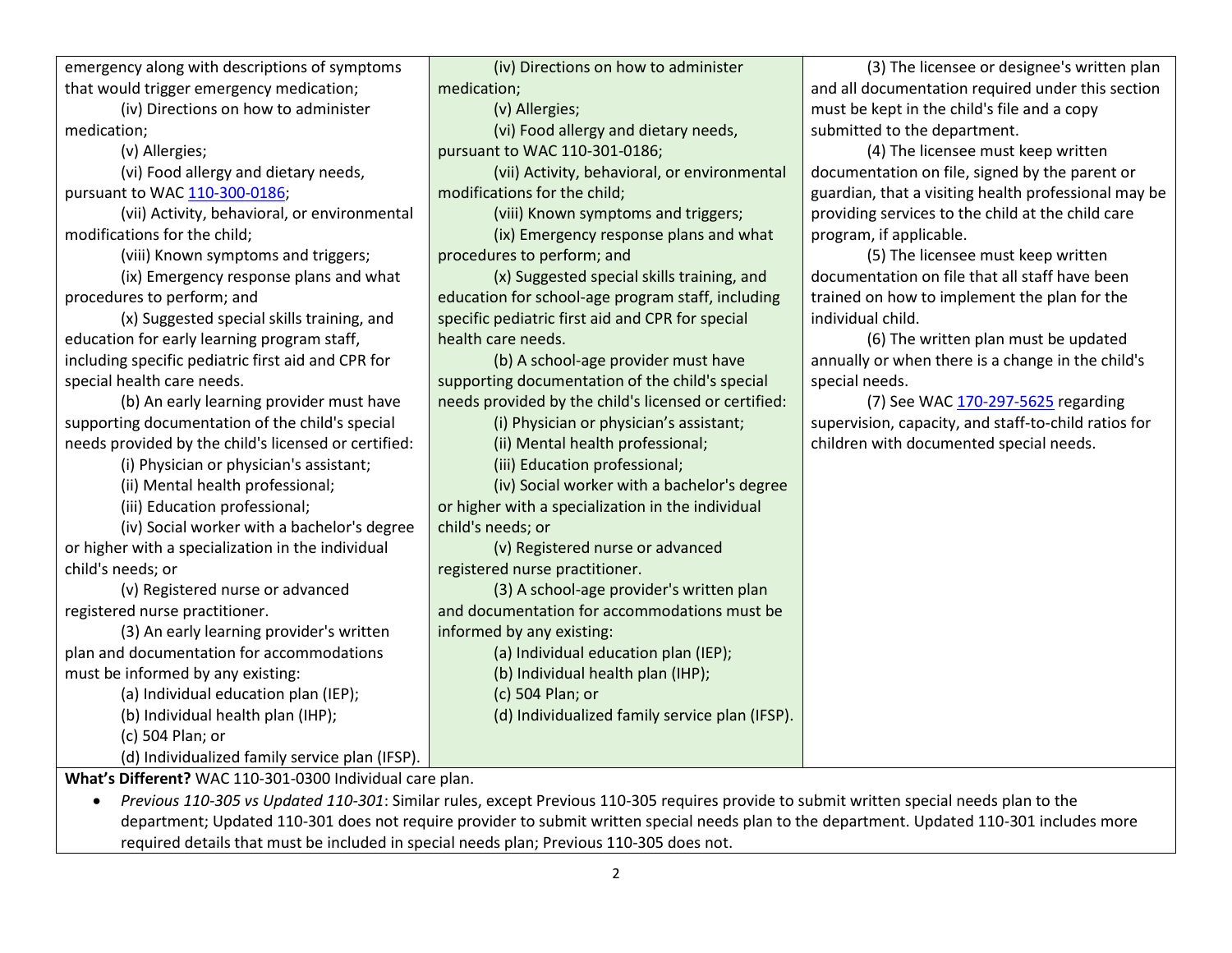*110-300 vs Updated 110-301*: Same rule, except Updated 110-301 does not require the provider to report to department when a child with special needs is enrolled in the program; 110-300 does require provider to report to department.

| <b>Interactions and Curriculum - Learning Supports</b>              |                                                      |                                 |
|---------------------------------------------------------------------|------------------------------------------------------|---------------------------------|
| 110-300 WAC                                                         | Updated School-Age 110-301 WAC                       | Previous School-Age 110-305 WAC |
| WAC 110-300-0305 Curriculum philosophy and                          | WAC 110-301-0305 Program philosophy and              |                                 |
| planning.                                                           | planning.                                            |                                 |
| (1) An early learning provider must have a                          | (1) A school-age provider must have a                | No Previous school-age rule.    |
| written curriculum philosophy that describes the                    | written program philosophy that describes the        |                                 |
| program of planned daily activities related to early                | program of planned daily activities related to child |                                 |
| childhood or child development.                                     | development.                                         |                                 |
| (2) The curriculum philosophy must                                  | (2) The program philosophy must address              |                                 |
| address all age groups being served, be informed                    | all age groups being served and may include          |                                 |
| by the Washington state early learning and                          | (a) How children develop emotionally,                |                                 |
| development guidelines, and may include:                            | socially, cognitively, and physically;               |                                 |
| (a) How children develop emotionally,                               | (b) What school-age programming looks                |                                 |
| socially, cognitively, and physically;                              | like or areas of focus within the program;           |                                 |
| (b) What early learning looks like or areas                         | (c) How the provider will meet cultural,             |                                 |
| of focus for each age group being served;                           | dual language learner, and special needs of          |                                 |
| (c) How the provider will meet cultural,                            | children attending the school-age program;           |                                 |
| dual language learner, and special needs of                         | (d) How to guide learning and social                 |                                 |
| children in care;                                                   | interactions; and                                    |                                 |
| (d) How to guide learning and social                                | (e) The importance of play to a child's              |                                 |
| interactions;                                                       | learning process.                                    |                                 |
| (e) The importance of play to a child's                             | (3) Staff must be trained on the program             |                                 |
| learning process; and                                               | philosophy.                                          |                                 |
| (f) For infants and toddlers, the                                   | (4) Program staff responsible for program            |                                 |
| importance of developing consistent, nurturing                      | and activity planning must be given regularly        |                                 |
| relationships with caregivers as a component of                     | scheduled time to plan and develop the program       |                                 |
| learning.                                                           | and activities.                                      |                                 |
| (3) Staff must be trained on the program's                          |                                                      |                                 |
| curriculum philosophy.                                              |                                                      |                                 |
| (4) A lead teacher or family home early                             |                                                      |                                 |
| learning provider must be given regularly                           |                                                      |                                 |
| scheduled time to plan and develop curriculum                       |                                                      |                                 |
| and activities. Planning may be done during rest                    |                                                      |                                 |
| time but all supervision requirements pursuant to                   |                                                      |                                 |
| WAC 110-300-0345 must be met.                                       |                                                      |                                 |
| What's Different? WAC 110-301-0305 Program philosophy and planning. |                                                      |                                 |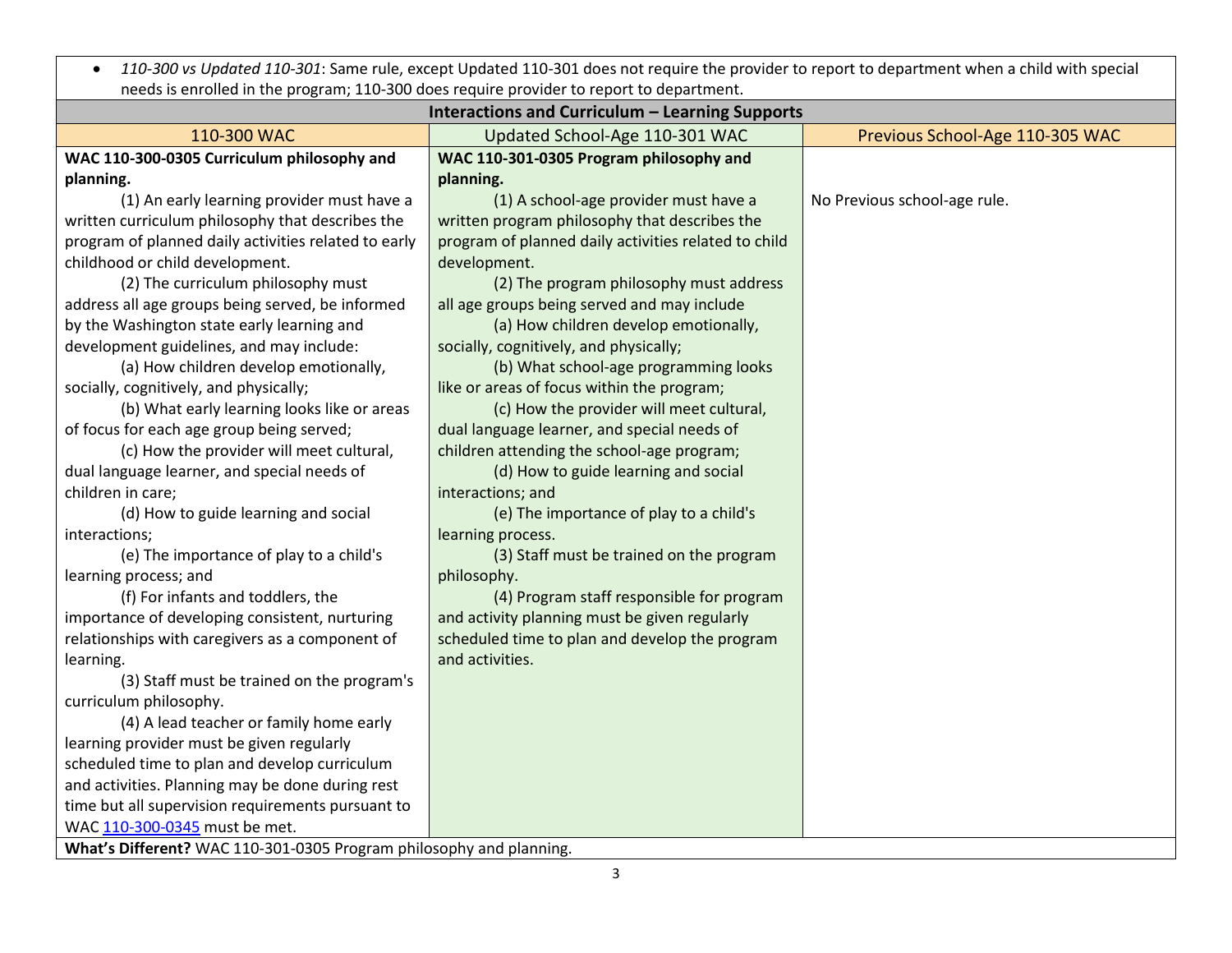*Previous 110-305 vs Updated 110-301*: Previous 110-305 does not have a "Program philosophy and planning" rule.

 *110-300 vs Updated 110-301*: Same rule, except 110-300 requires the curriculum philosophy "be informed by the Washington state early learning"; Updated 110-301 does not. 110-300 requires the curriculum philosophy address infants and toddlers; Updated 110-301 does not.

| Interactions and Curriculum - Learning Supports     |                                                    |                                                     |
|-----------------------------------------------------|----------------------------------------------------|-----------------------------------------------------|
| 110-300 WAC                                         | Updated School-Age 110-301 WAC                     | Previous School-Age 110-305 WAC                     |
| WAC 110-300-0310 Concept development and            | WAC 110-301-0310 Concept development and           | WAC 110-305-6575 Activities to promote child        |
| feedback quality.                                   | feedback quality.                                  | growth and development.                             |
| (1) An early learning provider must                 | (1) A school-age provider must facilitate          | (1) An activity program must be                     |
| facilitate activities to support child learning and | activities to support child learning and           | implemented that is designed to meet the            |
| understanding.                                      | understanding.                                     | developmental, cultural, and individual needs of    |
| (2) An early learning provider may                  | (2) A school-age provider may facilitate           | the children in care. The activity program must     |
| facilitate child learning and understanding through | child learning and understanding through a variety | contain a range of learning experiences for the     |
| a variety of techniques such as:                    | of techniques such as:                             | children to:                                        |
| (a) Using a variety of teaching strategies          | (a) Using a variety of teaching strategies         | (a) Gain self-esteem, self-awareness,               |
| (different techniques, curricula, or styles) and    | (different techniques, curricula, or styles) and   | conflict resolution, self-control, and decision-    |
| materials to address different learning styles,     | materials to address different learning styles,    | making abilities;                                   |
| abilities, developmental levels, and temperament;   | abilities, developmental levels, and temperament;  | (b) Develop socially, emotionally,                  |
| (b) Helping children enter into and sustain         | (b) Helping children enter into and sustain        | intellectually, and physically;                     |
| play;                                               | play;                                              | (c) Learn about nutrition, health, and              |
| (c) Encouraging children to participate by          | (c) Encouraging children to participate by         | personal safety;                                    |
| asking questions and providing guidance;            | asking questions and providing guidance;           | (d) Experiment, create, and explore; and            |
| (d) Providing opportunities for children's          | (d) Providing opportunities for children's         | (e) Recognize and support positive cultural         |
| creativity;                                         | creativity;                                        | and individual identities.                          |
| (e) Linking concepts and activities to one          | (e) Linking concepts and activities to one         | (2) The activity program schedule must              |
| another and to the children's lives and interests;  | another and to the children's lives and interests; | include activities that offer a variety of options  |
| (f) Noticing and responding to teachable            | (f) Noticing and responding to teachable           | including a balance between:                        |
| moments;                                            | moments;                                           | (a) Child-initiated and staff-initiated             |
| (g) Clarifying and expanding children's             | (g) Clarifying and expanding children's            | activities;                                         |
| understanding;                                      | understanding;                                     | (b) Free choice and organized events;               |
| (h) Describing and discussing children's            | (h) Describing and discussing children's           | (c) Individual and group activities; and            |
| learning processes;                                 | learning processes;                                | (d) Quiet and active experiences.                   |
| (i) Encouraging children's efforts and              | (i) Encouraging children's efforts and             | (3) The activity program schedule must              |
| persistence;                                        | persistence;                                       | include activities that provide the children daily  |
| (j) Showing tolerance for mistakes;                 | (j) Showing tolerance for mistakes;                | opportunities for small and large muscle activities |
| (k) Using diverse vocabulary;                       | (k) Using diverse vocabulary;                      | and outdoor play.                                   |
| (I) Leading discussions and activities;             | (I) Leading discussions and activities;            | (4) The program schedule must include the           |
| (m) Providing materials during the day,             | (m) Providing materials during the day,            | opportunity for the children to participate in      |
| including daily routines such as meals and          | including daily routines such as meals and         | moderate to vigorous physical activity on an        |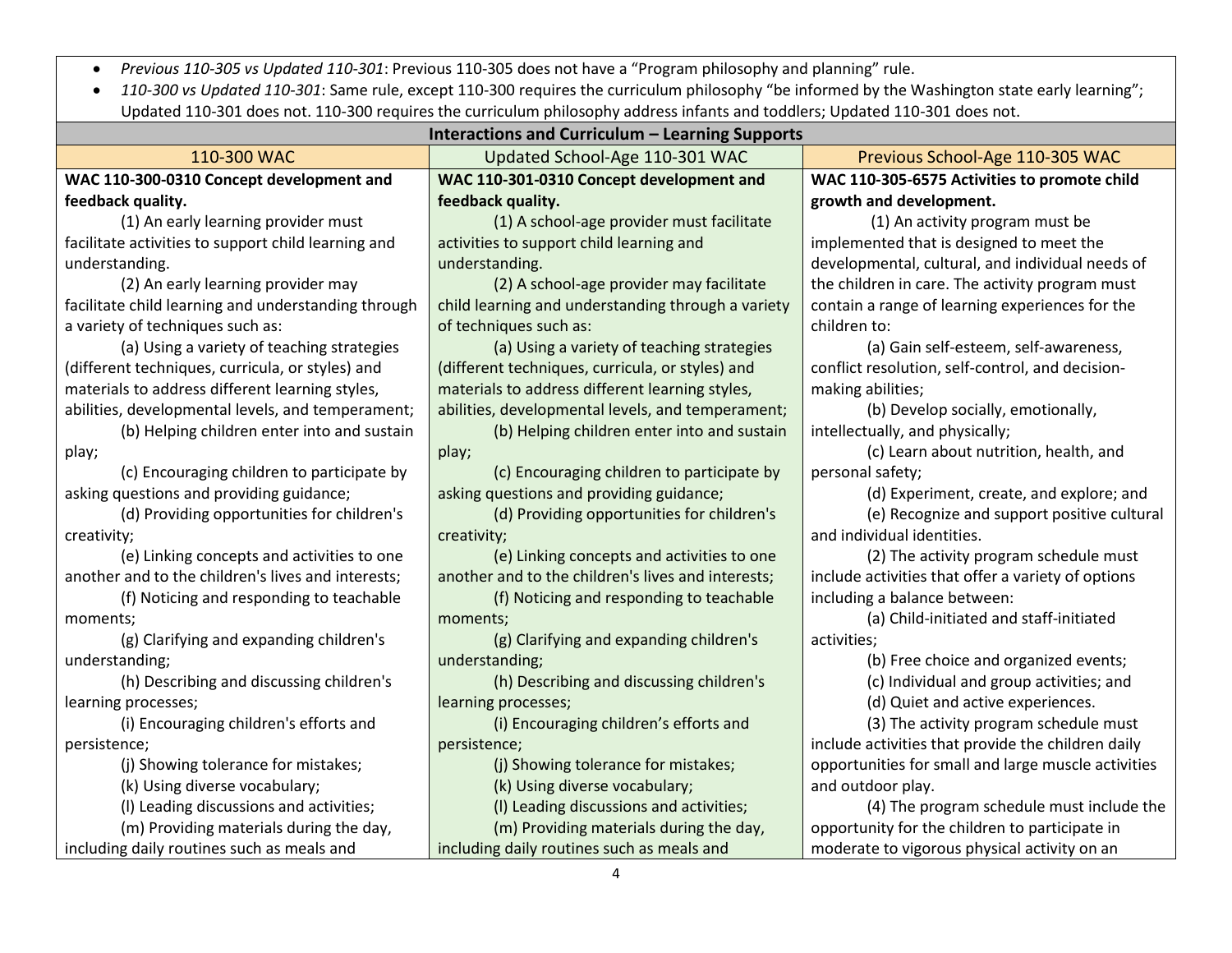| transitions, to encourage communication in      | transitions, to encourage communication in English | average of thirty minutes for every three hours of |
|-------------------------------------------------|----------------------------------------------------|----------------------------------------------------|
| English and children's home languages when      | and children's home languages when possible; and   | care.                                              |
| possible; and                                   | (n) Use scaffolding methods to gradually           | (5) Program staff should encourage                 |
| (n) Use scaffolding methods to gradually        | move children toward stronger understanding and    | learning in school.                                |
| move children toward stronger understanding and | greater independence in the learning process.      | (6) The child care program must operate            |
| greater independence in the learning process.   |                                                    | under a regular schedule of activities with        |
|                                                 |                                                    | allowances for special events when applicable.     |
|                                                 |                                                    | (7) Child movements must be managed                |
|                                                 |                                                    | from one planned activity or care area to another  |
|                                                 |                                                    | to achieve smooth, unregimented transitions by:    |
|                                                 |                                                    | (a) Establishing familiar routines;                |
|                                                 |                                                    | (b) Contributing to learning experiences;          |
|                                                 |                                                    | and                                                |
|                                                 |                                                    | (c) Maintaining staff-to-child ratio and           |
|                                                 |                                                    | group size guidelines.                             |

**What's Different?** WAC 110-301-0310 Concept development and feedback quality.

- *Previous 110-305 vs Updated 110-301*: Similar rules. Updated WAC 110-301-0310 includes more specific details about how a provider may implement concept development and feedback quality in the program. Previous WAC 110-305-6575 includes broad information about implementing activities in a program.
- *110-300 vs Updated 110-301*: Same rule.

| Interactions and Curriculum – Learning Supports   |                                                   |                                                  |
|---------------------------------------------------|---------------------------------------------------|--------------------------------------------------|
| 110-300 WAC                                       | Updated School-Age 110-301 WAC                    | Previous School-Age 110-305 WAC                  |
| WAC 110-300-0315 Language modeling and            | WAC 110-301-0315 Communication modeling and       | WAC 110-305-6575 Activities to promote child     |
| reasoning.                                        | reasoning.                                        | growth and development.                          |
| (1) An early learning provider must be            | (1) A school-age provider must be aware of        | (1) An activity program must be                  |
| aware of and responsive to children's             | and responsive to children's developmental,       | implemented that is designed to meet the         |
| developmental, linguistic, cultural, and academic | linguistic, cultural, and learning needs.         | developmental, cultural, and individual needs of |
| needs.                                            | (2) A school-age provider must be aware of        | the children in care. The activity program must  |
| (2) An early learning provider must be            | and responsive to children's needs by engaging in | contain a range of learning experiences for the  |
| aware of and responsive to children's needs by    | activities such as:                               | children to:                                     |
| engaging in activities such as:                   | (a) Asking developmentally appropriate            | (a) Gain self-esteem, self-awareness,            |
| (a) Asking developmentally appropriate            | questions for the age group and allow children to | conflict resolution, self-control, and decision- |
| questions for the age group and allow children to | answer without interruption from the provider;    | making abilities;                                |
| answer without interruption from the provider;    | (b) Circulating among the children during         | (b) Develop socially, emotionally,               |
| (b) Circulating among the children during         | free choice activities and talking with children  | intellectually, and physically;                  |
| free choice activities and talking with children  | about what they are doing;                        | (c) Learn about nutrition, health, and           |
| about what they are doing;                        |                                                   | personal safety;                                 |
| (c) Using teaching techniques such as:            |                                                   | (d) Experiment, create, and explore; and         |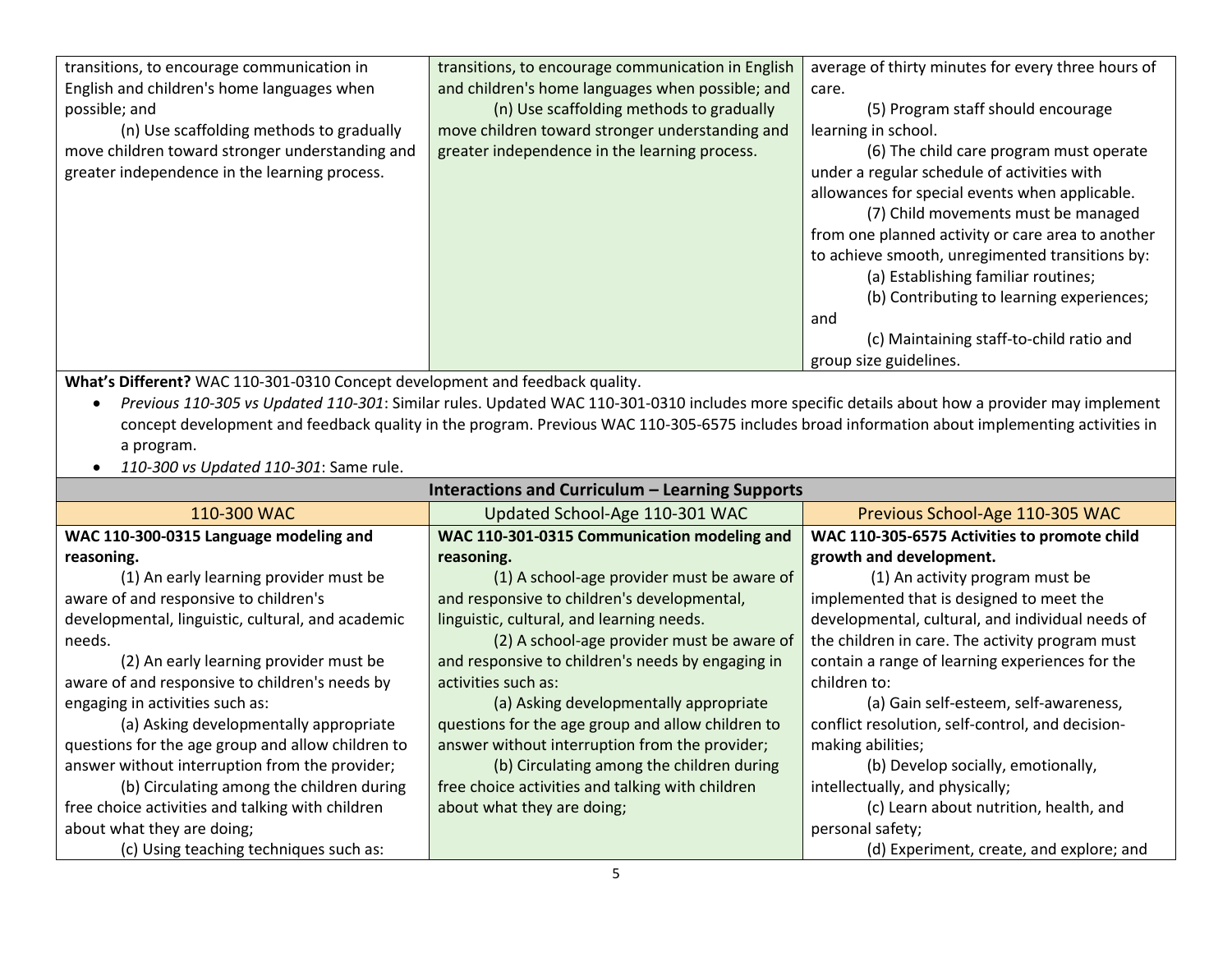(i) Self-talk: When the provider talks about what he or she is doing, seeing, eating, touching, or thinking as he or she is involved in that activity;

(ii) Parallel-talk: When the provider talks about what the child is doing, seeing, eating, or touching as the child is engaging in those activities; or

(iii) Language expansion: When the provider adds detail or new words to build on ideas that children are expressing.

(d) An early learning provider working with preschool and school-age children must use language to develop and encourage reasoning skills by using techniques such as:

(i) Talking about logical relationships or concepts during the day including, but not limited to, the daily schedule, the differences and similarities between objects, or people in the classroom;

(ii) Introducing concepts using guiding questions that encourage children to figure out cause and effect relationships;

(iii) Providing opportunities for reading and writing activities; and

(iv) Asking open ended questions to help children improve skills and acquire knowledge.

(e) An early learning provider working with non-English speaking children must encourage language development and acquisition by using techniques such as:

(i) Using words in various languages to talk about the routines;

(ii) Reading books out loud or using audio books; and

(iii) Playing games in different languages.

**What's Different?** WAC 110-301-0315 Communication modeling and reasoning.

(c) A school-age provider must use language to develop and encourage children's reasoning skills by using techniques such as:

(i) Talking about logical relationships or concepts during the day including, but not limited to, the daily schedule, the differences and similarities between objects, or people in the program;

(ii) Introducing concepts using guiding questions that encourage children to figure out cause and effect relationships;

(iii) Providing opportunities for reading and writing activities; and

(iv) Asking open-ended questions to help children improve skills and acquire knowledge.

(d) A school-age provider working with non-English speaking children must encourage language development and acquisition by using techniques such as:

(i) Using words in various languages to talk about the program routines;

(ii) Reading books out loud or using audio books; and

(iii) Playing games in different languages.

(e) Recognize and support positive cultural and individual identities.

(2) The activity program schedule must include activities that offer a variety of options including a balance between:

(a) Child-initiated and staff-initiated activities;

(b) Free choice and organized events;

(c) Individual and group activities; and

(d) Quiet and active experiences.

(3) The activity program schedule must include activities that provide the children daily opportunities for small and large muscle activities and outdoor play.

(4) The program schedule must include the opportunity for the children to participate in moderate to vigorous physical activity on an average of thirty minutes for every three hours of care.

(5) Program staff should encourage learning in school.

(6) The child care program must operate under a regular schedule of activities with allowances for special events when applicable.

(7) Child movements must be managed from one planned activity or care area to another to achieve smooth, unregimented transitions by:

(a) Establishing familiar routines;

(b) Contributing to learning experiences;

(c) Maintaining staff-to-child ratio and group size guidelines.

and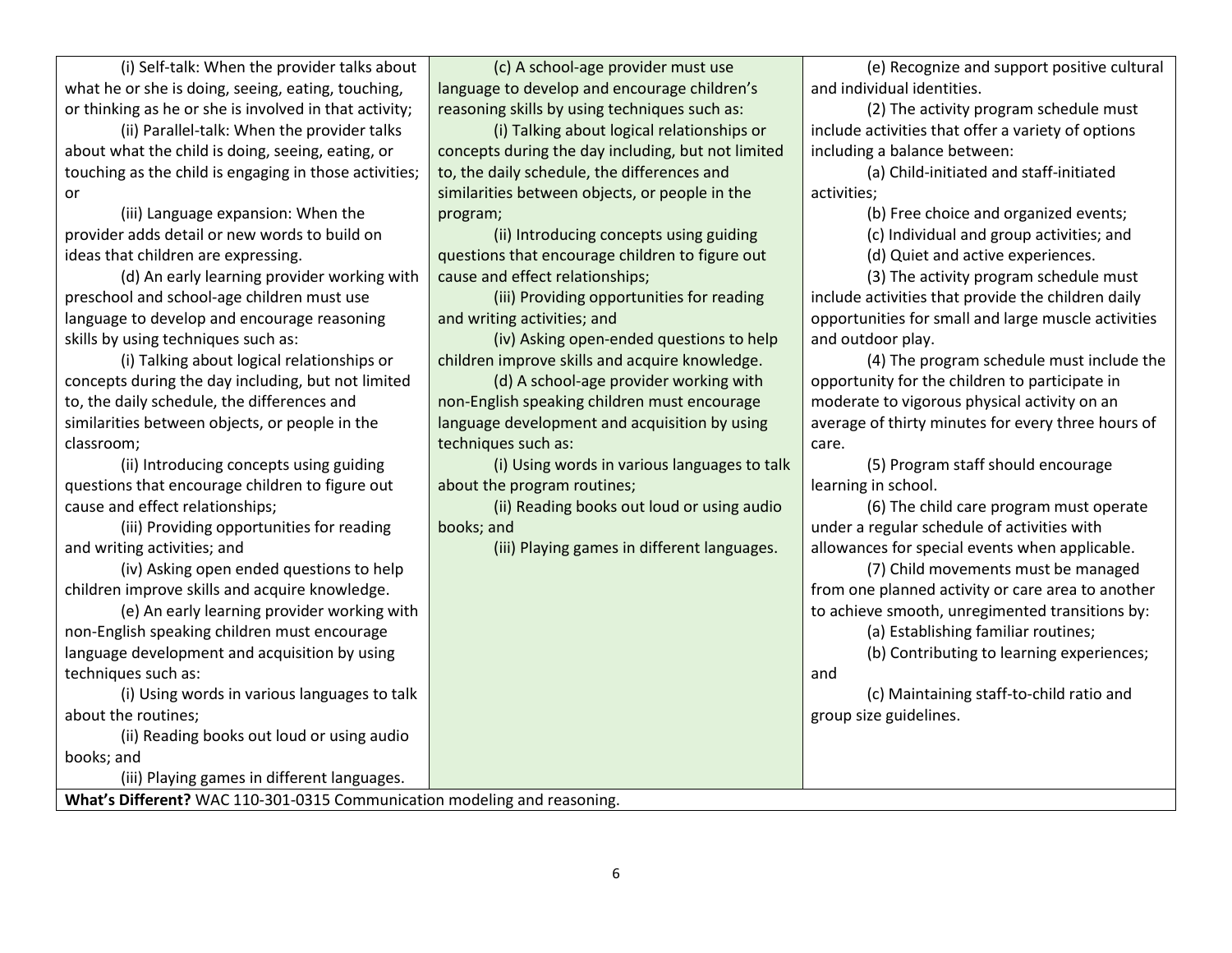- *Previous 110-305 vs Updated 110-301*: Similar rules. Updated WAC 110-301-0315 includes more specific details about how a provider may implement communication modeling and reasoning in the program. Previous WAC 110-305-6575 includes broad information about implementing activities in a program.
- *110-300 vs Updated 110-301*: Same rule, except 110-300 includes teaching techniques to use with early learning children [see (2)(c)(i-iii)]; Updated 110-301 does not.

| Interactions and Curriculum – Learning Supports        |                                                        |                                                     |
|--------------------------------------------------------|--------------------------------------------------------|-----------------------------------------------------|
| 110-300 WAC                                            | Updated School-Age 110-301 WAC                         | Previous School-Age 110-305 WAC                     |
| WAC 110-300-0320 Facilitating child interests,         | WAC 110-301-0320 Facilitating child interests,         | WAC 110-305-6575 Activities to promote child        |
| learning, perspective, and productivity.               | learning, perspective, and productivity.               | growth and development.                             |
| (1) An early learning provider must work               | (1) A school-age provider must work to                 | (1) An activity program must be                     |
| to maximize children's interests, engagement with      | maximize children's interests, engagement with         | implemented that is designed to meet the            |
| developmentally and culturally responsive              | developmentally and culturally responsive              | developmental, cultural, and individual needs of    |
| activities, and ability to learn from play.            | activities, and ability to learn from play.            | the children in care. The activity program must     |
| (2) An early learning provider must                    | (2) A school-age provider must maximize                | contain a range of learning experiences for the     |
| maximize children's interests, engagement, and         | children's interests, engagement, and abilities by     | children to:                                        |
| abilities by using techniques such as:                 | using techniques such as:                              | (a) Gain self-esteem, self-awareness,               |
| (a) Maximizing learning time with learning             | (a) Maximizing learning time with learning             | conflict resolution, self-control, and decision-    |
| materials and products, limiting disruptions during    | materials and products, limiting disruptions during    | making abilities;                                   |
| activities, and offering additional choices when       | activities, and offering additional choices when       | (b) Develop socially, emotionally,                  |
| activities are completed;                              | activities are completed;                              | intellectually, and physically;                     |
| (b) Giving clear instructions and directions;          | (b) Giving clear instructions and directions;          | (c) Learn about nutrition, health, and              |
| and                                                    | and                                                    | personal safety;                                    |
| (c) Making opportunities for children to               | (c) Making opportunities for children to               | (d) Experiment, create, and explore; and            |
| learn during transitions by clearly communicating      | learn during transitions by clearly communicating      | (e) Recognize and support positive cultural         |
| expectations and keeping transitions to a duration     | expectations and keeping transitions to a duration     | and individual identities.                          |
| that is developmentally appropriate.                   | that is developmentally appropriate.                   | (2) The activity program schedule must              |
| (3) An early learning provider must offer              | (3) A school-age provider must offer                   | include activities that offer a variety of options  |
| developmentally and culturally responsive              | developmentally and culturally responsive              | including a balance between:                        |
| activities that offer a range of auditory, visual, and | activities that offer a range of auditory, visual, and | (a) Child-initiated and staff-initiated             |
| movement opportunities by using techniques such        | movement opportunities by using techniques such        | activities;                                         |
| as:                                                    | as:                                                    | (b) Free choice and organized events;               |
| (a) Encourage child engagement;                        | (a) Encourage child engagement;                        | (c) Individual and group activities; and            |
| (b) Promote each child's self-help and                 | (b) Promote each child's self-help and                 | (d) Quiet and active experiences.                   |
| social skills;                                         | social skills;                                         | (3) The activity program schedule must              |
| (c) Organized around child interests and               | (c) Organized around child interests and               | include activities that provide the children daily  |
| ideas;                                                 | ideas;                                                 | opportunities for small and large muscle activities |
| (d) Allow choice, exploration, and                     | (d) Allow choice, exploration, and                     | and outdoor play.                                   |
| experimentation;                                       | experimentation;                                       |                                                     |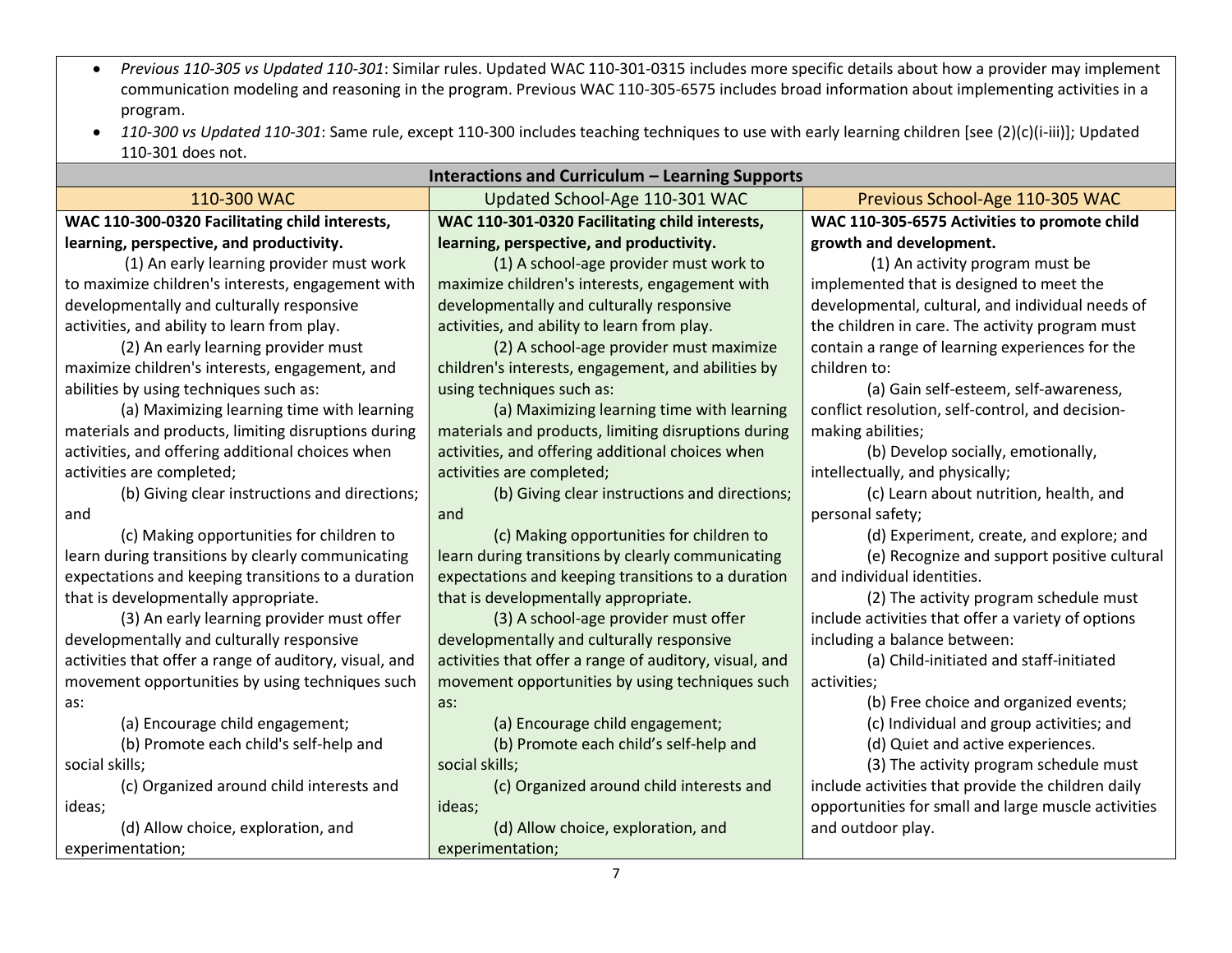| (e) Promote active and play-based learning                                                                | (e) Promote active and play-based learning                                                                                                       | (4) The program schedule must include the           |
|-----------------------------------------------------------------------------------------------------------|--------------------------------------------------------------------------------------------------------------------------------------------------|-----------------------------------------------------|
| experiences;                                                                                              | experiences;                                                                                                                                     | opportunity for the children to participate in      |
| (f) Allow children freedom to move during                                                                 | (f) Allow children freedom to move during                                                                                                        | moderate to vigorous physical activity on an        |
| activities;                                                                                               | activities;                                                                                                                                      | average of thirty minutes for every three hours of  |
| (g) Ensure child expression;                                                                              | (g) Ensure child expression;                                                                                                                     | care.                                               |
| (h) Utilize interesting and creative                                                                      | (h) Utilize interesting and creative                                                                                                             | (5) Program staff should encourage                  |
| materials;                                                                                                | materials;                                                                                                                                       | learning in school.                                 |
| (i) Offer hands-on opportunities for                                                                      | (i) Offer hands-on opportunities for                                                                                                             | (6) The child care program must operate             |
| children;                                                                                                 | children;                                                                                                                                        | under a regular schedule of activities with         |
| (j) Provide opportunity for children to                                                                   | (i) Provide opportunity for children to                                                                                                          | allowances for special events when applicable.      |
| direct their own learning and problem solving                                                             | direct their own learning and problem solving                                                                                                    | (7) Child movements must be managed                 |
| rather than teacher-directed activities; and                                                              | rather than teacher-directed activities; and                                                                                                     | from one planned activity or care area to another   |
| (k) Orient and guide children toward                                                                      | (k) Orient and guide children toward                                                                                                             | to achieve smooth, unregimented transitions by:     |
| learning objectives.                                                                                      | learning objectives.                                                                                                                             | (a) Establishing familiar routines;                 |
|                                                                                                           |                                                                                                                                                  | (b) Contributing to learning experiences;           |
|                                                                                                           |                                                                                                                                                  | and                                                 |
|                                                                                                           |                                                                                                                                                  | (c) Maintaining staff-to-child ratio and            |
|                                                                                                           |                                                                                                                                                  | group size guidelines.                              |
| What's Different? WAC 110-301-0320 Facilitating child interests, learning, perspective, and productivity. |                                                                                                                                                  |                                                     |
|                                                                                                           | Previous 110-305 vs Updated 110-301: Similar rules. Updated WAC 110-301-0320 includes more specific details about how a provider may implement   |                                                     |
|                                                                                                           | facilitating child interests, learning, perspective, and productivity in the program. Previous WAC 110-305-6575 includes broad information about |                                                     |
| implementing activities in a program.                                                                     |                                                                                                                                                  |                                                     |
| 110-300 vs Updated 110-301: Same rule.                                                                    |                                                                                                                                                  |                                                     |
|                                                                                                           | Interactions and Curriculum - Emotional Support and Classroom Organization                                                                       |                                                     |
| 110-300 WAC                                                                                               | Updated School-Age 110-301 WAC                                                                                                                   | Previous School-Age 110-305 WAC                     |
| WAC 110-300-0325 Creating a climate for healthy                                                           | WAC 110-301-0325 Creating a climate for healthy                                                                                                  | WAC 110-305-6000 Interactions with children.        |
| child development.                                                                                        | child development.                                                                                                                               | The licensee and program staff must:                |
| (1) When communicating or interacting                                                                     | (1) When communicating or interacting                                                                                                            | (1) Actively seek out meaningful                    |
| with children, an early learning provider must                                                            | with children, a school-age provider must maintain                                                                                               | conversations with children and talk about events   |
| maintain a climate for healthy, culturally                                                                | a climate for healthy, culturally responsive child                                                                                               | of importance to the child;                         |
| responsive child development such as:                                                                     | development such as:                                                                                                                             | (2) Be available and responsive to children         |
| (a) Using a calm and respectful tone of                                                                   | (a) Using a calm and respectful tone of                                                                                                          | and interact on the child's level, encouraging them |
| voice;                                                                                                    | voice;                                                                                                                                           | to ask questions, share experiences, ideas and      |
| (b) Using positive language to explain what                                                               | (b) Using positive language to explain what                                                                                                      | feelings;                                           |
| children can do and give descriptive feedback;                                                            | children can do and give descriptive feedback;                                                                                                   | (3) Encourage children to evaluate a                |
| (c) Having relaxed conversations with                                                                     | (c) Having relaxed conversations with                                                                                                            | problem and form a resolution rather than impose    |
| children by listening and responding to what they                                                         | children by listening and responding to what they                                                                                                | an adult solution; help children to develop         |
|                                                                                                           |                                                                                                                                                  | mediation and negotiation skills to solve problems; |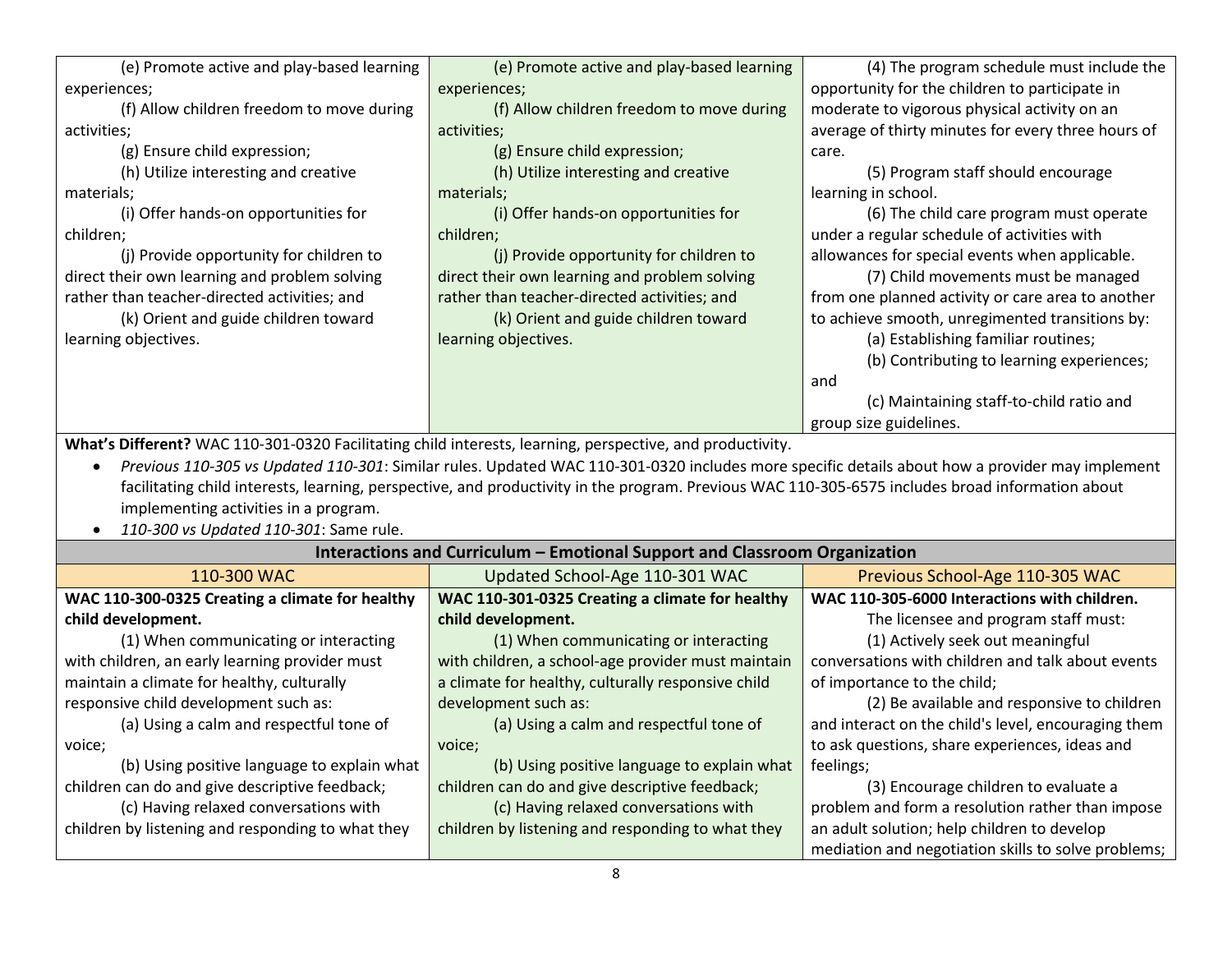say. Adult conversations must not dominate the overall sound of the group;

(d) Greeting children upon arrival and departure at the early learning program;

(e) Using facial expressions such as smiling, laughing, and enthusiasm to match a child's mood;

(f) Using physical proximity in a culturally responsive way to speak to children at their eye level and with warm physical contact including, but not limited to, gently touching a hand or shoulder, sitting next to a child, appropriately holding younger children close while communicating;

(g) Validating children's feelings and show tolerance for mistakes;

(h) Being responsive and listening to children's requests and questions, encouraging children to share experiences, ideas, and feelings;

(i) Observing children in order to learn about their families, cultures, individual interests, ideas, questions, and theories;

(j) Modeling and teaching emotional skills such as recognizing feelings, expressing them appropriately, accepting others' feelings, and controlling impulses to act out feelings;

(k) Representing the diversity found in the early learning program and society, including gender, age, language, and abilities, while being respectful of cultural traditions, values, religion and beliefs of enrolled families; and

(l) Interacting with staff and other adults in a positive, respectful manner.

(2) An early learning provider must encourage positive interactions between and among children with techniques such as:

(a) Giving children several chances a day to interact with each other while playing or completing routine tasks;

(b) Modeling social skills;

say. Adult conversations must not dominate the overall sound of the group;

(d) Greeting children upon arrival and departure at the school-age program;

(e) Using facial expressions such as smiling, laughing, and enthusiasm to match a child's mood;

(f) Using physical proximity in a culturally responsive way to speak to children at their eye level and with warm physical contact including, but not limited to, gently touching a hand or shoulder, and sitting next to a child while communicating;

(g) Validating children's feelings and show tolerance for mistakes;

(h) Being responsive and listening to children's requests and questions, encouraging children to share experiences, ideas, and feelings;

(i) Observing children in order to learn about their families, cultures, individual interests, ideas, questions, and theories;

(j) Modeling and teaching emotional skills such as recognizing feelings, expressing them appropriately, accepting others' feelings, and controlling impulses to act out feelings;

(k) Representing the diversity found in the school-age program and society, including gender, age, language, and abilities, while being respectful of cultural traditions, values, religion and beliefs of enrolled families; and

(l) Interacting with staff and other adults in a positive, respectful manner.

(2) A school-age provider must encourage positive interactions between and among children with techniques such as:

(a) Giving children several chances a day to interact with each other while playing or completing routine tasks; (b) Modeling social skills;

(4) Foster creativity and independence; (5) Build on children's strengths while allowing for mistakes;

(6) Treat equally all children in care regardless of race, religion, culture, sex, family structure and ability;

(7) Demonstrate positive interactions with children and other adults when children are present;

(8) Be in frequent verbal communication with children in a positive, reinforcing, cheerful and soothing way;

(9) Treat each child with consideration and respect;

(10) Appropriately touch and smile at children;

(11) Speak to the children at their eye level when possible and appropriate;

(12) Respond to and investigate cries or other signs of distress immediately;

(13) Perform age or developmentally appropriate nurturing activities that:

(a) Take into consideration the parent's own nurturing practices;

(b) Promote each child's learning self-help and social skills; and

(c) Stimulate the child's development; and

(14) Provide each child opportunities for vocal expression; adult voices must not always dominate the overall sound of the group.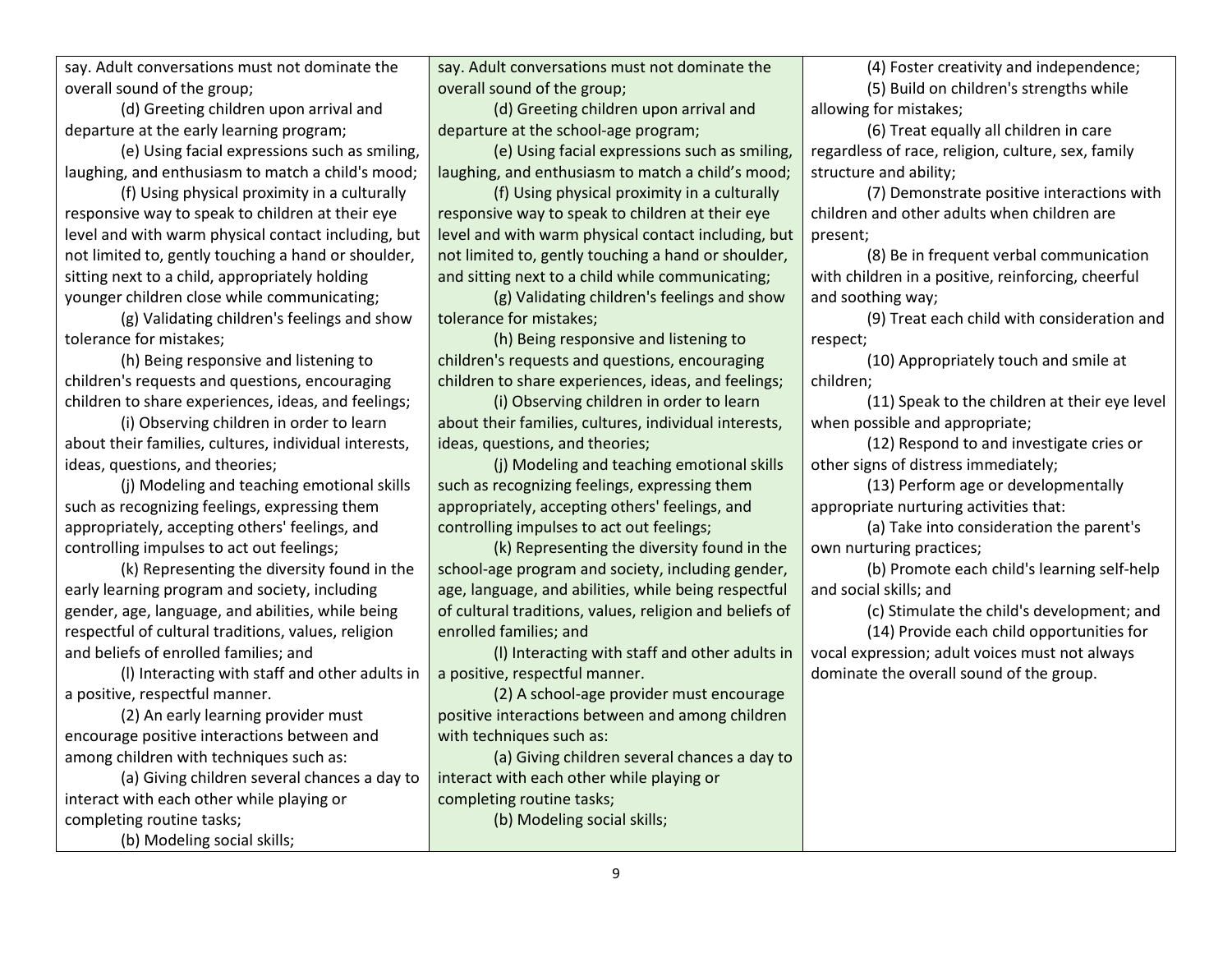| (c) Encouraging socially isolated children to $\vert$                               | (c) Encouraging socially isolated children to |  |
|-------------------------------------------------------------------------------------|-----------------------------------------------|--|
| find friends;                                                                       | find friends;                                 |  |
| (d) Helping children understand feelings of                                         | (d) Helping children understand feelings of   |  |
| others; and                                                                         | others; and                                   |  |
| (e) Including children with special needs to                                        | (e) Including children with special needs to  |  |
| play with others.                                                                   | play with others.                             |  |
| Mhat's Different? WAC 110-301-0325 Creating a climate for healthy child development |                                               |  |

**What's Different?** WAC 110-301-0325 Creating a climate for healthy child development.

 *Previous 110-305 vs Updated 110-301*: Similar rules. Updated WAC 110-301-0320 includes more specific details about how a provider creates a climate for healthy child development.

*110-300 vs Updated 110-301*: Same rule.

| Interactions and Curriculum - Emotional Support and Classroom Organization |                                                      |                                                      |
|----------------------------------------------------------------------------|------------------------------------------------------|------------------------------------------------------|
| 110-300 WAC                                                                | Updated School-Age 110-301 WAC                       | Previous School-Age 110-305 WAC                      |
| WAC 110-300-0330 Positive relationships and                                | WAC 110-301-0330 Positive relationships and          | WAC 110-305-6050 Guidance and discipline.            |
| child guidance.                                                            | child guidance.                                      | The licensee and program staff must use              |
| (1) An early learning provider must work to                                | (1) A school-age provider must work to               | consistent, fair, and positive guidance and          |
| maintain positive relationships with children by                           | maintain positive relationships with children by     | discipline methods. These methods must be            |
| using consistent guidance techniques to help                               | using consistent guidance techniques to help         | appropriate to the child's developmental level,      |
| children learn. Guidance techniques must adapt an                          | children learn. Guidance techniques must adapt a     | abilities, culture, and related to the child's       |
| early learning program's environment, routines,                            | school-age program's environment, routines, and      | behavior.                                            |
| and activities to a child's strengths, developmental                       | activities to a child's strengths, age and           | (1) Only the licensee or a program staff             |
| level, abilities, culture, community, and relate to                        | developmental level, abilities, culture, community,  | person trained in the child care program's           |
| the child's behavior.                                                      | and relate to the child's behavior.                  | expected standards may discipline a child in care.   |
| (2) Guidance techniques may include:                                       | (2) Guidance techniques may include:                 | (2) The licensee or designee is responsible          |
| (a) Coaching behavior;                                                     | (a) Coaching behavior;                               | for developing a written policy including:           |
| (b) Modeling and teaching social skills such                               | (b) Modeling and teaching social skills such         | (a) Setting standards for guidance and               |
| as taking turns, cooperation, waiting, self-control,                       | as taking turns, cooperation, waiting, self-control, | discipline;                                          |
| respect for the rights of others, treating others                          | respect for the rights of others, treating others    | (b) Communicating to parents, guardians,             |
| kindly, and conflict resolution;                                           | kindly, and conflict resolution;                     | and children in care what the policy is;             |
| (c) Offering choices;                                                      | (c) Offering choices;                                | (c) Training program staff and volunteers            |
| (d) Distracting;                                                           | (d) Distracting;                                     | in the standards of guidance and discipline policy;  |
| (e) Redirecting or helping a child change                                  | (e) Redirecting or helping a child change            | and                                                  |
| their focus to something appropriate to achieve                            | their focus to something appropriate to achieve      | (d) Any disciplinary actions by the licensee         |
| their goal;                                                                | their goal;                                          | or program staff that occur during child care hours. |
| (f) Planning ahead to prevent problems                                     | (f) Planning ahead to prevent problems               |                                                      |
| and letting children know what events will happen                          | and letting children know what events will happen    | WAC 110-305-6075 Positive options for discipline.    |
| next;                                                                      | next;                                                | The licensee and program staff must use              |
|                                                                            | (g) Explaining consistent, clear rules and           | positive guidance methods. The guidance methods      |
|                                                                            | involving children in defining simple, clear limits; | may include any of the following:                    |
| 10                                                                         |                                                      |                                                      |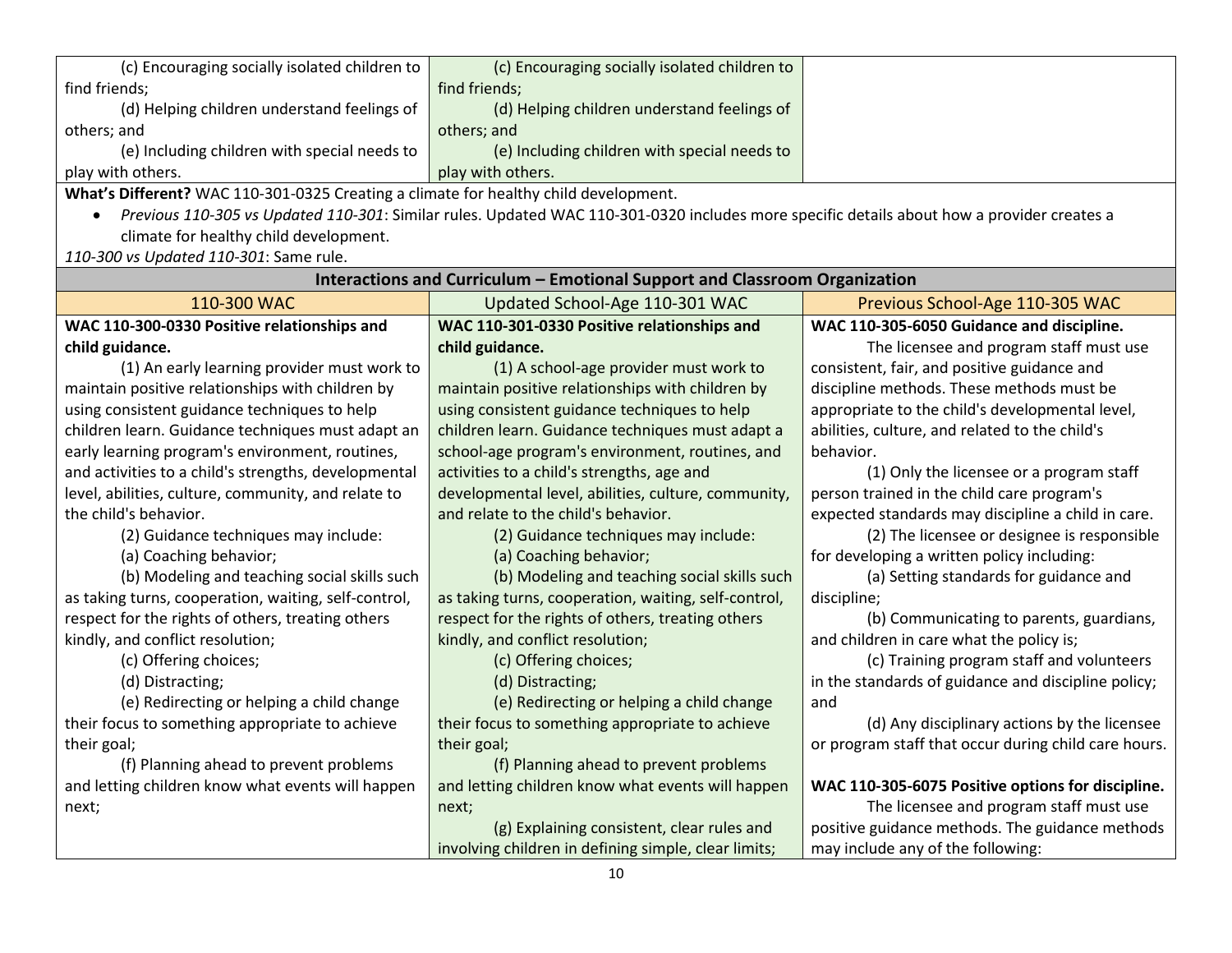| (g) Explaining consistent, clear rules and                                       | (h) Involving children in solving problems;                                                                                                        | (1) Redirecting;                                                |
|----------------------------------------------------------------------------------|----------------------------------------------------------------------------------------------------------------------------------------------------|-----------------------------------------------------------------|
| involving children in defining simple, clear                                     | and                                                                                                                                                | (2) Planning ahead to prevent problems;                         |
| classroom limits;                                                                | (i) Explaining to children the natural and                                                                                                         | (3) Encouraging appropriate behavior;                           |
| (h) Involving children in solving problems;                                      | logical consequences related to the child's                                                                                                        | (4) Explaining consistent, clear rules;                         |
| and                                                                              | behavior in a reasonable and developmentally                                                                                                       | (5) Allowing children to be involved in                         |
| (i) Explaining to children the natural and                                       | appropriate manner.                                                                                                                                | solving problems; and                                           |
| logical consequence related to the child's behavior                              |                                                                                                                                                    | (6) Explaining to the child the reasonable                      |
| in a reasonable and developmentally appropriate                                  |                                                                                                                                                    | and age appropriate natural and logical                         |
| manner.                                                                          |                                                                                                                                                    | consequences related to the child's behaviors.                  |
| What's Different? WAC 110-301-0330 Positive relationships and child guidance.    |                                                                                                                                                    |                                                                 |
| $\bullet$                                                                        | Previous 110-305 vs Updated 110-301: Similar rules. Previous WAC 110-305-6050 requires a written policy for guidance and discipline and staff      |                                                                 |
|                                                                                  | training on the policy. Updated 110-301-0450(2)(f) requires the parent handbook to include a child guidance plan, including restraint policies and |                                                                 |
|                                                                                  | forbidding corporal punishment. Updated 110-301-0110(2)(a) requires the program's staff policies to include all the information in the parent      |                                                                 |
|                                                                                  | handbook, and (4) requires the provider to develop, deliver, and document the delivery of staff training including training on (i) staff policies. |                                                                 |
| 110-300 vs Updated 110-301: Same rule.                                           |                                                                                                                                                    |                                                                 |
| Interactions and Curriculum - Emotional Support and Classroom Organization       |                                                                                                                                                    |                                                                 |
| 110-300 WAC                                                                      | Updated School-Age 110-301 WAC                                                                                                                     | Previous School-Age 110-305 WAC                                 |
| WAC 110-300-0331 Prohibited behavior,                                            | WAC 110-301-0331 Prohibited behavior,                                                                                                              | WAC 110-305-6025 Prohibited interactions.                       |
| discipline, and physical removal of children.                                    | discipline, and physical removal of children.                                                                                                      | In the presence of the children in care the                     |
| (1) An early learning provider must take                                         | (1) A school-age provider must take steps                                                                                                          | licensee and program staff must not or allow                    |
| steps to prevent and, once aware of, must not                                    | to prevent and, once aware of, must not tolerate:                                                                                                  | others to:                                                      |
| tolerate:                                                                        | (a) Profanity, obscene language, "put                                                                                                              | (1) Use profanity, obscene language, "put                       |
| (a) Profanity, obscene language, "put                                            | downs," or cultural or racial slurs;                                                                                                               | downs," cultural, or racial slurs;                              |
| downs," or cultural or racial slurs;                                             | (b) Angry or hostile interactions;                                                                                                                 | (2) Have angry or hostile interactions;                         |
| (b) Angry or hostile interactions;                                               | (c) Threats of physical harm or                                                                                                                    | (3) Use name calling or make derogatory,                        |
| (c) Threats of physical harm or                                                  | inappropriate discipline such as, but not limited to,                                                                                              | shaming, or humiliating remarks; or                             |
| inappropriate discipline such as, but not limited to,                            | spanking, biting, jerking, kicking, hitting, slapping,                                                                                             | (4) Use or threaten to use any form of                          |
| spanking, biting, jerking, kicking, hitting, slapping,                           | grabbing, shaking, pulling hair, pushing, shoving,                                                                                                 | physical harm or inappropriate discipline, such as,             |
| grabbing, shaking, pulling hair, pushing, shoving,                               | throwing a child, or inflicting pain or humiliation as                                                                                             | but not limited to:                                             |
| throwing a child, or inflicting pain or humiliation as                           | a punishment;                                                                                                                                      | (a) Spanking children;                                          |
|                                                                                  |                                                                                                                                                    |                                                                 |
| a punishment;                                                                    | (d) Intimidation, gestures, or verbal abuse                                                                                                        |                                                                 |
|                                                                                  |                                                                                                                                                    | (b) Biting, jerking, kicking, hitting, or                       |
| (d) Intimidation, gestures, or verbal abuse                                      | including sarcasm, name calling, shaming,<br>humiliation, teasing, derogatory remarks about a                                                      | shaking;                                                        |
| including sarcasm, name calling, shaming,                                        | child or the child's family;                                                                                                                       | (c) Pulling hair;<br>(d) Pushing, shoving, or throwing a child; |
| humiliation, teasing, derogatory remarks about a<br>child or the child's family; | (e) Emotional abuse including victimizing,                                                                                                         | and                                                             |
|                                                                                  |                                                                                                                                                    | (e) Inflicting pain or humiliation as a                         |
| (e) Emotional abuse including victimizing,                                       | bullying, rejecting, terrorizing, extensive ignoring,<br>or corrupting a child;                                                                    | punishment.                                                     |
| bullying, rejecting, terrorizing, extensive ignoring,<br>or corrupting a child;  |                                                                                                                                                    |                                                                 |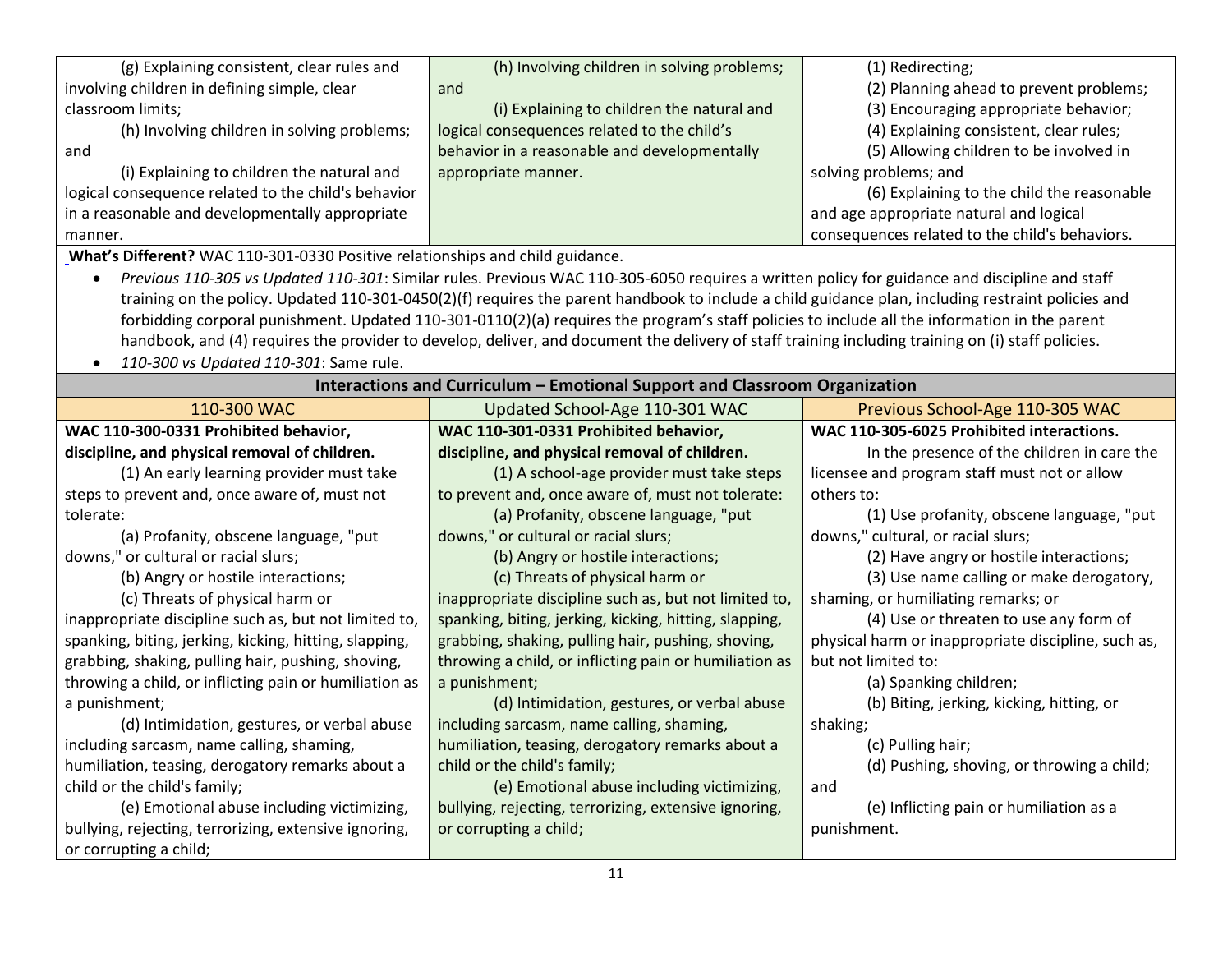(f) Prevent a child from or punish a child for exercising religious rights; or

(g) Anyone to:

(i) Restrict a child's breathing;

(ii) Bind or restrict a child's movement unless permitted under WAC [110-300-0335;](https://apps.leg.wa.gov/wac/default.aspx?cite=110-300-0335)

(iii) Tape a child's nose, mouth, or other body part;

(iv) Deprive a child of sleep, food, clothing, shelter, physical activity, first aid, or regular or emergency medical or dental care;

(v) Force a child to ingest something as punishment such as hot sauce or soap;

(vi) Interfere with a child's ability to take care of his or her own hygiene and toileting needs;

(vii) Use toilet learning or training methods that punish, demean, or humiliate a child;

(viii) Withhold hygiene care, toileting care, or diaper changing from any child unable to provide such care for himself or herself;

(ix) Expose a child to extreme temperatures as punishment;

(x) Demand excessive physical exercise or strenuous postures. Excessive physical exercise includes, but is not limited to, running laps around the yard until overly tired, an extensive number of push-ups, having a child rest more than the child's development requires, standing on one foot for an uncomfortable amount of time, or holding out one's arms until tired or painful;

(xi) Place the separated child in a closet, bathroom, locked room, outside, or in an unlicensed space; and

(xii) Use high chairs, car seats, or other confining space or equipment to punish a child or restrict movement.

(2) An early learning provider must supervise to protect children from the harmful acts

(f) Prevent a child from or punish a child for exercising religious rights; or

(g) Anyone to:

(i) Restrict a child's breathing;

(ii) Bind or restrict a child's movement

unless permitted under WAC 110-301-0335;

(iii) Tape a child's nose, mouth, or other body part;

(iv) Deprive a child of sleep, food, clothing, shelter, physical activity, first aid, or regular or emergency medical or dental care;

(v) Force a child to ingest something as punishment such as hot sauce or soap;

(vi) Interfere with a child's ability to take care of their own hygiene and toileting needs;

(vii) Withhold hygiene care, toileting care, or diaper changing from any child unable to provide such care for themselves;

(viii) Expose a child to extreme temperatures as punishment;

(ix) Demand excessive physical exercise or strenuous postures. Excessive physical exercise includes, but is not limited to, running laps around the yard until overly tired, an extensive number of push-ups, standing on one foot for an uncomfortable amount of time, or holding out one's arms until tired or painful;

(x) Place the separated child in a closet, bathroom, locked room, outside, or in an unlicensed space; and

(xi) Use a confining space or equipment to punish a child or restrict movement.

(2) A school-age provider must supervise to protect children from the harmful acts of other children. A provider must immediately intervene when they become aware that a child or children are teasing, fighting, bullying, intimidating, or becoming physically aggressive.

**WAC 110-305-6150 Prohibited actions.**

The licensee and program staff must not:

(1) Restrict a child's breathing;

(2) Deprive a child of:

(a) Sleep, food, water, clothing or shelter;

(b) Needed first aid; or

(c) Required or emergency medical or dental care.

(3) Interfere with a child's ability to take care of his or her own hygiene and toileting needs;

(4) Withhold hygiene care, toileting care or diaper changing to any child unable to provide such care for himself or herself; or

(5) Withhold active play as punishment.

# **WAC 110-305-6100 Separating a child from the group.**

(1) The licensee or program staff may separate a child from other children as a form of discipline only long enough to allow the child to regain control of him or herself. The child must remain under the direct supervision of the licensee or program staff person.

(2) The licensee and program staff must:

(a) Take into account the child's

developmental level and ability to understand the consequences of his or her actions;

(b) Communicate to the child the reason for being separated from the other children;

(c) Not discipline any child by separating the child from the group and placing himself or her in a closet, a bathroom, a locked room, outside or in unlicensed space; or

(d) Not use confining space or equipment for the purpose of punishment or restricting a child's movements.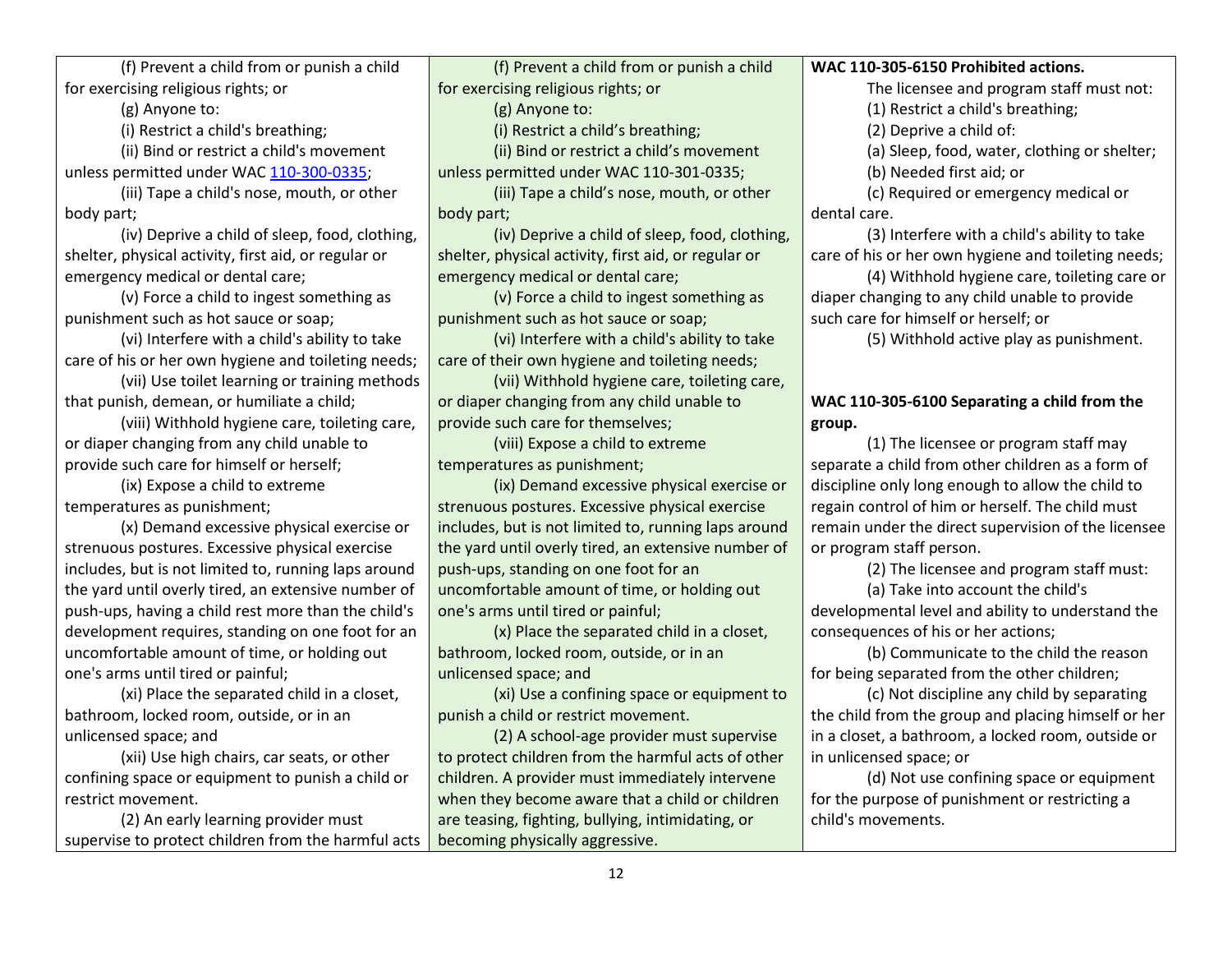of other children. A provider must immediately intervene when they become aware that a child or children are teasing, fighting, bullying, intimidating, or becoming physically aggressive.

(3) An early learning provider may separate a preschool age or school age child from other children when that child needs to regain control of him or herself.

(a) During separation time, the child must remain under the appropriate level of supervision of a licensee, center director, assistant director, program supervisor, lead teacher or an assistant teacher.

(b) Separation time should be minimized and appropriate to the needs of the individual child.

(4) If a child is separated from other children, an early learning provider must:

(a) Consider the child's developmental level, language skills, individual and special needs, and ability to understand the consequences of his or her actions; and

(b) Communicate to the child the reason for being separated from the other children.

(5) If an early learning provider follows all strategies in this section, and a child continues to behave in an unsafe manner, only a licensee, center director, assistant director, program supervisor, lead teacher, or an assistant teacher may physically remove the child to a less stimulating environment. Staff must remain calm and use a calm voice when directing or removing the child. Physical removal of a child is determined by that child's ability to walk:

(a) If the child is willing and able to walk, staff may hold the child's hand and walk him or her away from the situation.

(3) A school-age provider may separate a child from other children when that child needs to regain control of themselves.

(a) During separation time, the child must remain under the appropriate level of supervision of a licensee, program director, site director, lead teacher or an assistant teacher.

(b) Separation time should be minimized and appropriate to the needs of the individual child.

(4) If a child is separated from other children, a school-age provider must:

(a) Consider the child's developmental level, language skills, individual and special needs, and ability to understand the consequences of their actions; and

(b) Communicate to the child the reason for being separated from the other children.

(5) If a school-age provider follows all strategies in this section, and a child continues to behave in an unsafe manner, only a licensee, program director, site director, lead teacher, or an assistant teacher may physically remove the child to a less stimulating environment. Staff must remain calm and use a calm voice when directing or removing the child.

## **WAC 110-305-6125 Preventing harmful or aggressive acts.**

The licensee and program staff must:

(1) Take steps to protect children from the harmful acts of other children;

(2) Immediately intervene when a child becomes physically aggressive; and

(3) Document serious behavior incidents and develop, as needed, individual written behavior plans with parent input.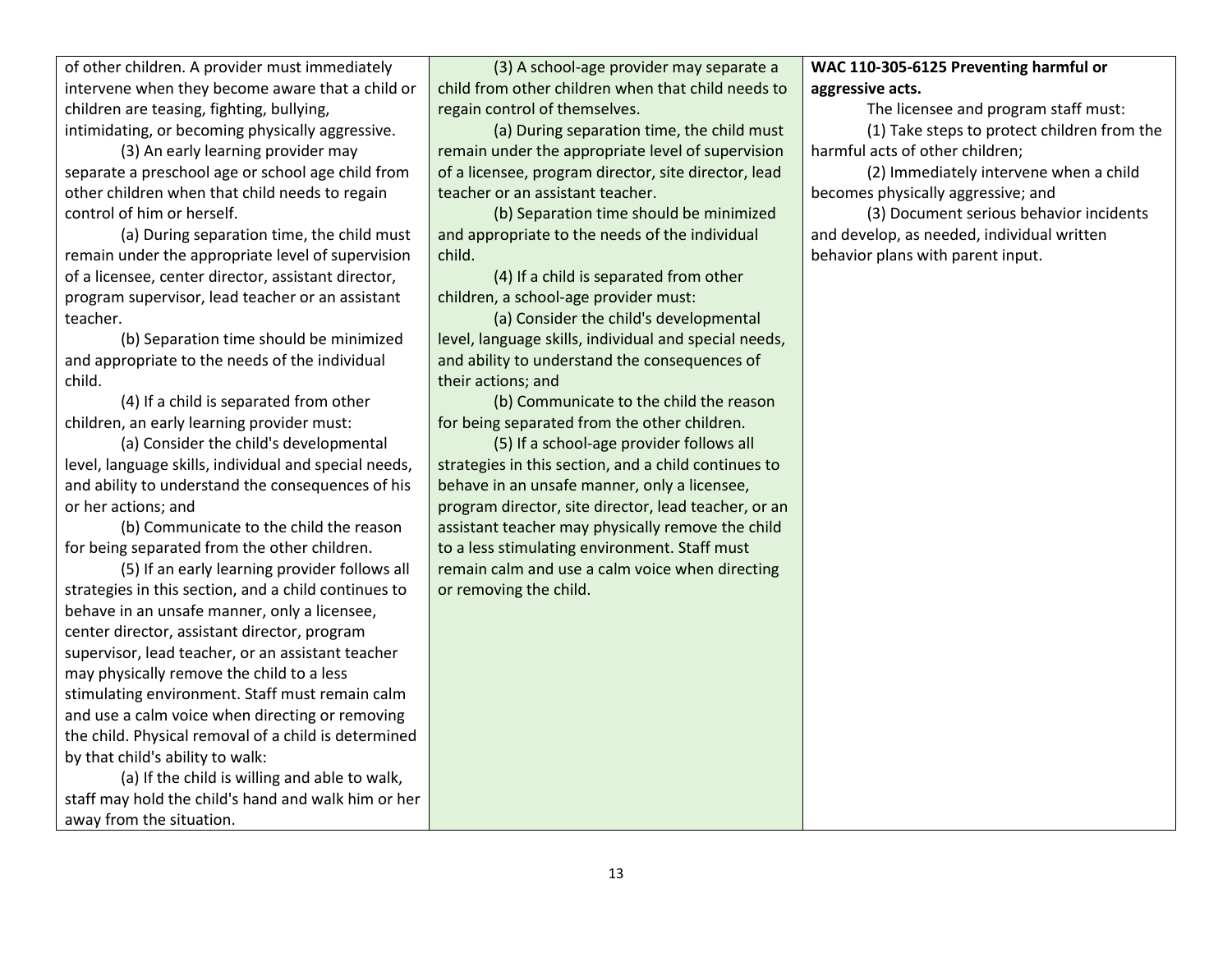| (b) If the child is not willing or able to walk, $\parallel$ |  |
|--------------------------------------------------------------|--|
| staff may pick the child up and remove him or her            |  |
| to a quiet place where the child cannot hurt                 |  |
| themselves or others.                                        |  |

**What's Different?** WAC 110-301-0331 Prohibited behavior, discipline, and physical removal of children.

- *Previous 110-305 vs Updated 110-301*: Similar rules with same information.
- *110-300 vs Updated 110-301*: Similar rules. 110-300 includes: (1)(g)(vii) Use toilet learning or training methods that punish, demean, or humiliate a child, (1)(g)(xii) Use high chairs, car seats, and (5) … Physical removal of a child is determined by that child's ability to walk: (a) If the child is willing and able to walk, staff may hold the child's hand and walk him or her away from the situation. (b) If the child is not willing or able to walk, staff may pick the child up and remove him or her to a quiet place where the child cannot hurt themselves or others. Updated 110-301 does not include these specifics.

| Interactions and Curriculum – Emotional Support and Classroom Organization |                                                       |                                                  |
|----------------------------------------------------------------------------|-------------------------------------------------------|--------------------------------------------------|
| 110-300 WAC                                                                | Updated School-Age 110-301 WAC                        | Previous School-Age 110-305 WAC                  |
| WAC 110-300-0335 Physical restraint.                                       | WAC 110-301-0335 Physical restraint.                  | WAC 110-305-6125 Preventing harmful or           |
| (1) An early learning provider must have                                   | (1) A school-age provider must have                   | aggressive acts.                                 |
| written physical restraint protocols pursuant to                           | written physical restraint protocols pursuant to      | The licensee and program staff must:             |
| WAC 110-300-0490, and implement such protocols                             | WAC 110-301-0490 and implement such protocols         | (1) Take steps to protect children from the      |
| only when appropriate and after complying with                             | only when appropriate and after complying with all    | harmful acts of other children;                  |
| all requirements of WAC 110-300-0330 and 110-                              | requirements of WAC 110-301-0330 and 110-301-         | (2) Immediately intervene when a child           |
| 300-0331.                                                                  | 0331.                                                 | becomes physically aggressive; and               |
| (2) Physical restraint must only be used if a                              | (2) Physical restraint must only be used if a         | (3) Document serious behavior incidents          |
| child's safety or the safety of others is threatened,                      | child's safety or the safety of others is threatened  | and develop, as needed, individual written       |
| and must be:                                                               | and must be:                                          | behavior plans with parent input.                |
| (a) Limited to holding a child as gently as                                | (a) Limited to holding a child as gently as           |                                                  |
| possible to accomplish restraint;                                          | possible to accomplish restraint;                     | WAC 110-305-6175 Using alternate methods         |
| (b) Limited to the minimum amount of                                       | (b) Limited to the minimum amount of                  | before using physical restraint.                 |
| time necessary to control the situation;                                   | time necessary to control the situation;              | (1) Program staff must be trained on             |
| (c) Developmentally appropriate; and                                       | (c) Developmentally appropriate; and                  | alternate methods to use before using physical   |
| (d) Only performed by early learning                                       | (d) Only performed by a school-age                    | restraint.                                       |
| providers trained in a restraint technique pursuant                        | provider trained in the program's child restraint     | (2) Before using physical restraint, the         |
| to WAC 110-300-0106(9).                                                    | policy, pursuant to WAC 110-301-0490.                 | licensee and program staff must first use other  |
| (3) No person may use bonds, ties,                                         | (3) A school-age provider must not use                | methods described in WAC 170-297-6075 to         |
| blankets, straps, car seats, high chairs, activity                         | bonds, ties, blankets, straps, or heavy weights       | redirect or de-escalate a situation.             |
| saucers, or heavy weights (including an adult                              | (including an adult sitting on a child) to physically |                                                  |
| sitting on a child) to physically restrain children.                       | restrain children.                                    | WAC 110-305-6200 Physical restraint - Prohibited |
| (4) Licensees, center directors, assistant                                 | (4) Licensees, program directors, site                | uses or methods.                                 |
| directors, program supervisors, lead teachers or                           | directors, and lead teachers or trained staff must    | The licensee and program staff must not          |
| trained staff must remove him or herself from a                            | remove themselves from a situation if they sense a    | use:                                             |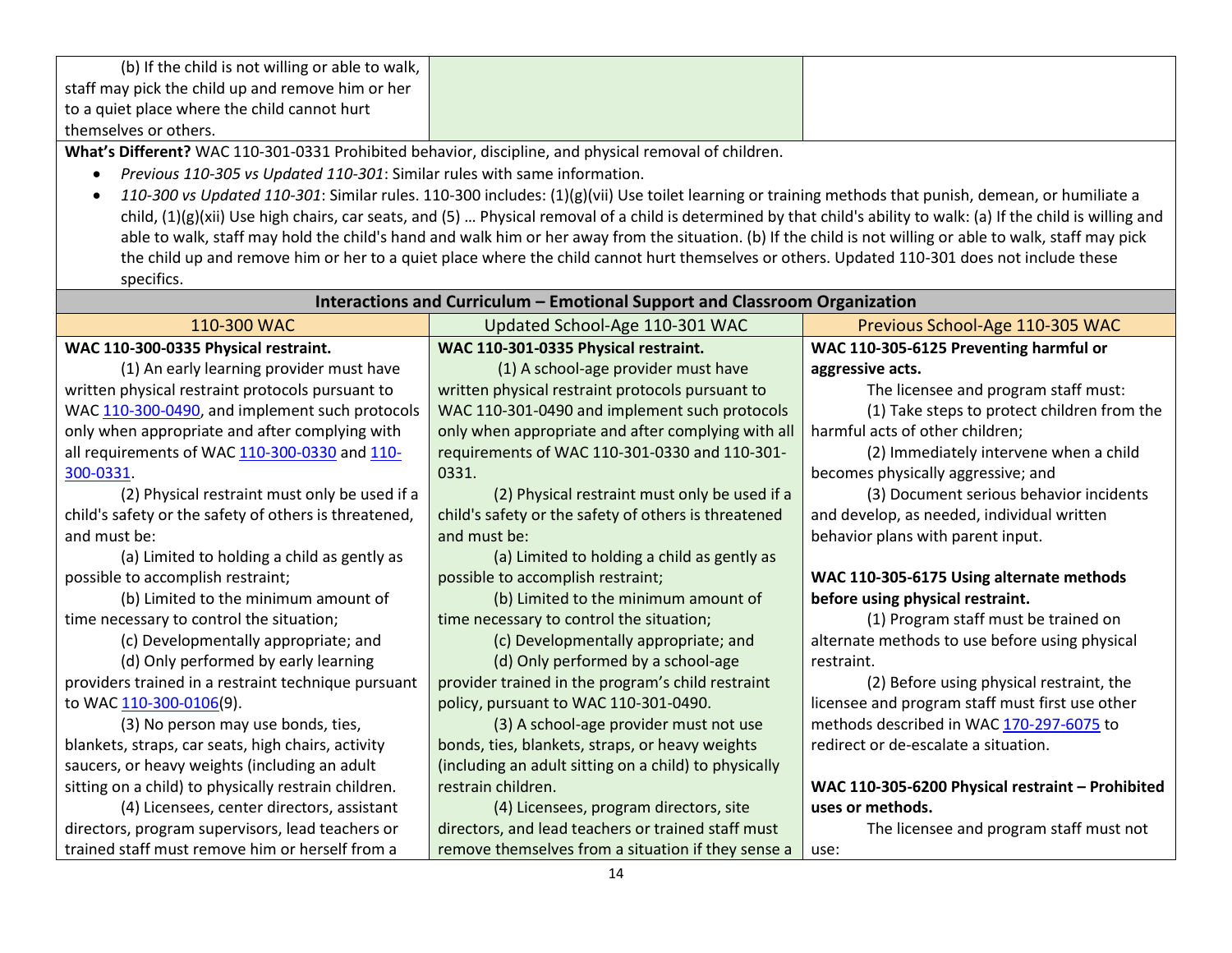| situation if they sense a loss of their own self-   | loss of their own self-control and concern for the  | (1) Physical restraint as a form of                    |
|-----------------------------------------------------|-----------------------------------------------------|--------------------------------------------------------|
| control and concern for the child when using a      | child when using a restraint technique if another   | punishment or discipline;                              |
| restraint technique if another early learning       | school-age provider is present. If a school-age     | (2) Mechanical restraints including, but not           |
| provider is present. If an early learning provider  | provider observes another staff using               | limited to, handcuffs and belt restraints;             |
| observes another staff using inappropriate          | inappropriate restraint techniques, the staff must  | (3) Locked time-out or isolation space;                |
| restraint techniques, the staff must intervene.     | intervene.                                          | (4) Bonds, ties, tape, or straps to restrain a         |
| (5) If physical restraint is used, staff must:      | (5) If physical restraint is used, staff must:      | child; or                                              |
| (a) Report the use of physical restraint,           | (a) Report the use of physical restraint,           | (5) Physical restraint techniques that                 |
| pursuant to WAC 110-300-0475 (2)(f);                | pursuant to WAC 110-301-0475(2)(f);                 | restrict breathing or inflict pain. These include, but |
| (b) Assess any incident of physical restraint       | (b) Assess any incident of physical restraint       | are not limited to:                                    |
| to determine if the decision to use physical        | to determine if the decision to use physical        | (a) Restriction of body movement by                    |
| restraint and its application were appropriate;     | restraint and its application were appropriate;     | placing pressure on joints, chest, heart, or vital     |
| (c) Document the incident in the child's            | (c) Document the incident in the child's            | organs;                                                |
| file, including the date, time, early learning      | file, including the date, time, school-age program  | (b) Sleeper holds, which are holds used by             |
| program staff involved, duration and what           | staff involved, duration, and what happened         | law enforcement officers to subdue a person;           |
| happened before, during and after the child was     | before, during and after the child was restrained;  | (c) Arm twisting;                                      |
| restrained;                                         | (d) Develop a written plan with input from          | (d) Hair holds;                                        |
| (d) Develop a written plan with input from          | the child's primary care or mental health provider, | (e) Choking or putting arms around the                 |
| the child's primary care or mental health provider, | and the parents or guardians, to address            | throat; or                                             |
| and the parents or guardians, to address            | underlying issues and reduce need for further       | (f) Chemical restraint such as mace or                 |
| underlying issues and reduce need for further       | physical restraint if:                              | pepper spray.                                          |
| physical restraint if:                              | (i) Physical restraint has been used more           |                                                        |
| (i) Physical restraint has been used more           | than once; and                                      | WAC 110-305-6225 Physical restraint - Holding          |
| than once; and                                      | (ii) A plan is not already a part of the            | method allowed.                                        |
| (ii) A plan is not already a part of the            | child's individual care plan.                       | When a child's behavior makes it necessary for his     |
| child's individual care plan.                       | (e) Notify the department when a written            | or her own or another's protection, the licensee or    |
| (e) Notify the department when a written            | plan has been developed.                            | program staff may restrain the child by holding the    |
| plan has been developed.                            |                                                     | child as gently as possible. A child must not be       |
|                                                     |                                                     | physically restrained longer than necessary to         |
|                                                     |                                                     | control the situation.                                 |
|                                                     |                                                     |                                                        |
|                                                     |                                                     | WAC 110-305-6250 Notice and documenting use            |
|                                                     |                                                     | of physical restraint.                                 |
|                                                     |                                                     | If physical restraint is used the licensee or          |
|                                                     |                                                     | program staff must:                                    |
|                                                     |                                                     | (1) Report use of physical restraint to the            |
|                                                     |                                                     | child's parent or guardian and the department as       |
|                                                     |                                                     | required under WAC 170-297-2250;                       |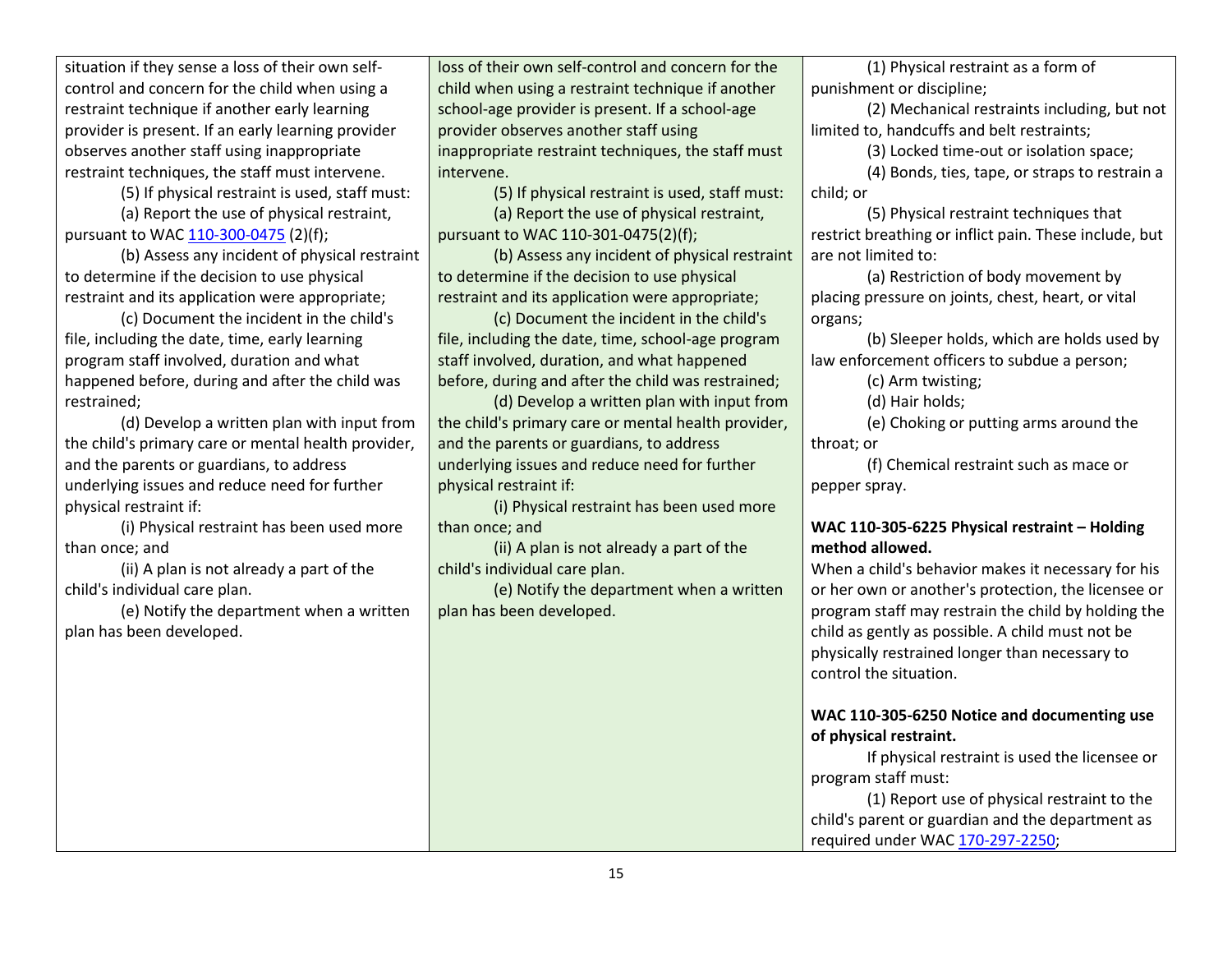| (2) Assess any incident of physical restraint   |
|-------------------------------------------------|
| to determine if the decision to use physical    |
| restraint and its application were appropriate; |
| (3) Document the incident in the child's        |
| file; and                                       |
| (4) Develop a safety plan with the licensor     |
| if required by the department.                  |

**What's Different?** WAC 110-301-0335 Physical restraint.

*Previous 110-305 vs Updated 110-301*: Similar rules.

 *110-300 vs Updated 110-301*: Same rule, except 110-300-0335(2) states physical restraint must be: (d) Only performed by early learning providers trained in a restraint technique pursuant to WAC 110-300-0106(9). Updated 110-301-0335(2) states physical restraint must be: (d) Only performed by a school-age provider trained in the program's child restraint policy, pursuant to WAC 110-301-0490.

| Interactions and Curriculum - Emotional Support and Classroom Organization |                                                      |                                 |
|----------------------------------------------------------------------------|------------------------------------------------------|---------------------------------|
| 110-300 WAC                                                                | Updated School-Age 110-301 WAC                       | Previous School-Age 110-305 WAC |
| WAC 110-300-0340 Expulsion.                                                | WAC 110-301-0340 Expulsion.                          |                                 |
| (1) To promote consistent care and                                         | (1) To promote consistent care and                   | No Previous school-age rule.    |
| maximize opportunities for child development and                           | maximize opportunities for child development and     |                                 |
| learning, an early learning provider must develop                          | learning, a school-age provider must develop and     |                                 |
| and follow expulsion policies and practices,                               | follow expulsion policies and practices, pursuant to |                                 |
| pursuant to WAC 110-300-0486.                                              | WAC 110-301-0486.                                    |                                 |
| (2) An early learning provider may expel a                                 | (2) A school-age provider may expel a child          |                                 |
| child only if:                                                             | only if the:                                         |                                 |
| (a) The child exhibits behavior that                                       | (a) child exhibits behavior that presents a          |                                 |
| presents a serious safety concern for that child or                        | serious safety concern for that child or others; and |                                 |
| others; and                                                                | (b) Program is not able to reduce or                 |                                 |
| (b) The program is not able to reduce or                                   | eliminate the safety concern through reasonable      |                                 |
| eliminate the safety concern through reasonable                            | modifications.                                       |                                 |
| modifications.                                                             | (3) If a child is expelled, a school-age             |                                 |
| (3) If a child is expelled, an early learning                              | provider must:                                       |                                 |
| provider must:                                                             | (a) Review the program's expulsion policy            |                                 |
| (a) Review the program's expulsion policy                                  | with the parent or guardian of the child;            |                                 |
| with the parent or guardian of the child;                                  | (b) Provide a record to the parent or                |                                 |
| (b) Provide a record to the parent or                                      | guardian about the expulsion and the steps that      |                                 |
| guardian about the expulsion and the steps that                            | were taken to avoid expulsion. The record must       |                                 |
| were taken to avoid expulsion. The record must                             | include the date, time, school-age program staff     |                                 |
| include the date, time, early learning program staff                       | involved, and details of each incident that led to   |                                 |
| involved, and details of each incident that led to                         | expulsion; and                                       |                                 |
| expulsion; and                                                             |                                                      |                                 |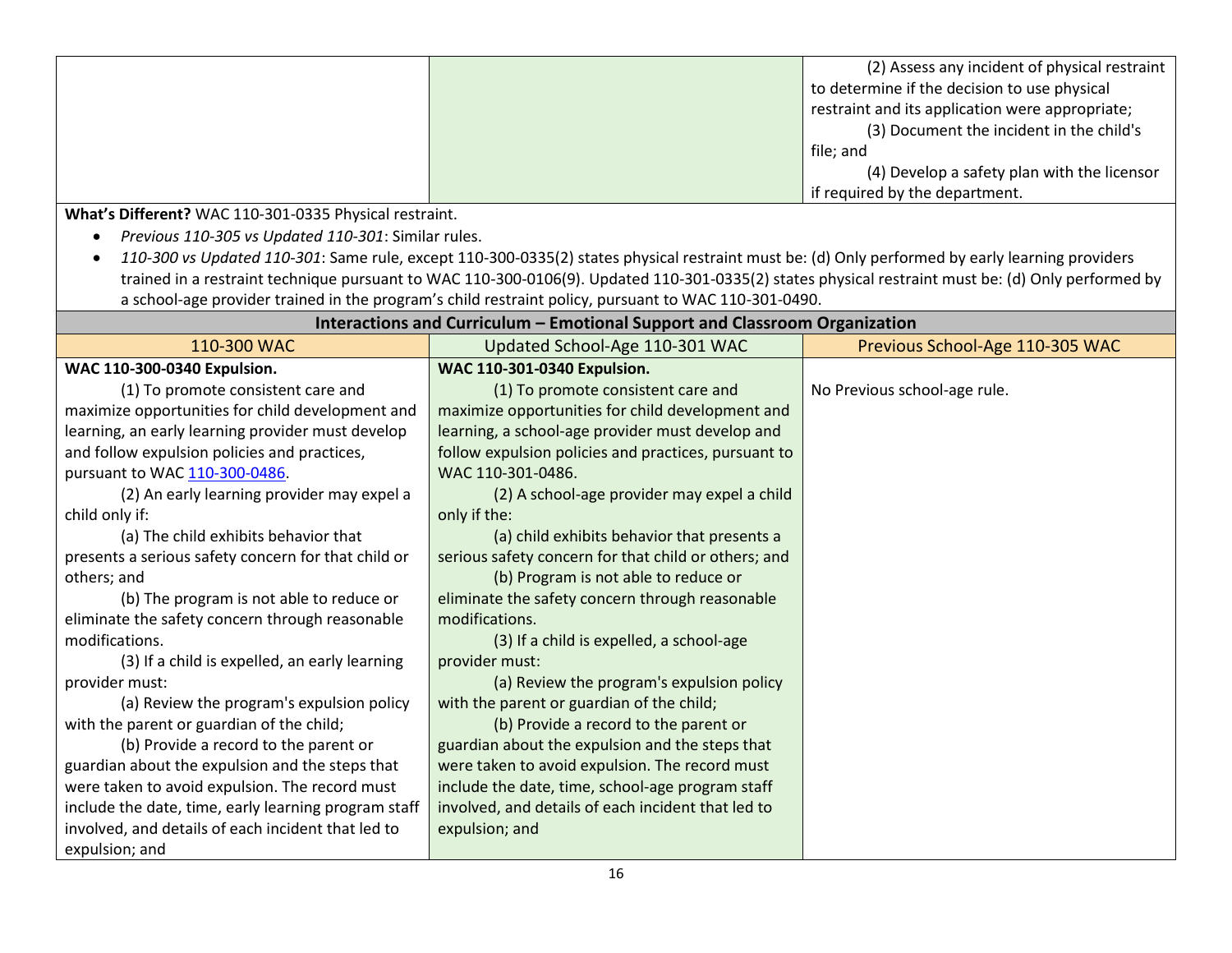| (c) Provide information to the parent or             | (c) Provide information to the parent or                                                 |                                                        |
|------------------------------------------------------|------------------------------------------------------------------------------------------|--------------------------------------------------------|
| guardian of the child that includes, but is not      | guardian of the child that includes, but is not                                          |                                                        |
| limited to, community-based resources that may       | limited to, community-based resources that may                                           |                                                        |
| benefit the child.                                   | benefit the child.                                                                       |                                                        |
| (4) The early learning provider must report          | (4) The school-age provider must report to                                               |                                                        |
| to the department when children are expelled. The    | the department when children are expelled. The                                           |                                                        |
| information must include:                            | information must include:                                                                |                                                        |
| (a) Child demographic data including, but            | (a) Child demographic data including, but                                                |                                                        |
| not limited to, the age, race, ethnicity, and gender | not limited to, the age, race, ethnicity, and gender                                     |                                                        |
| of the child;                                        | of the child;                                                                            |                                                        |
| (b) The reason the child was expelled; and           | (b) The reason the child was expelled; and                                               |                                                        |
| (c) The resources that were provided to              | (c) The resources that were provided to                                                  |                                                        |
| the parent or guardian of the child.                 | the parent or guardian of the child.                                                     |                                                        |
| What's Different? WAC 110-301-0340 Expulsion.        |                                                                                          |                                                        |
|                                                      | Previous 110-305 vs Updated 110-301: Previous 110-305 does not have an "Expulsion" rule. |                                                        |
| 110-300 vs Updated 110-301: Same rule.               |                                                                                          |                                                        |
|                                                      | Interactions and Curriculum - Program Structure and Organization                         |                                                        |
| 110-300 WAC                                          | Updated School-Age 110-301 WAC                                                           | Previous School-Age 110-305 WAC                        |
| WAC 110-300-0345 Supervising children.               | WAC 110-301-0345 Supervising children.                                                   | WAC 110-305-5100 Outdoor supervision.                  |
| (1) An early learning provider must only             | (1) A school-age provider must only allow                                                | (1) Program staff must be within sight or              |
| allow the following persons to have unsupervised     | the following persons to have unsupervised access                                        | hearing range of the children when in the licensed     |
| access to a child in care:                           | to a child in care:                                                                      | outdoor space and be available and able to             |
| (a) That child's own parent or guardian;             | (a) That child's own parent or guardian;                                                 | respond if the need arises for the safety of the       |
| (b) Licensees or early learning program              | (b) Licensees or school-age program staff                                                | children.                                              |
| staff authorized by the department in chapter 110-   | authorized by the department in chapter 110-06                                           | (2) The required staff-to-child ratio must             |
| 06 WAC;                                              | WAC;                                                                                     | be maintained when the children are in the             |
| (c) A government representative including            | (c) A government representative including                                                | licensed outdoor space.                                |
| an emergency responder who has specific and          | an emergency responder who has specific and                                              |                                                        |
| verifiable authority for access, supported by        | verifiable authority for access, supported by                                            |                                                        |
| documentation; and                                   | documentation; and                                                                       | WAC 110-305-5750 Supervising children.                 |
| (d) A person authorized in writing or over           | (d) A person authorized in writing or over                                               | (1) The licensee must provide required                 |
| the phone by that child's parent such as a family    | the phone by that child's parent or guardian such                                        | staffing levels, staff-to-child ratios and supervision |
| member, family friend, or the child's therapist or   | as a family member, family friend, or the child's                                        | for the number of children in attendance.              |
| health care provider.                                | therapist or health care provider.                                                       | (2) The licensee or program staff must be              |
| (2) An early learning provider must meet             | (2) A school-age provider must meet                                                      | aware of what the children are doing at all times      |
| capacity, group size, mixed age grouping, and staff- | capacity, group size, and staff-to-child ratios while                                    | and be available and able to promptly assist or        |
| to-child ratios while children are in care. This     | children are in care. This includes, but is not                                          | redirect activities when necessary.                    |
| includes, but is not limited to:                     | limited to:                                                                              |                                                        |
|                                                      |                                                                                          |                                                        |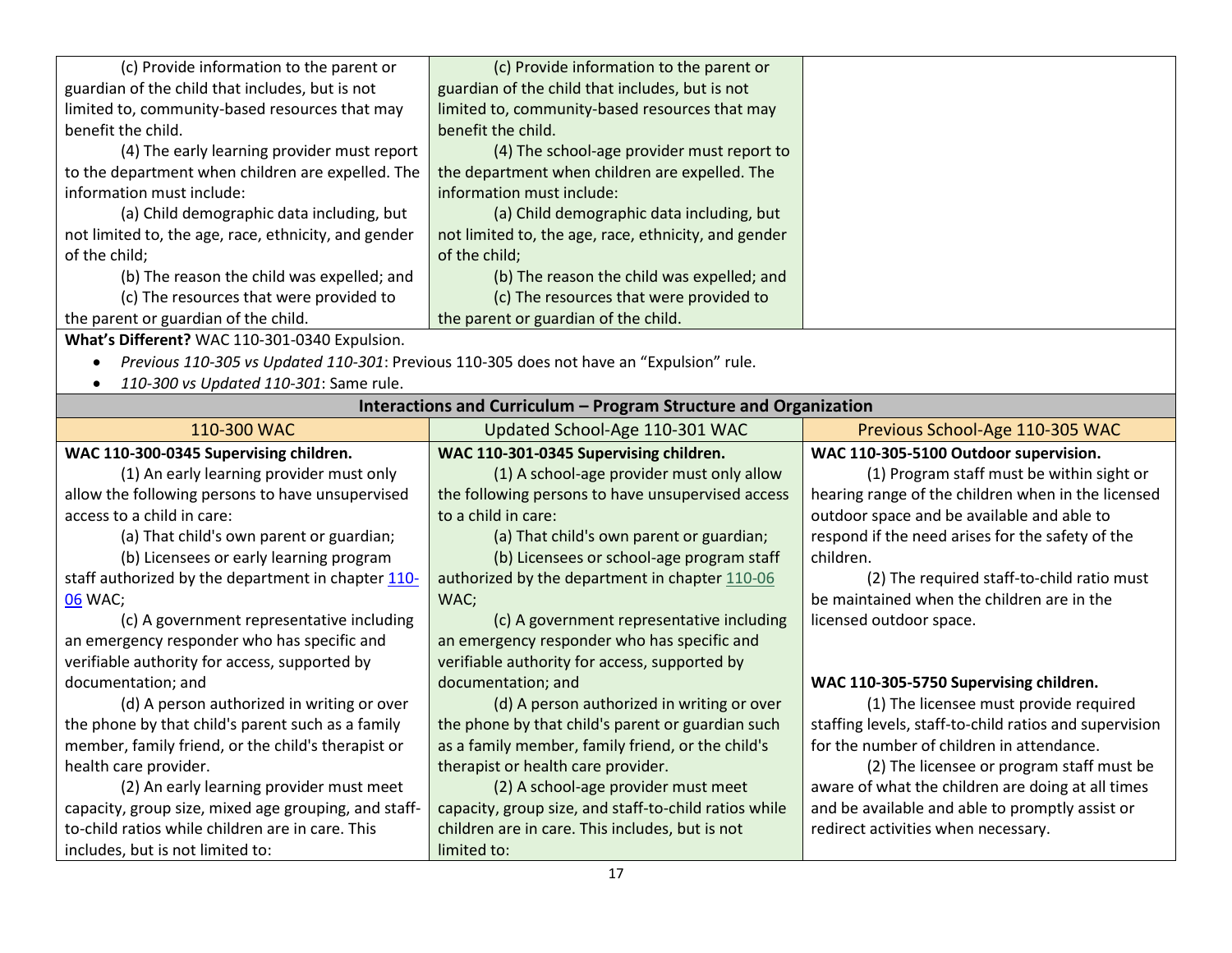(a) Indoor and outdoor play activities;

(b) Off-site activities;

(c) During transportation;

(d) Meal times;

(e) Rest periods;

(f) Evening or overnight care; and

(g) When children are on different floor levels of the early learning program.

(3) An early learning provider must supervise children in care by:

(a) Scanning the environment looking and listening for both verbal and nonverbal cues to anticipate problems and plan accordingly;

(b) Visibly checking children on many occasions with little time in between;

(c) Positioning him or herself to supervise all areas accessible to children;

(d) Attending to children and being aware of what children are doing at all times;

(e) Being available and able to promptly assist or redirect a child as necessary; and

(f) Considering the following when deciding whether increased supervision is needed:

(i) Ages of children;

(ii) Individual differences and abilities of children;

(iii) Layout of the indoor and outdoor licensed space and play area;

(iv) The risk associated with the activities children are engaged in; and

(v) Any nearby hazards including those in the licensed or unlicensed space.

(4) An early learning program staff member may undertake other activities for a temporary time period when not required to be providing active supervision required under subsection (5)(c) of this section. Such activities include, but are not limited to, cleaning up after an (a) Indoor and outdoor play activities;

(b) Off-site activities;

(c) During transportation;

(d) Meal times;

(e) Evening and overnight care, if

applicable; and

(f) When children are on different floor levels of the school-age program.

(3) A school-age provider must supervise children in care by:

(a) Scanning the environment looking and listening for both verbal and nonverbal cues to anticipate problems and plan accordingly;

(b) Visibly checking children on many occasions with little time in between;

(c) Positioning themselves to supervise all areas accessible to children;

(d) Attending to children and being aware of what children are doing at all times;

(e) Being available and able to promptly assist or redirect a child as necessary; and

(f) Considering the following when deciding whether increased supervision is needed:

(i) Ages of children;

(ii) Individual differences and abilities of children;

(iii) Layout of the indoor and outdoor licensed space and play area;

(iv) The risk associated with the activities children are engaged in; and

(v) Any nearby hazards including those in the licensed or unlicensed space.

(4) A school-age program staff member may undertake other activities for a temporary time period when not required to be providing active supervision required under subsection (5)(c) of this section. Such activities include, but are not limited to, cleaning up after an activity or

(3) The licensee and program staff must consider the following when deciding how closely to supervise the children:

(a) Ages of the children;

(b) Individual differences and abilities;

(c) Layout of the indoor and outdoor

licensed space and play area;

(d) The risk associated with the activities children are engaged in; and

(e) Any nearby hazards including those in the licensed or unlicensed space.

(4) An electronic communication or surveillance device does not replace direct supervision of the children.

(5) The required staff-to-child ratio must be maintained when the children are in the licensed outdoor space.

(6) The licensee or program staff must be within sight or hearing range of children when in the licensed indoor and outdoor space and be available and able to respond if the need arises for the safety of the children, including when:

(a) Moving from indoors to outdoors;

(b) Moving from room to room; and

(c) The child uses the restroom.

(7) When only one staff person is present, a second qualified staff person must be on-site, able, and readily available to assist in an emergency.

(8) See:

(a) WAC [170-297-5150](https://apps.leg.wa.gov/wac/default.aspx?cite=170-297-5150) for additional supervision requirements when children are engaged in an off-site water play or swimming activity;

(b) WA[C 170-297-5175](https://apps.leg.wa.gov/wac/default.aspx?cite=170-297-5175) for additional supervision requirements when children are using a wading pool; and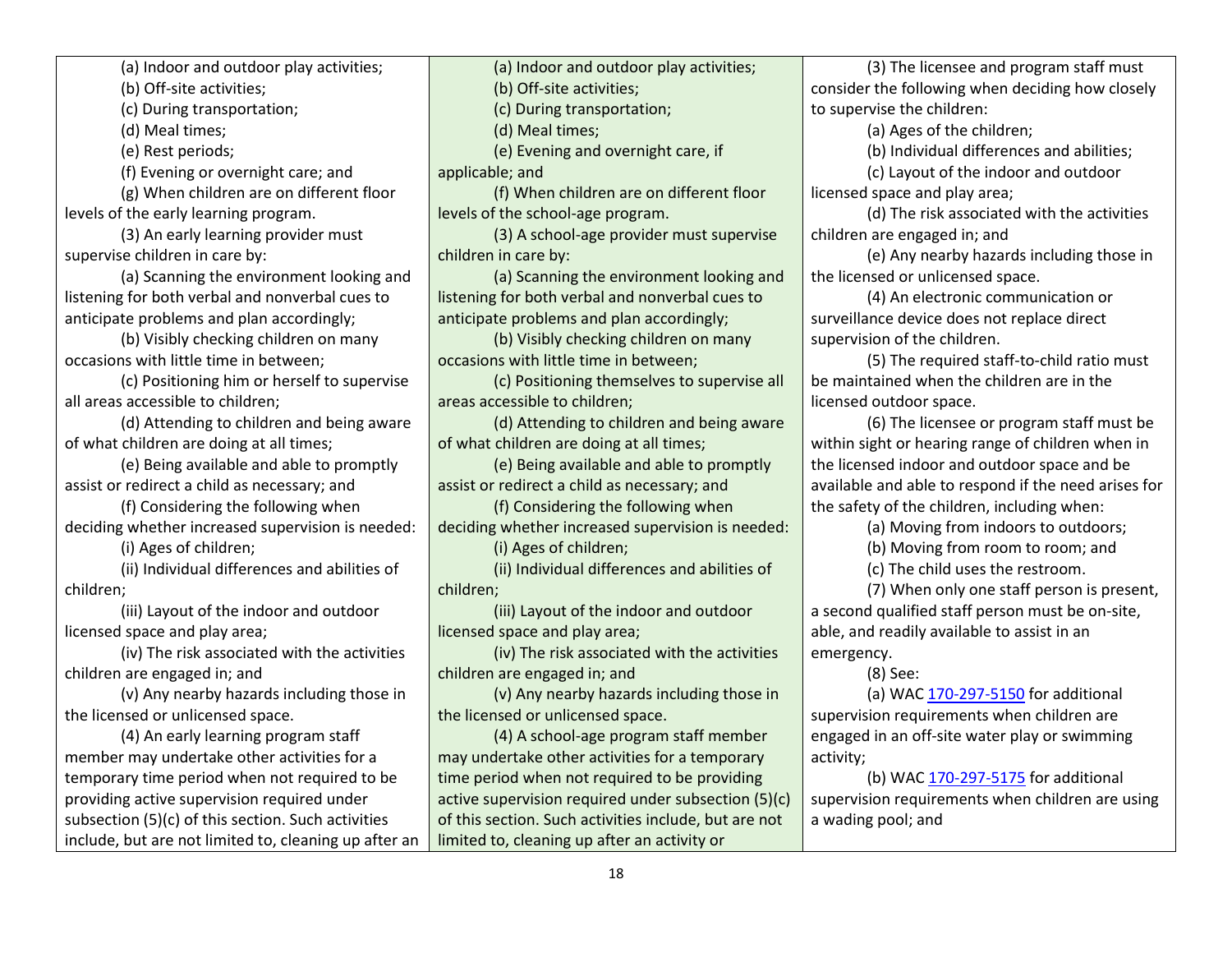| activity or preparing items for a new activity. This    | preparing items for a new activity. This school-age | (c) WAC 170-297-5200 for additional                  |
|---------------------------------------------------------|-----------------------------------------------------|------------------------------------------------------|
| early learning staff member must remain in visual       | staff member must remain in visual or auditory      | supervision requirements when children are using     |
| or auditory range, and be available and able to         | range, and be available and able to respond if      | a swimming pool.                                     |
| respond if needed.                                      | needed.                                             |                                                      |
| (5) An early learning provider must:                    | (5) A school-age provider must:                     | WAC 110-305-6425 Off-site activity supervision.      |
| (a) Not use devices such as a baby                      | (a) Not use devices such as audio                   | When on an off-site activity, the program staff      |
| monitors, video monitors, or mirrors in place of        | monitors, video monitors, or mirrors in place of    | responsible for the care of the children must at all |
| supervision, unless used pursuant to WAC 110-           | supervision;                                        | times provide direct sight and sound supervision     |
| 300-0270(5);                                            | (b) Be able to hear when doors in the               | and be able to promptly assist or redirect the       |
| (b) Be able to hear when doors in the                   | immediate area are opened to prevent children       | children's activities.                               |
| immediate area are opened to prevent children           | from leaving unsupervised;                          |                                                      |
| from leaving unsupervised;                              | (c) Actively supervise children when the            |                                                      |
| (c) Actively supervise children when the                | children:                                           |                                                      |
| children:                                               | (i) Interact with pets or animals;                  |                                                      |
| (i) Interact with pets or animals;                      | (ii) Engage in water or sand play;                  |                                                      |
| (ii) Engage in water or sand play;                      | (iii) Play in an area in close proximity to a       |                                                      |
| (iii) Play in an area in close proximity to a           | body of water;                                      |                                                      |
| body of water;                                          | (iv) Use a safe route to access an outdoor          |                                                      |
| (iv) Use a safe route to access an outdoor              | play area not immediately adjacent to the school-   |                                                      |
| play area not immediately adjacent to the early         | age program;                                        |                                                      |
| learning program;                                       | (v) Engage in planned activities in the             |                                                      |
| (v) Engage in planned activities in the                 | kitchen;                                            |                                                      |
| kitchen;                                                | (vi) Ride on public transportation;                 |                                                      |
| (vi) Ride on public transportation;                     | (vii) Engage in outdoor play; and                   |                                                      |
| (vii) Engage in outdoor play; and                       | (viii) During field trips.                          |                                                      |
| (viii) During field trips.                              |                                                     |                                                      |
| (d) Ensure no infant or child is left                   |                                                     |                                                      |
| unattended during:                                      |                                                     |                                                      |
| (i) Diapering;                                          |                                                     |                                                      |
| (ii) Bottle feeding; or                                 |                                                     |                                                      |
| (iii) Tummy time.                                       |                                                     |                                                      |
| (e) Provide developmentally appropriate                 |                                                     |                                                      |
| supervision to children while bathing.                  |                                                     |                                                      |
| What's Different? WAC 110-301-0345 Supervising children |                                                     |                                                      |

WAC 110-301-0345 Supervising children.

- *Previous 110-305 vs Updated 110-301*: Similar rules. Previous WAC 110-305-5100 requires: (1) Program staff must be within sight or hearing range of the children. Updated 110-301(5) requires: A school-age provider must (c) Actively supervise children when the children: (vii) Engage in outdoor play;
- *110-300 vs Updated 110-301*: Same rule, except 110-301 does not reference infant and toddlers, bathing children, rest time or evening/overnight. 110-300 does references these things.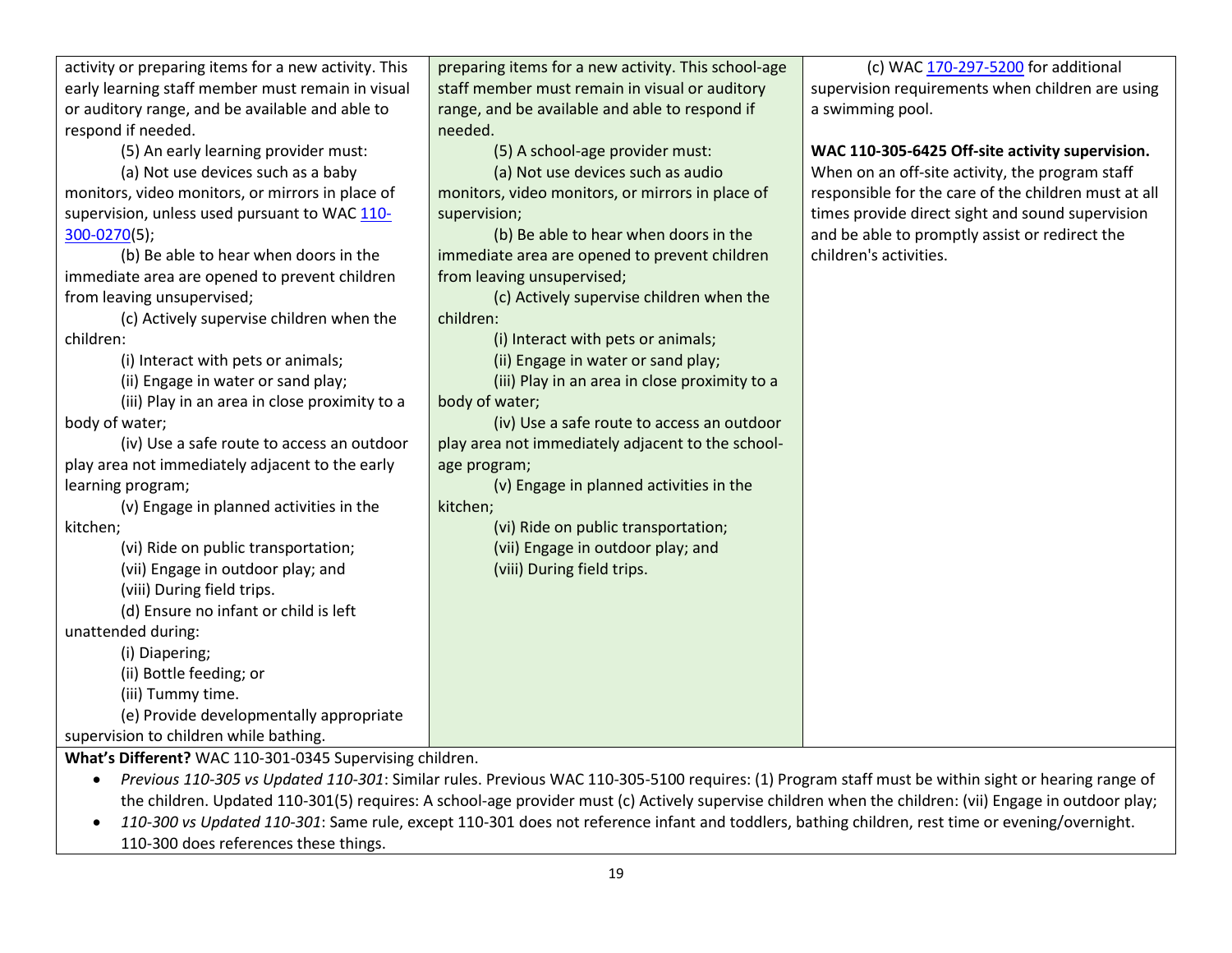| Interactions and Curriculum - Program Structure and Organization |                                                      |                                                        |
|------------------------------------------------------------------|------------------------------------------------------|--------------------------------------------------------|
| 110-300 WAC                                                      | Updated School-Age 110-301 WAC                       | Previous School-Age 110-305 WAC                        |
| WAC 110-300-0350 Supervising children during                     | WAC 110-301-0350 Supervising children during         | WAC 110-305-5150 Water safety and activity.            |
| water activities.                                                | water activities.                                    | (1) When the children in care are involved             |
| (1) During water activities, an early                            | (1) During water activities, a school-age            | in swimming or other water activities, the program     |
| learning provider must meet all supervision                      | provider must meet all supervision requirements      | staff must maintain the following water safety         |
| requirements of this section and WAC 110-300-                    | of this section and WAC 110-301-0345.                | precautions:                                           |
| 0345.                                                            | (2) During water activities, a school-age            | (a) A minimum staff-to-child ratio of 1:10             |
| (2) During water activities, an early                            | provider must hold or have continuous touch of       | must be maintained;                                    |
| learning provider must:                                          | children with special needs as required.             | (b) A certified lifeguard, with a nationally           |
| (a) Ensure a one-to-one (1:1) staff-to-child                     | (3) A school-age provider must have                  | recognized certification, must be present at all       |
| ratio for infants;                                               | written permission for water activities from each    | times. Lifeguards are not counted in the staff-to-     |
| (b) Hold or have continuous touch of                             | child's parent or guardian.                          | child ratio;                                           |
| infants, nonambulatory toddlers, and children with               | (4) For water activities on or off the               | (2) Swimming pools and natural bodies of               |
| special needs as required; and                                   | school-age program premises, where the water is      | water must be inaccessible to the children when        |
| (c) Keep toddlers within arm's length.                           | more than twenty-four inches deep, a school-age      | not in use; and                                        |
| (3) An early learning provider must have                         | provider must ensure:                                | (3) Program staff must not allow the                   |
| written permission for water activities from each                | (a) A certified lifeguard is present and on          | children use of or access to a hot tub, spa tank, or   |
| child's parent or guardian.                                      | duty; and                                            | whirlpool.                                             |
| (4) For water activities on or off the early                     | (b) At least one additional staff member             |                                                        |
| learning program premises, where the water is                    | than would otherwise be required is present to       | WAC 110-305-5175 Wading pools-Defined-                 |
| more than twenty-four inches deep, an early                      | help actively supervise the children.                | Supervision.                                           |
| learning provider must ensure:                                   | (5) A school-age provider must have life-            | (1) A wading pool means an enclosed pool               |
| (a) A certified lifeguard is present and on                      | saving equipment readily accessible during water     | with water depth of two feet or less measured          |
| duty; and                                                        | activities if a pool is six feet or more in any      | without children in the pool that can be emptied       |
| (b) At least one additional staff member                         | direction and two feet or more in depth. Life-       | and moved.                                             |
| than would otherwise be required is present to                   | saving equipment may include a ring buoy and         | (2) When a wading pool is used by the                  |
| help actively supervise if the children are                      | rope, a rescue tube, or a throwing line and a        | children, the licensee or program staff must:          |
| preschool age or older.                                          | shepherd's hook that will not conduct electricity.   | (a) Directly supervise the children;                   |
| (5) An early learning provider must have                         | (6) If a school-age provider takes children          | (b) Obtain written permission from each                |
| life-saving equipment readily accessible during                  | off-site to an area with an accessible body of water | child's parent or guardian to allow the child to use   |
| water activities if a pool is six feet or more in any            | more than four inches deep (for example, a park      | a wading pool;                                         |
| direction and two feet or more in depth. Life-                   | with a lake or stream) but children are not          | (c) Maintain staff-to-child ratios when                |
| saving equipment may include a ring buoy and                     | engaging in a water activity, there must be:         | children are in a wading pool; and                     |
| rope, a rescue tube, or a throwing line and a                    | (a) At least one more staff person than              | (d) Daily, empty, clean, and sanitize the              |
| shepherd's hook that will not conduct electricity.               | required in the staff-to-child ratio; and            | pool as provided in WAC 170-297-0010. When the         |
| (6) If an early learning provider takes                          | (b) At least one attending staff person              | pool is soiled with urine, feces, vomit, or blood, the |
| children off-site to an area with an accessible body             | must be able to swim.                                |                                                        |
| 20                                                               |                                                      |                                                        |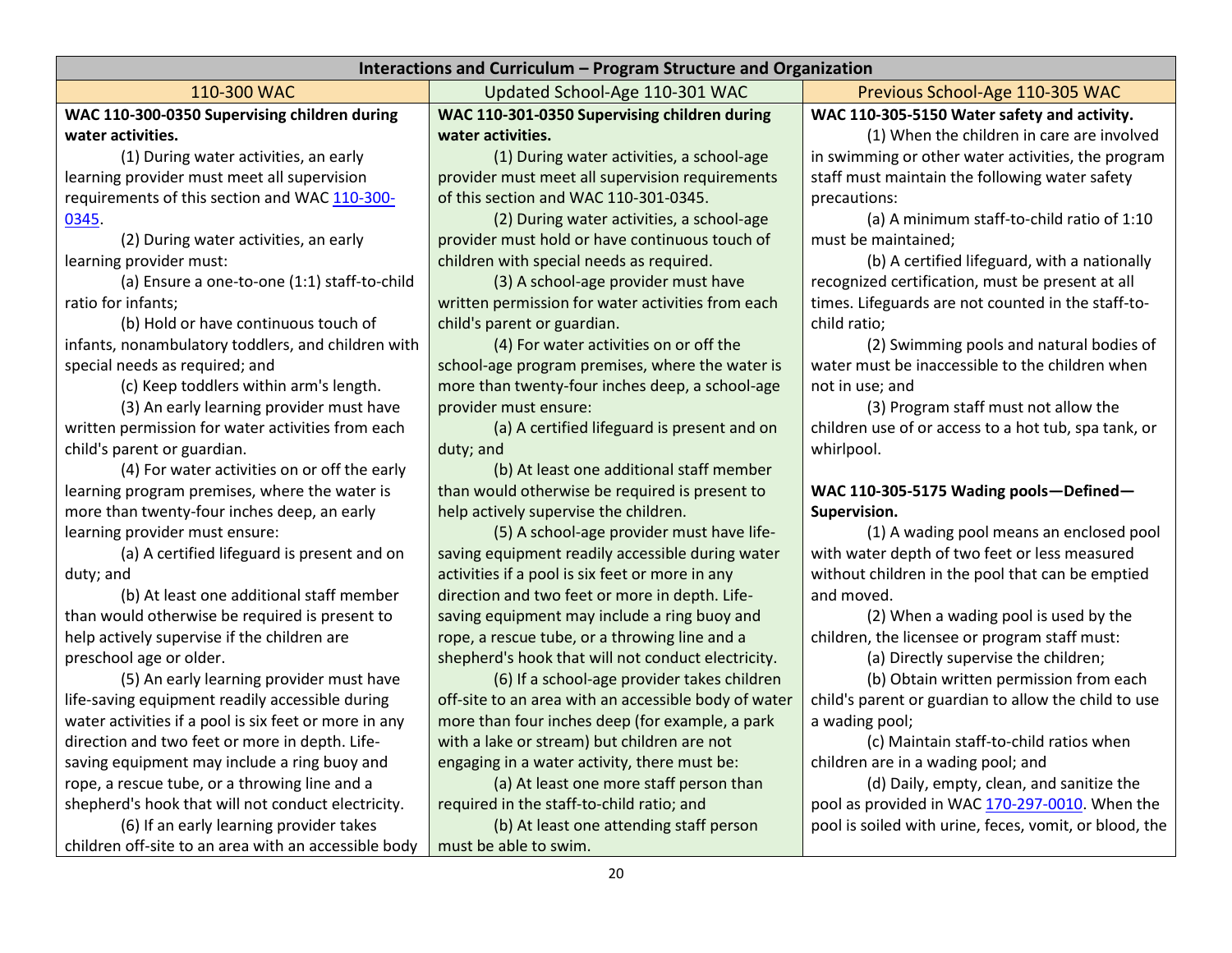| of water more than four inches deep (for example,  | licensee or program staff must immediately empty,    |
|----------------------------------------------------|------------------------------------------------------|
| a park with a lake or stream) but children are not | clean, and sanitize.                                 |
| engaging in a water activity, there must be:       |                                                      |
| (a) At least one more staff person than            | WAC 110-305-5200 Swimming pools defined-             |
| required in the staff-to-child ratio; and          | <b>Barriers and supervision.</b>                     |
| (b) At least one attending staff person            | (1) A swimming pool is a pool that has a             |
| must be able to swim.                              | water depth greater than two feet.                   |
|                                                    | (2) When there is a swimming pool on the             |
|                                                    | premises that is not located on public or private    |
|                                                    | school grounds the licensee must provide:            |
|                                                    | (a) A door alarm or bell on each door                |
|                                                    | opening to the pool area to warn staff when the      |
|                                                    | door is opened;                                      |
|                                                    | (b) A five foot high fence that blocks access        |
|                                                    | to the swimming pool. Any opening between fence      |
|                                                    | slats may not be wider than three and one-half       |
|                                                    | inches;                                              |
|                                                    | (c) Gates with a self-latching device at             |
|                                                    | entrance and exit points to the swimming pool and    |
|                                                    | lock each gate; and                                  |
|                                                    | (d) An unlocking device that is inaccessible         |
|                                                    | to children but readily available to the licensee or |
|                                                    | staff.                                               |
|                                                    | (3) For any program that does not operate            |
|                                                    | on public or private school premises, the licensee   |
|                                                    | must maintain the swimming pool according to         |
|                                                    | manufacturer's specifications, including cleaning    |
|                                                    | and sanitizing.                                      |
|                                                    | (4) When the swimming pool on the                    |
|                                                    | premises is used by the children in care:            |
|                                                    | (a) The licensee must obtain written                 |
|                                                    | permission from the parent or guardian of each       |
|                                                    | child using the swimming pool;                       |
|                                                    | (b) There must be one person present at              |
|                                                    | the swimming pool at all times who is a certified    |
|                                                    | lifeguard, with a nationally recognized              |
|                                                    | certification; and                                   |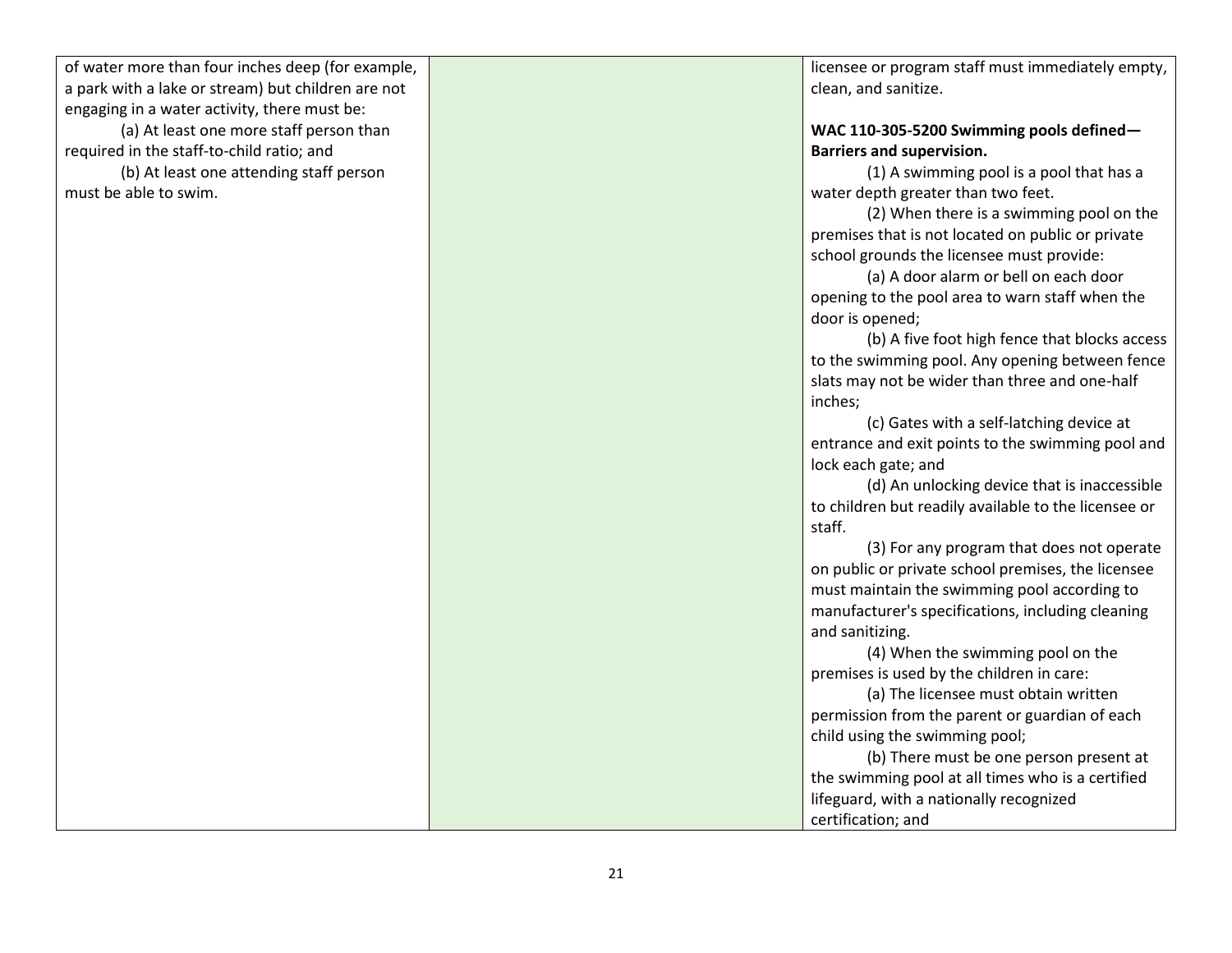(c) The licensee must provide one additional staff person more than the required staff-to-child ratio provided in WA[C 170-297-5700](https://apps.leg.wa.gov/wac/default.aspx?cite=170-297-5700) to help supervise the children.

## **WAC 110-305-5225 Bodies of water or water hazards on the licensed premises.**

(1)(a) As used in WAC [170-297-5150](https://apps.leg.wa.gov/wac/default.aspx?cite=170-297-5150) through  $170-297-5250$ , a "body of water" is a natural area or man-made area or device that contains or holds more than two inches of water.

(b) "Body of water" does not include a wading pool as defined in WA[C 170-297-5175,](https://apps.leg.wa.gov/wac/default.aspx?cite=170-297-5175) a water activity table, small bird baths or rain puddles with a water depth of two inches or less.

(2) When children are in care the licensee must directly supervise or have a primary staff person directly supervise children, with the staffto-child ratio observed, whenever children play in any area with a body of water.

(3)(a) For any program that does not operate on public or private school premises, the licensee must make any body of water in the licensed space inaccessible with a physical barrier (not to include a hedge or vegetation barrier) or fence that is at least five feet tall. Any opening between fence slats may be no wider than three and one-half inches; and

(b) Directly supervise or have a primary staff person directly supervise children, with the staff-to-child ratios observed, whenever children play in any area with a body of water.

#### **WAC 110-305-5250 Bodies of water outside and near licensed space.**

(1) The following bodies of water must be made inaccessible to children in care, and the child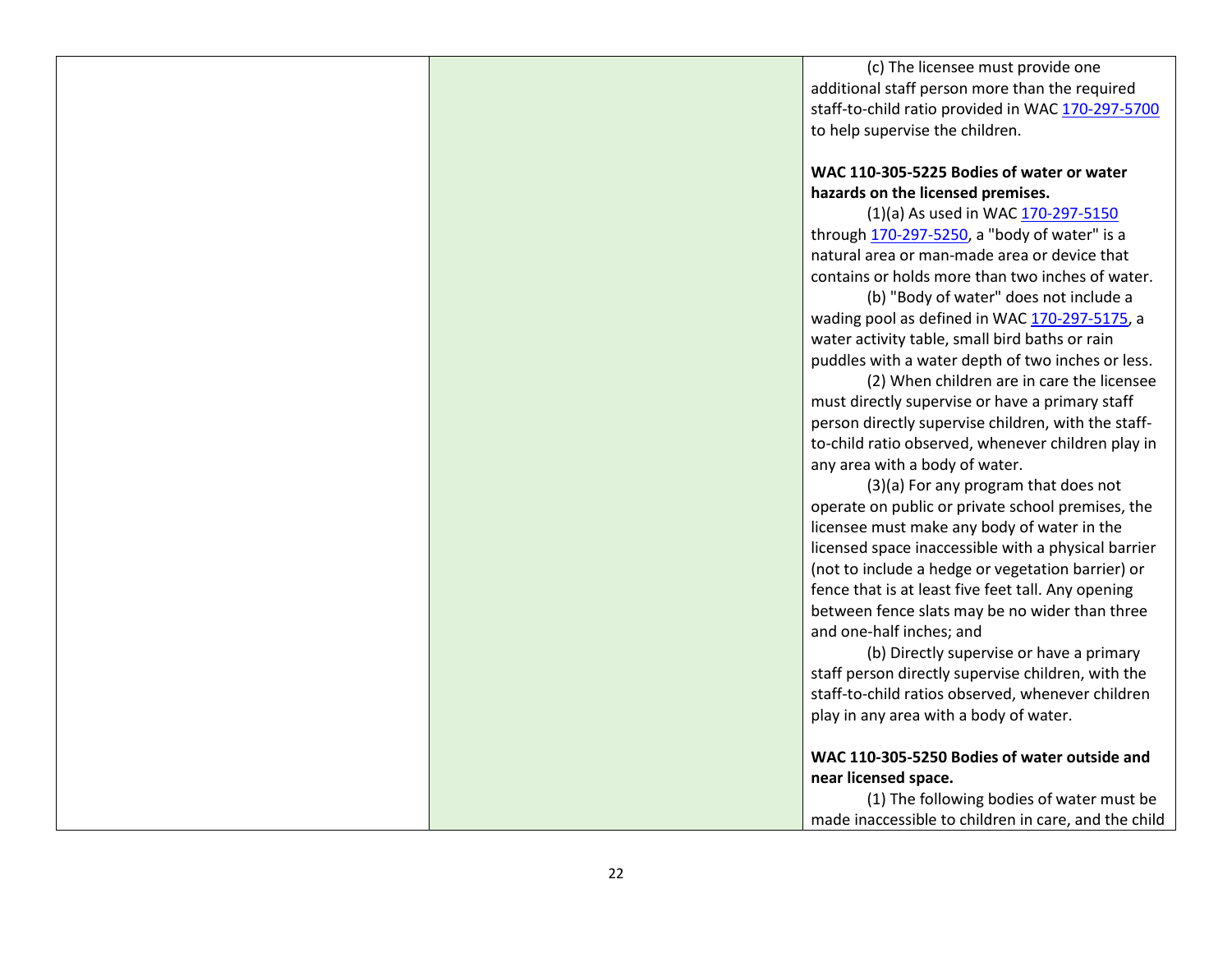| care program must have a written safety plan       |
|----------------------------------------------------|
| approved by the department for:                    |
| (a) Ponds, lakes, storm retention ponds,           |
| ditches, fountains, fish ponds, landscape pools or |
| similar bodies of water located outside and near   |
| (in close proximity to) the licensed space,        |
| regardless of whether the body of water is on or   |
| off the premises; or                               |
| (b) Any uncovered well, septic tank, below         |
| grade storage tank; farm manure pond or similar    |
| hazards that are on the premises.                  |
| (2) Unless attending a swimming or water           |
| play activity, when outside the licensed premises  |
| the licensee or program staff must keep children   |
| from having access to bodies of water that pose a  |
| drowning hazard.                                   |

**What's Different?** WAC 110-301-0350 Supervising children during water activities.

 *Previous 110-305 vs Updated 110-301*: Similar rules. Previous 110-305-5150(1) states: When the children in care are involved in swimming or other water activities, the program staff must maintain the following water safety precautions: (a) A minimum staff-to-child ratio of 1:10 must be maintained; and Previous 110-305-5200(4) states: When the swimming pool on the premises is used by the children in care: (c) The licensee must provide one additional staff person more than the required staff-to-child ratio provided in WAC [170-297-5700](https://apps.leg.wa.gov/wac/default.aspx?cite=170-297-5700) to help supervise the children. Updated 110-301-0350(4) states: (b) At least one additional staff member than would otherwise be required is present to help actively supervise the children.

**Interactions and Curriculum – Program Structure and Organization**

*110-300 vs Updated 110-301*: Same rule, except 110-300 includes information about infants and toddlers; Updated 110-301 does not.

| <u>meracuons and curriculum - Frogram su ucture and Organization</u> |                                                      |                                                   |
|----------------------------------------------------------------------|------------------------------------------------------|---------------------------------------------------|
| 110-300 WAC                                                          | Updated School-Age 110-301 WAC                       | Previous School-Age 110-305 WAC                   |
| WAC 110-300-0354 Indoor early learning program                       | WAC 110-301-0354 Indoor school-age program           | WAC 110-305-4225 Indoor licensed space-           |
| space capacity.                                                      | space capacity.                                      | Minimum space.                                    |
| (1) To define capacity, licensed indoor                              | (1) To define capacity, licensed indoor              | (1) The indoor licensed space must have           |
| early learning program space must have a                             | school-age program space must have a minimum         | thirty-five square feet per child for the maximum |
| minimum of thirty-five square feet per child in                      | of thirty-five square feet per child in attendance   | number of children stated on the license,         |
| attendance and further comply with the                               | and further comply with the requirements of this     | measured to include only the space intended for   |
| requirements of this chapter.                                        | chapter.                                             | use by children in care.                          |
| (a) Center early learning program space                              | (a) Floor space under tables, desks, chairs,         | (2) Indoor space that is not counted in the       |
| must provide fifteen additional square feet for                      | and other equipment used as part of children's       | minimum square footage requirement includes:      |
| each infant or toddler using a crib or playpen if the                | activities must be included in the overall capacity. | (a) Unlicensed space that is made                 |
| crib or playpen is located or placed in the sleeping                 | (b) Office or kitchen space that is                  | inaccessible to children in care;                 |
| or play area.                                                        | inaccessible to children and not intended for their  | (b) Hallway space that leads to an exit; and      |
|                                                                      | use must not be included in the overall capacity.    | (c) Bathrooms.                                    |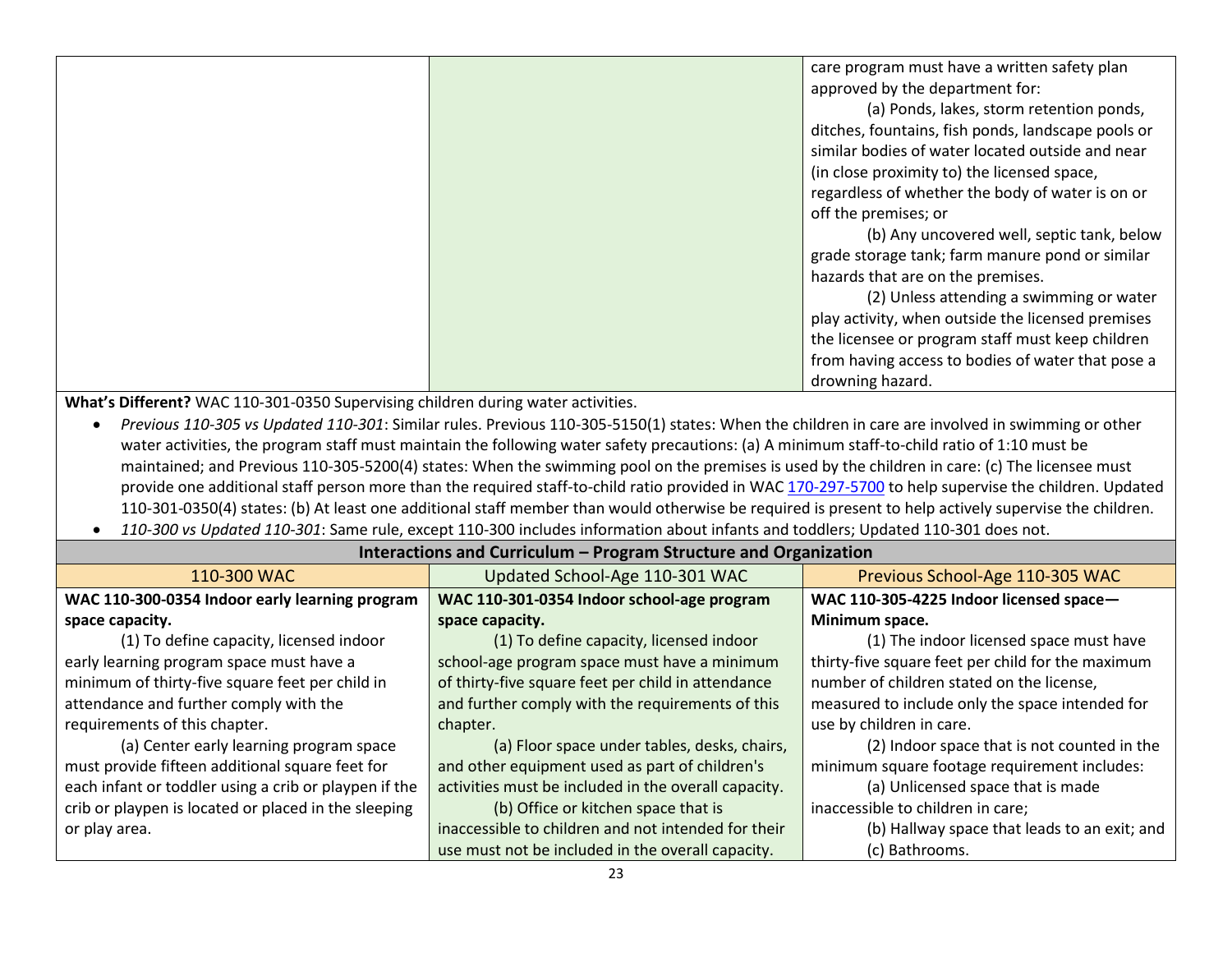(b) Floor space under tables, desks, chairs, and other equipment used as part of children's activities must be included in the overall capacity. (c) Office or kitchen space that is inaccessible to children and not intended for their use must not be included in the overall capacity. (d) Napping areas may be used as early

learning program space if mats and cots are removed when not in use and children have free access to the area.

(2) The following indoor space must not be counted in the overall capacity:

(a) Unlicensed space;

(b) Hallway space that is used for emergency evacuation or is not approved to be used for program activities;

(c) Bathrooms and diaper changing areas (including twenty-four inches surrounding diaper changing areas and handwashing sink, unless the diaper changing area has a two foot high barrier);

(d) Laundry areas;

(e) Closets;

(f) Stairways; and

(g) Floor space occupied by shelves, builtin cabinets, file cabinets, desks, or other office equipment not intended to be accessible to children.

(3) A large, licensed indoor gross motor activity space may be used to supplement the requirements of outdoor program space, pursuant to WAC [110-300-0145,](https://app.leg.wa.gov/wac/default.aspx?cite=110-300-0145) but must not be counted in the overall capacity if:

(a) The space provides seventy-five square feet per child for the maximum number of children listed on the license or the provider rotates groups of children; and

(2) The following indoor space must not be counted in the overall capacity:

(a) Unlicensed space;

(b) Hallway space that is used for

emergency evacuation or is not approved to be used for program activities;

(c) Bathrooms and handwashing sink;

(d) Laundry areas;

(e) Closets;

(f) Stairways; and

(g) Floor space occupied by shelves, builtin cabinets, file cabinets, desks, or other office equipment not intended to be accessible to children.

(3) A large, licensed indoor gross motor activity space may be used to supplement the requirements of outdoor program space, pursuant to WAC 110-301-0145, if:

(a) The space provides seventy-five square feet per child for the maximum number of children listed on the license or the provider rotates groups of children; and

(b) The space is safe and appropriate for activities otherwise performed in an outdoor play space.

(4) A program may request additional space, such as a library or computer lab, to be licensed without counting in that program's capacity.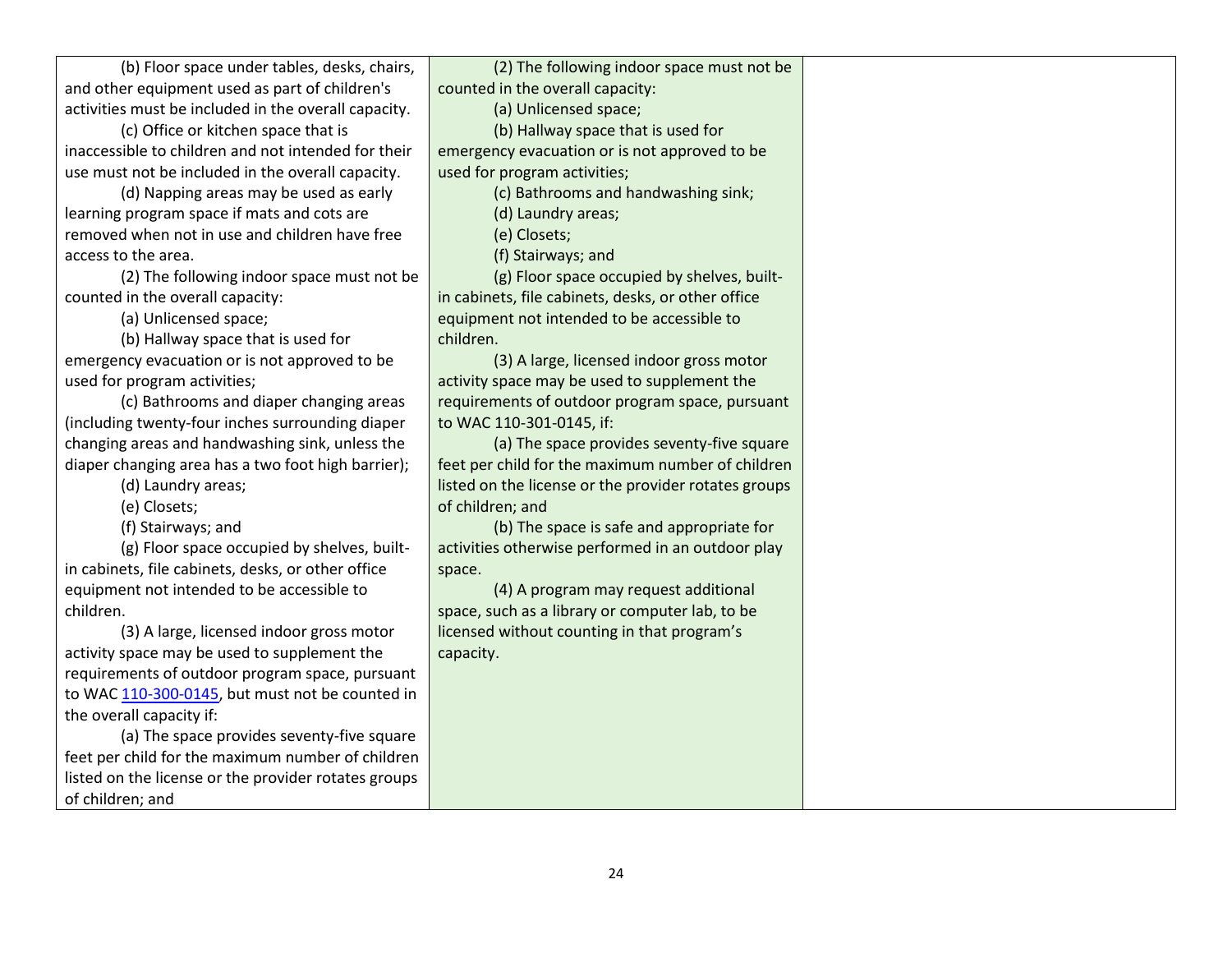| (b) The space is safe and appropriate for         |  |
|---------------------------------------------------|--|
| activities otherwise performed in an outdoor play |  |
| space.                                            |  |

**What's Different?** WAC 110-301-0354 Indoor school-age program space capacity.

- *Previous 110-305 vs Updated 110-301*: Similar rules. Updated WAC 110-301 includes more details.
- *110-300 vs Updated 110-301*: Same rule, except 110-300 includes requirement of fifteen additional square feet for each infant or toddler, and includes info about napping space. Updated 110-301 does not. Updated 110-301-0354(3) is written differently than 110-300-0354(3) to better clarify the intent of the rule. Updated 110-301-0354(4) states: A program may request additional space, such as a library or computer lab, to be licensed without counting in that program's capacity; 110-300 does not state this.

| Interactions and Curriculum - Program Structure and Organization |                                     |                                 |
|------------------------------------------------------------------|-------------------------------------|---------------------------------|
| 110-300 WAC                                                      | Updated School-Age 110-301 WAC      | Previous School-Age 110-305 WAC |
| WAC 110-300-0355 Family home capacity, ratio,                    | No rule for updated school-age WAC. | No Previous school-age rule.    |
| and group size.                                                  |                                     |                                 |
| (1) The department issues initial or                             |                                     |                                 |
| nonexpiring family home licenses for up to twelve                |                                     |                                 |
| children. The department will not issue a family                 |                                     |                                 |
| license to care for more children than permitted by              |                                     |                                 |
| the rules in this chapter but may issue a license to             |                                     |                                 |
| care for fewer than the maximum allowable                        |                                     |                                 |
| enrolled children. Family home licenses state:                   |                                     |                                 |
| (a) The maximum number of children that                          |                                     |                                 |
| may be in care at any one time (total capacity);                 |                                     |                                 |
| and                                                              |                                     |                                 |
| (b) The age range of children allowed in                         |                                     |                                 |
| care.                                                            |                                     |                                 |
| (2) The department determines capacity                           |                                     |                                 |
| for a family home early learning program after                   |                                     |                                 |
| considering:                                                     |                                     |                                 |
| (a) Square footage of the early learning                         |                                     |                                 |
| program;                                                         |                                     |                                 |
| (b) An early learning provider's years of                        |                                     |                                 |
| experience in licensed child care (experience must               |                                     |                                 |
| be from working as a center director, program                    |                                     |                                 |
| supervisor, lead teacher, family home licensee, or               |                                     |                                 |
| another similar role in a child care setting);                   |                                     |                                 |
| (c) A provider's education and ongoing                           |                                     |                                 |
| training;                                                        |                                     |                                 |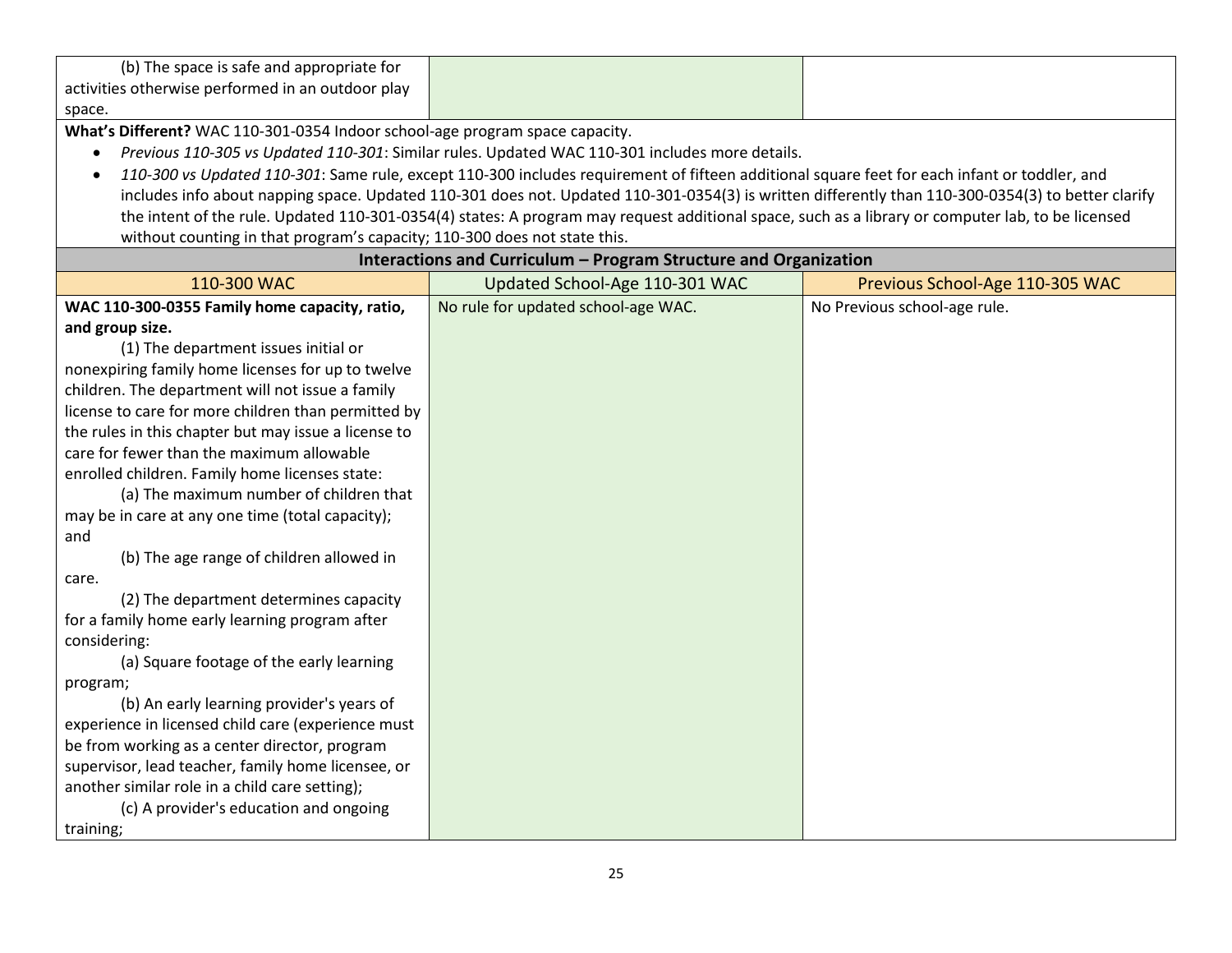(d) The age range requested or approved by the department;

(e) The amount of developmentally appropriate equipment, materials, and toys an early learning program can provide children to use;

(f) A provider's licensing history with the department; and

(g) The number of qualified staff available to meet staff -to -child ratios.

(3) A family home licensee must not exceed the total capacity or age range stated on the child care license at any time except as provided in this section. All children on the premises, signed in to child care, on an off -site trip from the early learning program, or being transported by the early learning program staff are counted in capacity including the children of staff.

(a) A family home licensee must receive department approval to care for a child with special needs, pursuant to WAC 110-300[-0300,](https://app.leg.wa.gov/wac/default.aspx?cite=110-300-0300) if the child is older than the maximum age identified on the license. A child with documented special needs may be in care up to age nineteen and must be counted in both capacity and staff -to -child ratio.

(b) A child with special needs who requires individualized supervision pursuant to WA[C 110](https://app.leg.wa.gov/wac/default.aspx?cite=110-300-0300)-300[-0300](https://app.leg.wa.gov/wac/default.aspx?cite=110-300-0300) counts towards capacity but does not count in the staff -to -child ratio.

(c) A child who turns thirteen years old permitted by chapte[r 110](https://app.leg.wa.gov/wac/default.aspx?cite=110-15)-15 WAC and who must be counted in both capacity and staff -to -child ratio.

(4) Any child birth through twelve years old on the premises, signed in to the child care, on an off -site trip from the early learning program, or being transported counts in capacity. This includes a family home licensee's own children, children of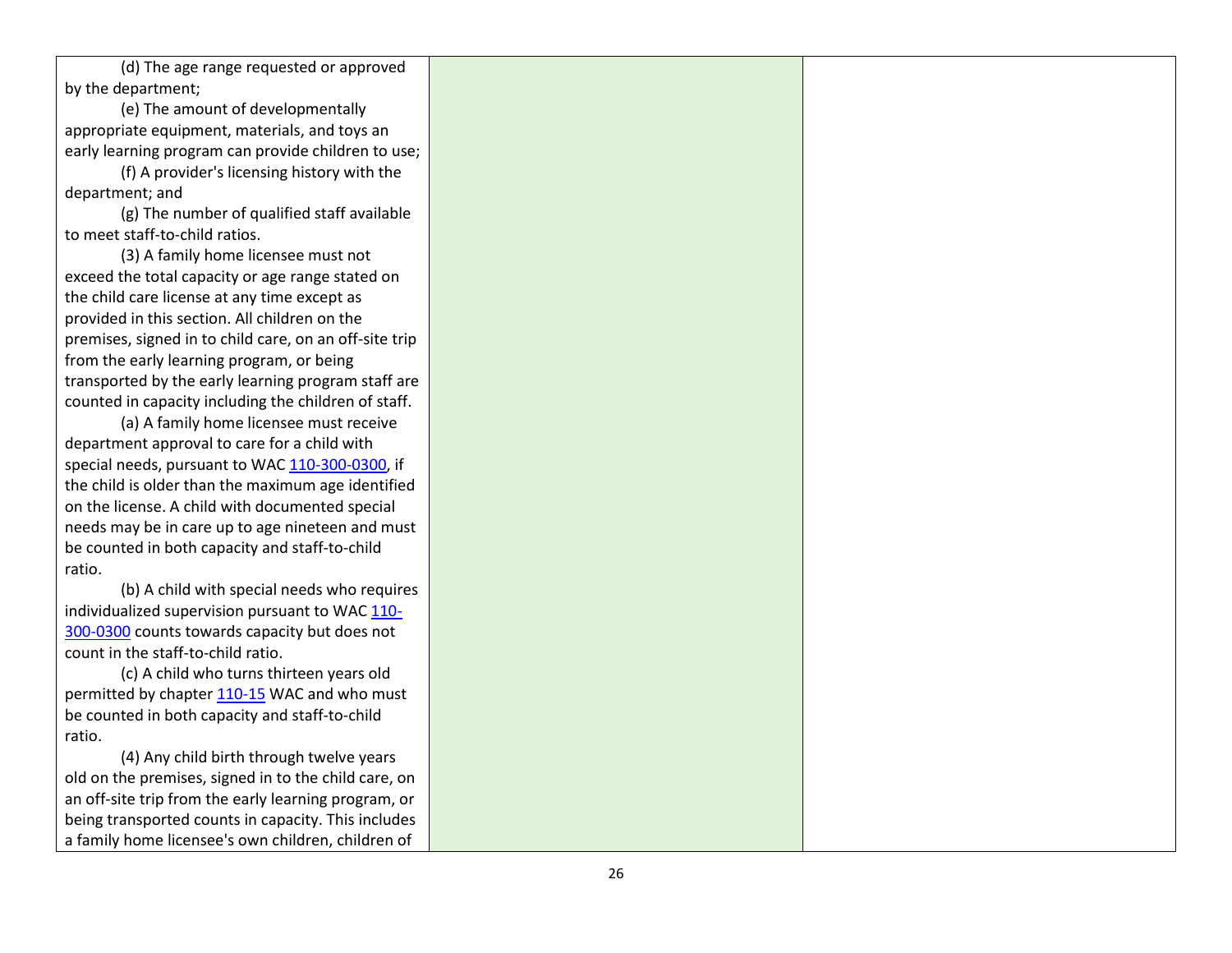staff, or visiting children not accompanied or supervised by an adult.

(5) A family home licensee must provide qualified staff to fulfill the staffing requirements and staff-to-child ratios during operating hours, including off-site activities and when transporting children in care.

(6) A family home licensee must provide additional staff, pursuant to WA[C 110-300-0350,](https://app.leg.wa.gov/wac/default.aspx?cite=110-300-0350) when children are participating in water activities or activities near water.

(7) When applying for an initial or nonexpiring family home license, a family home licensee with less than one year of experience may request from the department a capacity of up to six children, birth through twelve years of age.

(a) A maximum of three children may be under two years of age.

(b) If there are three children under two years of age, one of these children must be able to walk independently.

(8) When applying for an initial or nonexpiring family home license, a family home licensee with at least one year but less than two years of experience and:

(a) Working alone may request a capacity of up to eight children ages two through twelve years of age, with a maximum of four children under three years of age.

(b) Working with a qualified assistant may request a capacity of up to nine children birth through twelve years of age with a maximum of four children under two years of age.

(9) When applying for an initial or nonexpiring family home license, a family home licensee with at least two years' experience and: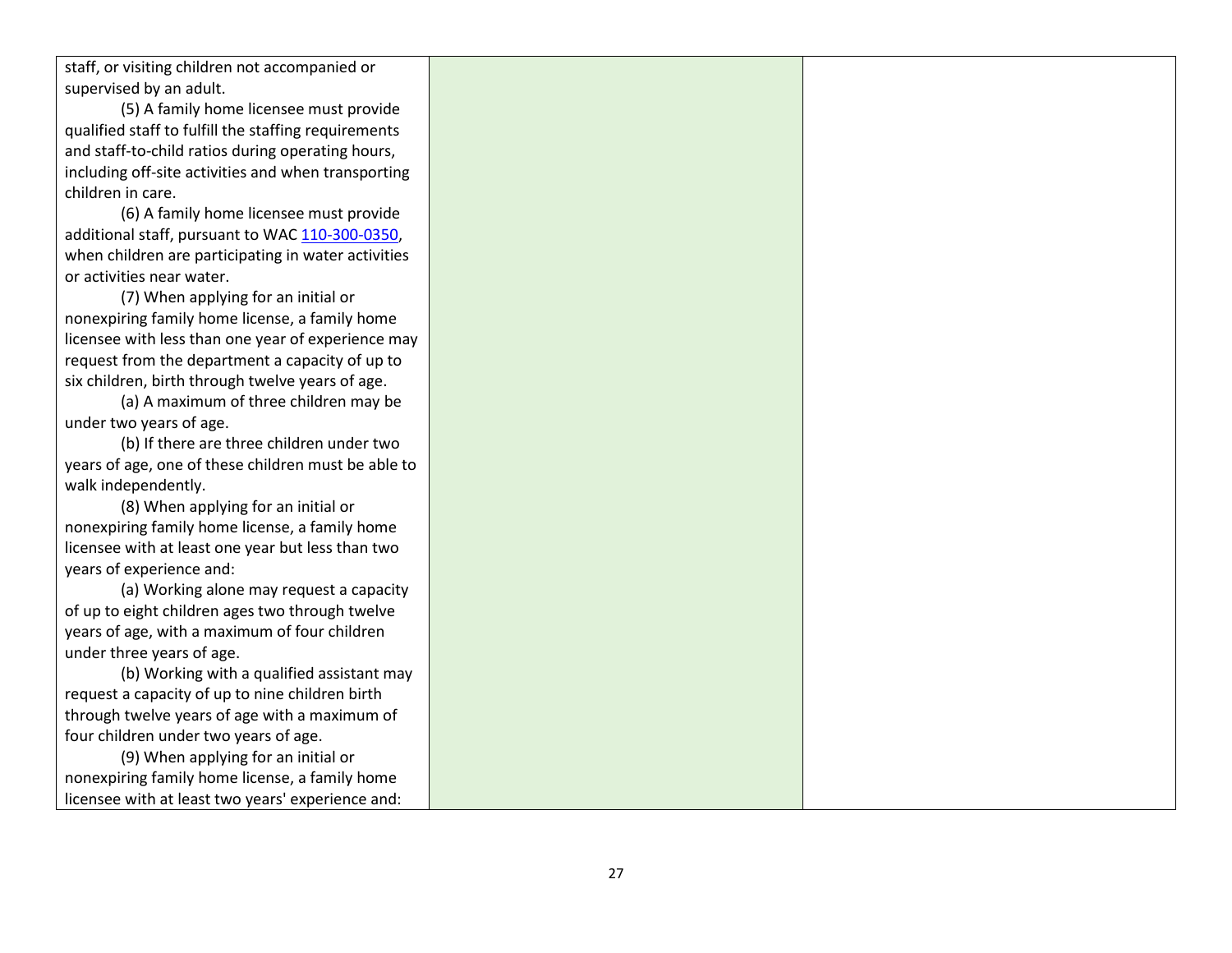(a) Working alone may request a capacity of up to ten children ages three years through twelve years of age;

(b) Working alone may request a capacity of up to twelve children for school age children only; and

(c) Working with a qualified assistant, may request a capacity of up to twelve children birth through twelve years of age with a maximum of six children under two years of age with two children being able to walk independently.

(10) A family home licensee, with two years of experience, may request a license for birth to twenty -four months of age with a maximum group size of eight when:

(a) There are two staff present with the group consisting of one staff who meets the qualification of the licensee and another who meets the qualifications to be counted in ratio;

(b) The staff -to -child ratio is 1:4;

(c) Fifteen additional square feet are provided for each infant or toddler; and

(d) A second staff member is present whenever:

(i) More than two children in care do not walk independently; or

(ii) When there are more than four children in care.

(11) The staff -to -child ratio is determined by the ages and number of children in care. Two early learning program staff are required anytime:

(a) More than six children are in care and any child in care is under two years of age;

(b) More than eight children are in care and any child in care is under three years of age; or

(c) More than ten children are in care and

any child is under school age.

**What's Different?**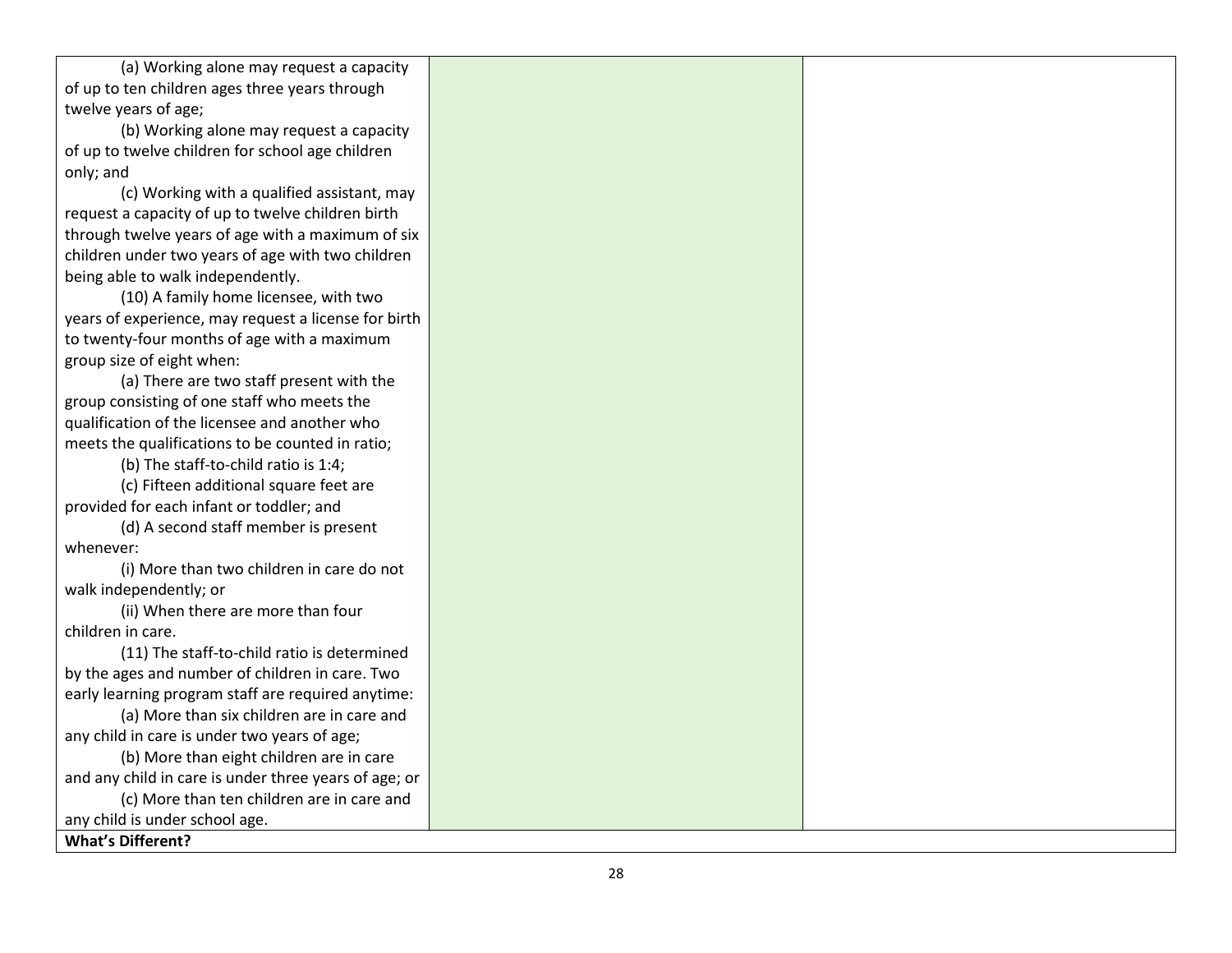*Previous 110-305 vs Updated 110-301*: No difference. Neither version includes 'Family home capacity, ratio, and group size' rule.

 *110-300 vs Updated 110-301*: 110-300 includes 'Family home capacity, ratio, and group size' rule; Updated 110-301 does not include 'Family home capacity, ratio, and group size' rule.

| Interactions and Curriculum – Program Structure and Organization |                                                    |                                                        |  |
|------------------------------------------------------------------|----------------------------------------------------|--------------------------------------------------------|--|
| 110-300 WAC                                                      | Updated School-Age 110-301 WAC                     | Previous School-Age 110-305 WAC                        |  |
| WAC 110-300-0356 Center capacity, ratio, and                     | WAC 110-301-0356 School-age capacity, ratio,       | WAC 110-305-5600 Staff-to-child ratio.                 |  |
| group size.                                                      | and group size.                                    | (1) The licensee must provide qualified                |  |
| (1) The department issues initial or                             | (1) The department issues initial or               | staff to meet the staffing requirements and ratios     |  |
| nonexpiring center early learning provider licenses.             | nonexpiring school-age program licenses. The       | described in WAC 170-297-5700 at all times during      |  |
| The department will not issue a center license to                | department will not issue a school-age license to  | operating hours, including off-site trips or when      |  |
| care for more children than permitted by the rules               | care for more children than permitted by the rules | transporting children in care.                         |  |
| in this chapter. The department may issue a                      | in this chapter. The department may issue a        | (2) The licensee must provide additional               |  |
| license to care for fewer than the maximum                       | license to care for fewer than the maximum         | staff as described in WAC 170-297-5150 through         |  |
| allowable enrolled children. For each center,                    | allowable enrolled children. For each school-age   | 170-297-5250 when children are participating in        |  |
| licenses state:                                                  | program, licenses state the:                       | water activities or near water.                        |  |
| (a) The maximum number of children that                          | (a) Maximum number of children that may            | (3) At minimum, a 1:15 staff-to-child ratio            |  |
| may be in care at any one time (total capacity);                 | be in care at any one time (total capacity);       | must be maintained at all times.                       |  |
| (b) The licensed capacity for each space                         | (b) Licensed capacity for each space within        |                                                        |  |
| within the center licensed for use by children; and              | the school-age program licensed for use by         | WAC 110-305-5625 Capacity.                             |  |
| (c) The age range of children allowed in                         | children; and                                      | (1) The child care program must not                    |  |
| care.                                                            | (c) Age range of children allowed in care.         | exceed the total number or ages of children in         |  |
| (2) The department determines capacity                           | (2) The department determines capacity             | attendance stated on the child care license.           |  |
| for a center early learning program after                        | for a school-age program after considering:        | (2) All children in care through twelve                |  |
| considering:                                                     | (a) Square footage of the school-age               | years of age in attendance on the premises,            |  |
| (a) Square footage of the early learning                         | program;                                           | attending an off-site field trip or activity, or being |  |
| program;                                                         | (b) A provider's education and ongoing             | transported by the licensee or program staff are       |  |
| (b) A provider's education and ongoing                           | training;                                          | counted in capacity.                                   |  |
| training;                                                        | (c) The age range of children requested or         | (3) All children within the age range on the           |  |
| (c) The age range of children requested or                       | approved by the department;                        | license count in ratio, including children of          |  |
| approved by the department;                                      | (d) The amount of developmentally                  | program staff, or visiting children who are not        |  |
| (d) The amount of developmentally                                | appropriate equipment, materials, and toys a       | accompanied by an adult.                               |  |
| appropriate equipment, materials, and toys an                    | school-age program can provide children to use;    | (4) The licensee must receive department               |  |
| early learning program can provide children to use;              | (e) A provider's licensing history with the        | approval to care for a child with special needs as     |  |
| (e) A provider's licensing history with the                      | department; and                                    | documented in WAC 170-297-0050 if the child is         |  |
| department; and                                                  | (f) The number of qualified staff available        | older than the maximum age identified on the           |  |
| (f) The number of qualified staff available                      | to meet staff-to-child ratios.                     | license. A child with documented special needs         |  |
| to meet staff-to-child ratios.                                   | (3) A licensee must not exceed the total           | may be in care up to age nineteen and must be          |  |
|                                                                  | capacity or age range stated on the school-age     | counted in ratio.                                      |  |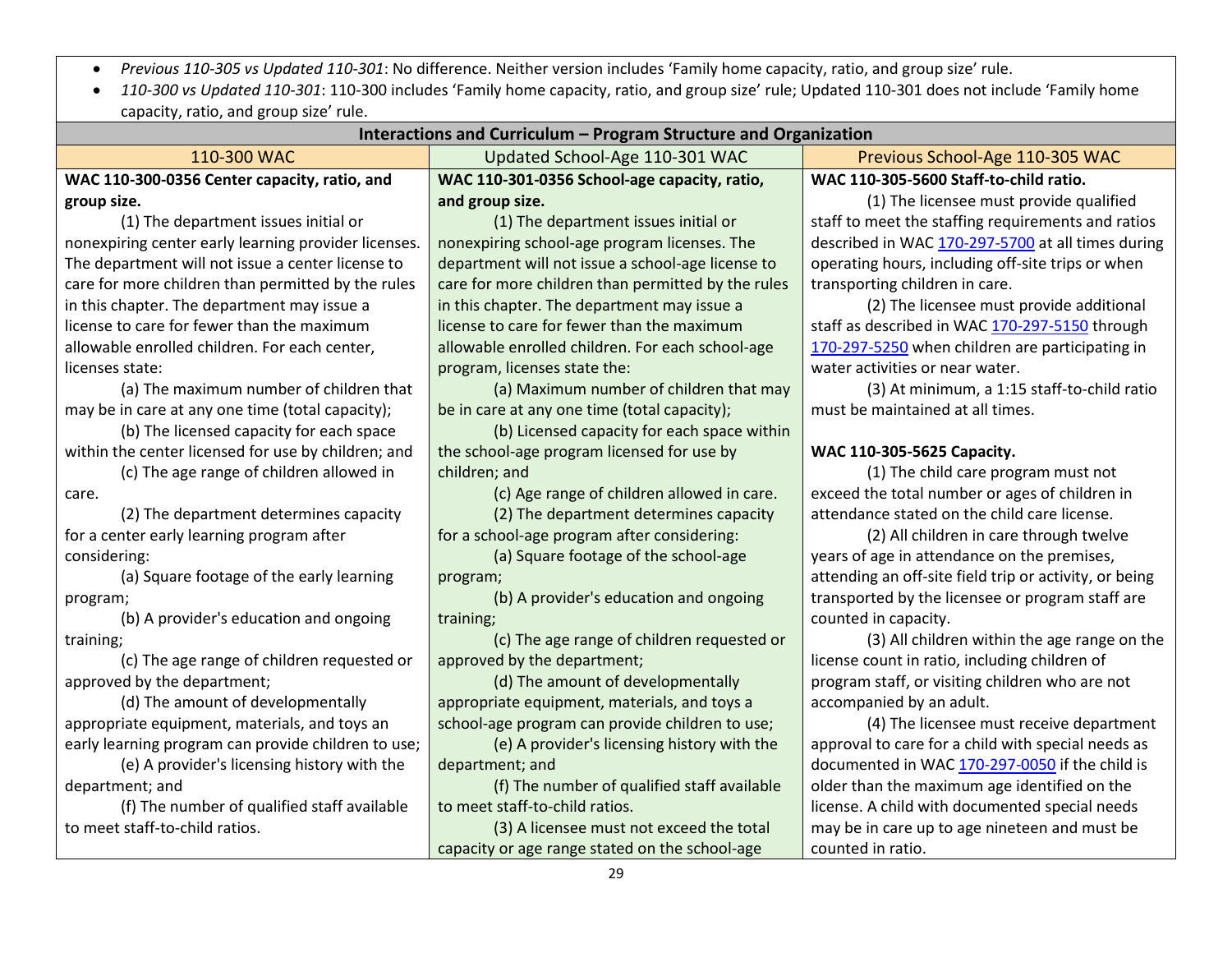(3) A center licensee must not exceed the total capacity or age range stated on the child care license at any time except as provided in this section. All children on the premises, signed in to child care, on an off-site trip from the early learning program, or being transported by the early learning program staff are counted in capacity including the children of staff.

(a) A center licensee must receive department approval to care for a child with special needs, pursuant to WAC [110-300-0300,](https://app.leg.wa.gov/wac/default.aspx?cite=110-300-0300) if the child is older than the maximum age identified on the license. A child with documented special needs may be in care up to age nineteen and must be counted in capacity and staff-to-child ratio.

(b) A child with special needs who requires individualized supervision pursuant to WA[C 110-](https://app.leg.wa.gov/wac/default.aspx?cite=110-300-0300) [300-0300](https://app.leg.wa.gov/wac/default.aspx?cite=110-300-0300) does not count in the staff-to-child ratio.

(c) A child who turns thirteen years old permitted by chapte[r 110-15](https://app.leg.wa.gov/wac/default.aspx?cite=110-15) WAC must be counted in both capacity and staff-to-child ratio.

(4) A center licensee must provide qualified staff to fulfill staffing requirements, staffto-child ratios, group size, and mixed age grouping during operating hours, including off-site activities or when transporting children in care.

(5) In each classroom or well-defined space, the maximum group size and ratio of center staff members to children, including children related to staff or the licensee, must be:

(a) Infants (birth through eleven months of age) with a:

(i) Maximum group size of eight with a ratio of one staff to four children (1:4);

(ii) Maximum group size of nine with a ratio of 1:3.

(b) Toddlers (twelve through twenty-nine months of age) with a:

program license at any time except as provided in this section. All children on the premises, signed in to the school-age program, on an off-site trip from the school-age program, or being transported by the school-age program staff are counted in capacity including the children of staff.

(a) A licensee must receive department approval to care for a child with special needs, pursuant to WAC 110-301-0300, if the child is older than the maximum age identified on the license. A child with documented special needs may be in care up to age nineteen and must be counted in capacity and staff-to-child ratio.

(b) A child with special needs who requires individualized supervision pursuant to WAC 110- 301-0300 counts toward capacity but does not count in the staff-to-child ratio.

(c) A child who turns thirteen years old permitted by chapter [110-15](https://app.leg.wa.gov/wac/default.aspx?cite=110-15) WAC must be counted in both capacity and staff-to-child ratio.

(4) A licensee must provide qualified staff to fulfill staffing requirements, staff-to-child ratios, and group size during operating hours, including off-site activities or when transporting children in care.

(5) In each classroom or well-defined space, the maximum group size of thirty children and ratio of 1:15 staff members to children, including children related to staff or the licensee, must be met.

(a) Group size may exceed thirty children only for special events such as assemblies or performances.

(6) A licensee must conduct activities for each group of children in a specific room or other defined space within a larger area.

(7) A licensee must provide additional staff as described in WAC 110-301-0350 when children

(5) If an individual child with special needs requires individualized supervision, a program staff person providing individualized supervision for that child does not count in the staff-to-child ratio for the other children in care.

#### **WAC 110-305-5725 Groups.**

(1) The program must provide clearly defined licensed space for each group of children.

(2) A 1:15 staff-to-child ratio must be maintained at all times.

(3) Group size must not exceed thirty children.

(4) Group size may exceed thirty only for brief periods of time not to exceed fifteen minutes, or for special events such as assemblies or performances.

(5) Qualified staff must supervise each group.

(6) The total number of children in all groups must not exceed the licensed capacity of the space.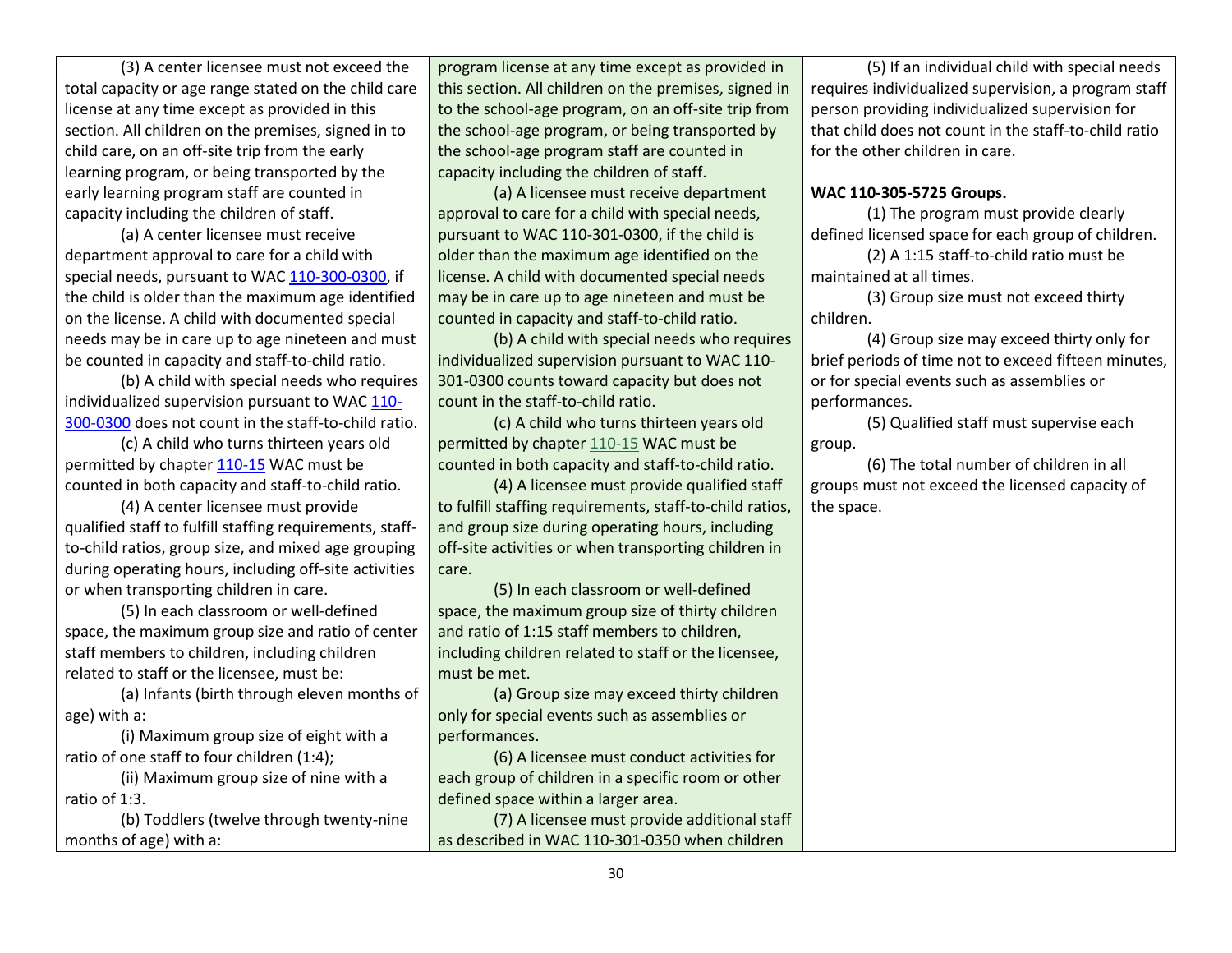(i) Maximum group size of fourteen with a ratio of 1:7;

(ii) Maximum group size of fifteen with a ratio of 1:5.

(c) Preschoolers (thirty months through six years of age who are not attending kindergarten or elementary school) with a maximum group size of twenty with a ratio of 1:10; and

(d) School-age children (five years through twelve years of age who are enrolled in or attending kindergarten or elementary school) with a maximum group size of thirty with a ratio of 1:15.

(6) A center licensee may combine children of different age groups for periods of no more than the first two hours of the day or the last two hours of the day, not to exceed two hours in any given day, provided the staff-to-child ratio and group size designated for the youngest child in the mixed group are maintained.

(7) Children at least five years old and enrolled in or attending kindergarten may be a part of the preschool or school-age group if developmentally appropriate and the child's parent or guardian agrees to this placement.

(8) A center licensee must conduct activities for each group of children in a specific room or other defined space within a larger area.

(9) A center licensee must provide additional staff as described in WAC [110-300-0350](https://app.leg.wa.gov/wac/default.aspx?cite=110-300-0350) when children are participating in water activities or activities near water.

(10) When only one center staff is required to care for the only group of children on-site for up to an hour at the beginning or end of the day, the center licensee must ensure:

are participating in water activities or activities near water.

(8) When only one staff is required to care for the only group of children on-site for up to an hour at the beginning or end of the day, the licensee must ensure:

(a) The staff member provides an appropriate level of supervision at all times to the children in care;

(b) The staff member is free of all other duties while providing care to children; and

(c) A second individual with a cleared background check is on-site and readily available to respond if needed, or the department approves an alternate plan.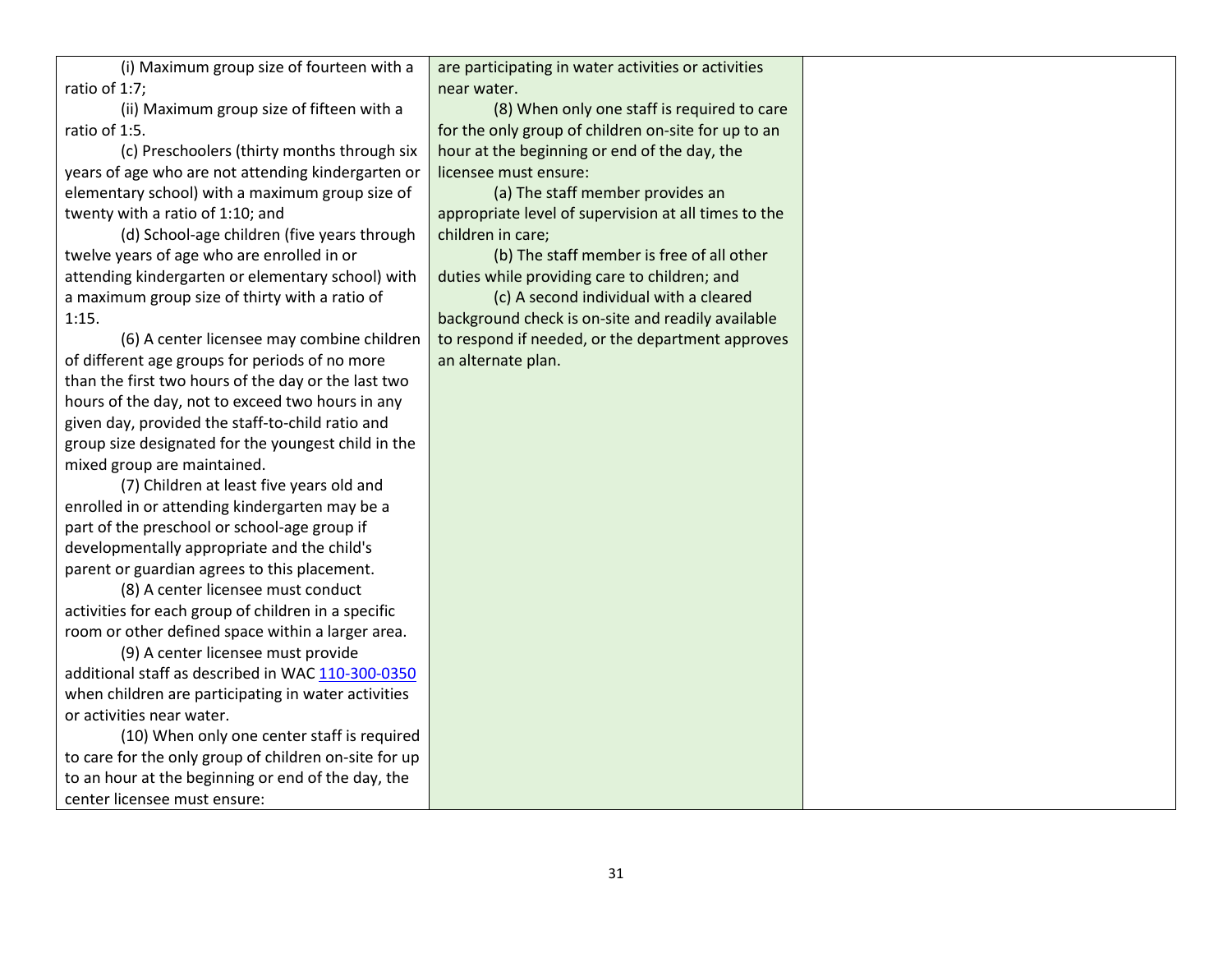| (a) That staff member provides an                    |  |
|------------------------------------------------------|--|
| appropriate level of supervision at all times to the |  |
| children in care;                                    |  |
| (b) That staff member is free of all other           |  |
| duties while providing care to children; and         |  |
| (c) A second individual with a cleared               |  |
| background check is on-site and readily available    |  |
| to respond if needed, or the department approves     |  |
| an alternate plan.                                   |  |

**What's Different?** WAC 110-301-0356 School-age capacity, ratio, and group size.

- *Previous 110-305 vs Updated 110-301*: Similar rules. Updated WAC 110-301-0320 includes what information is on the license, details about what the department considers when determining capacity, and a child who turns thirteen years old permitted by chapte[r 110-15](https://app.leg.wa.gov/wac/default.aspx?cite=110-15) WAC must be counted in both capacity and staff-to-child ratio, and what is required of the licensee when only one staff is required to care for the only group of children on-site for up to an hour at the beginning or end of the day; Previous 110-305 does not include these requirements. Previous 110-305 states: (4) Group size may exceed thirty only for brief periods of time not to exceed fifteen minutes, or…; Updated 110-301 does not state this.
- *110-300 vs Updated 110-301*: Similar rules. 110-300 identifies maximum group size and staff:child ratios for the different age groups found in early learning programs [see 110-301-0356(5)(a-d)(6)(7)]; Updated 110-301 does not because school-age programs do not serve early learning-aged children. Updated 110-301 states: (5)(a) Group size may exceed thirty children only for special events such as assemblies or performances; 110-300 does not state this.

| Interactions and Curriculum – Program Structure and Organization |                                     |                                 |  |
|------------------------------------------------------------------|-------------------------------------|---------------------------------|--|
| 110-300 WAC                                                      | Updated School-Age 110-301 WAC      | Previous School-Age 110-305 WAC |  |
| WAC 110-300-0357 Center mixed age group,                         | No rule for updated school-age WAC. | No Previous school-age rule.    |  |
| capacity, ratio, and group size.                                 |                                     |                                 |  |
| (1) A center early learning program must                         |                                     |                                 |  |
| do the following to mix age groups of children in                |                                     |                                 |  |
| care (in addition to any specific requirements of                |                                     |                                 |  |
| this section):                                                   |                                     |                                 |  |
| (a) Meet the square footage and staff-to-                        |                                     |                                 |  |
| child ratio requirements for the youngest child                  |                                     |                                 |  |
| present in the group;                                            |                                     |                                 |  |
| (b) Meet the health, safety, and                                 |                                     |                                 |  |
| developmental needs for all ages of children in the              |                                     |                                 |  |
| mixed group; and                                                 |                                     |                                 |  |
| (c) Inform the department of the center's                        |                                     |                                 |  |
| mixed age group policy.                                          |                                     |                                 |  |
| (2) A center early learning program must                         |                                     |                                 |  |
| do the following to mix groups of children birth to              |                                     |                                 |  |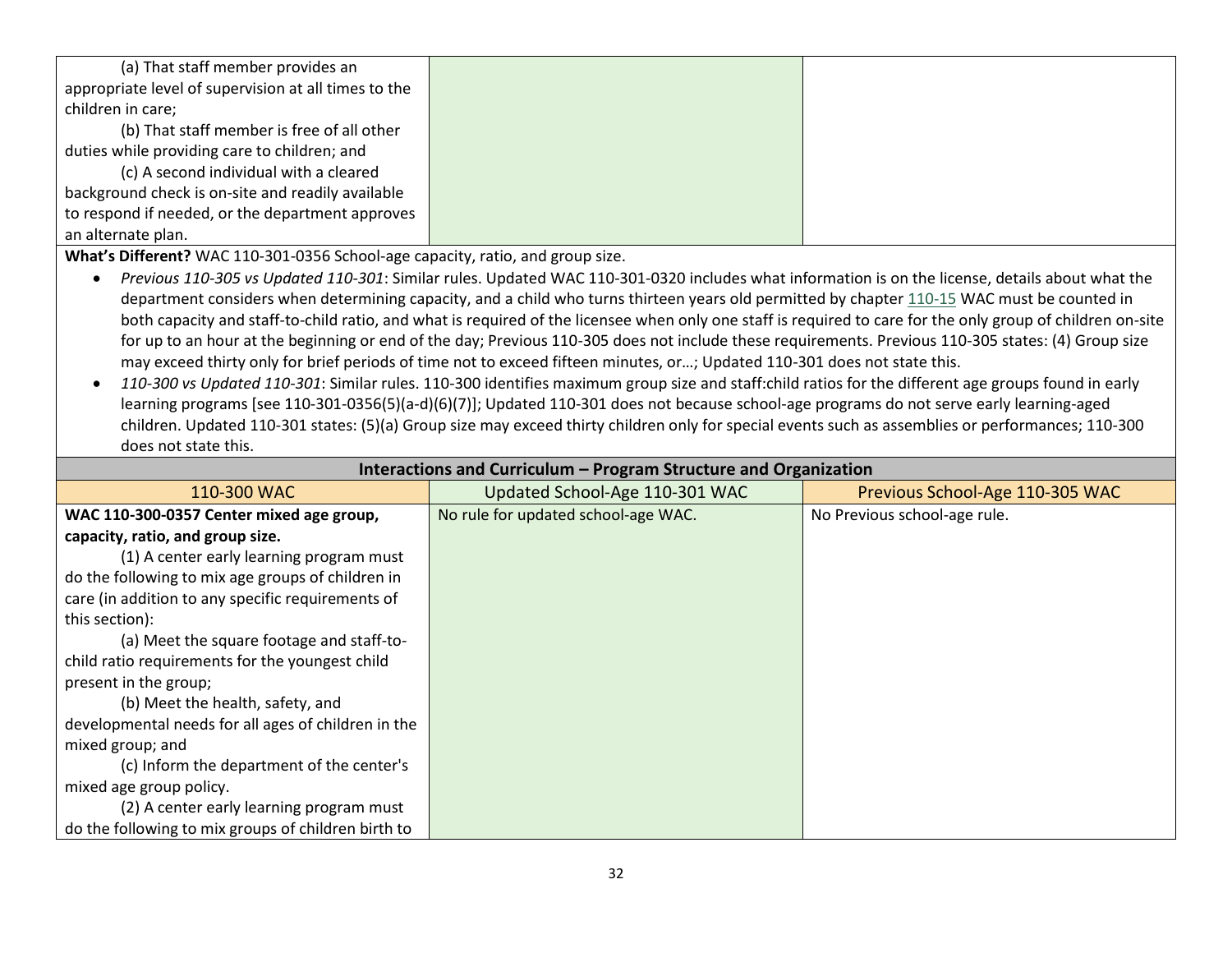thirty -six months old with a maximum group size of eight children:

(a) Have at least two staff present with the group, consisting of one lead teacher and one other staff member qualified under this chapter; and

(b) Keep a staff -to -child ratio of 1:4.

(3) A center early learning program must do the following to mix groups of children birth to thirty -six months old with a maximum group size of nine children:

(a) Have at least three staff present with the group, consisting of one lead teacher and two other staff members qualified under this chapter; and

(b) Keep a staff -to -child ratio of 1:3.

(4) A center early learning program must do the following to mix groups of children twelve to thirty -six months old:

(a) Have at least two staff present with the group, consisting of one lead teacher and one other staff member qualified under this chapter; and

(b) Keep a staff -to -child ratio of 1:7 with a maximum group size of fourteen children.

(5) A center early learning program must do the following to mix groups of children twelve to thirty -six months old:

(a) Have at least three staff present with the group, consisting of one lead teacher and two other staff members qualified under this chapter; and

(b) Keep a staff -to -child ratio of 1:5 with a maximum group size of fifteen children.

(6) A center early learning program must do the following to mix groups of children between thirty -six months old through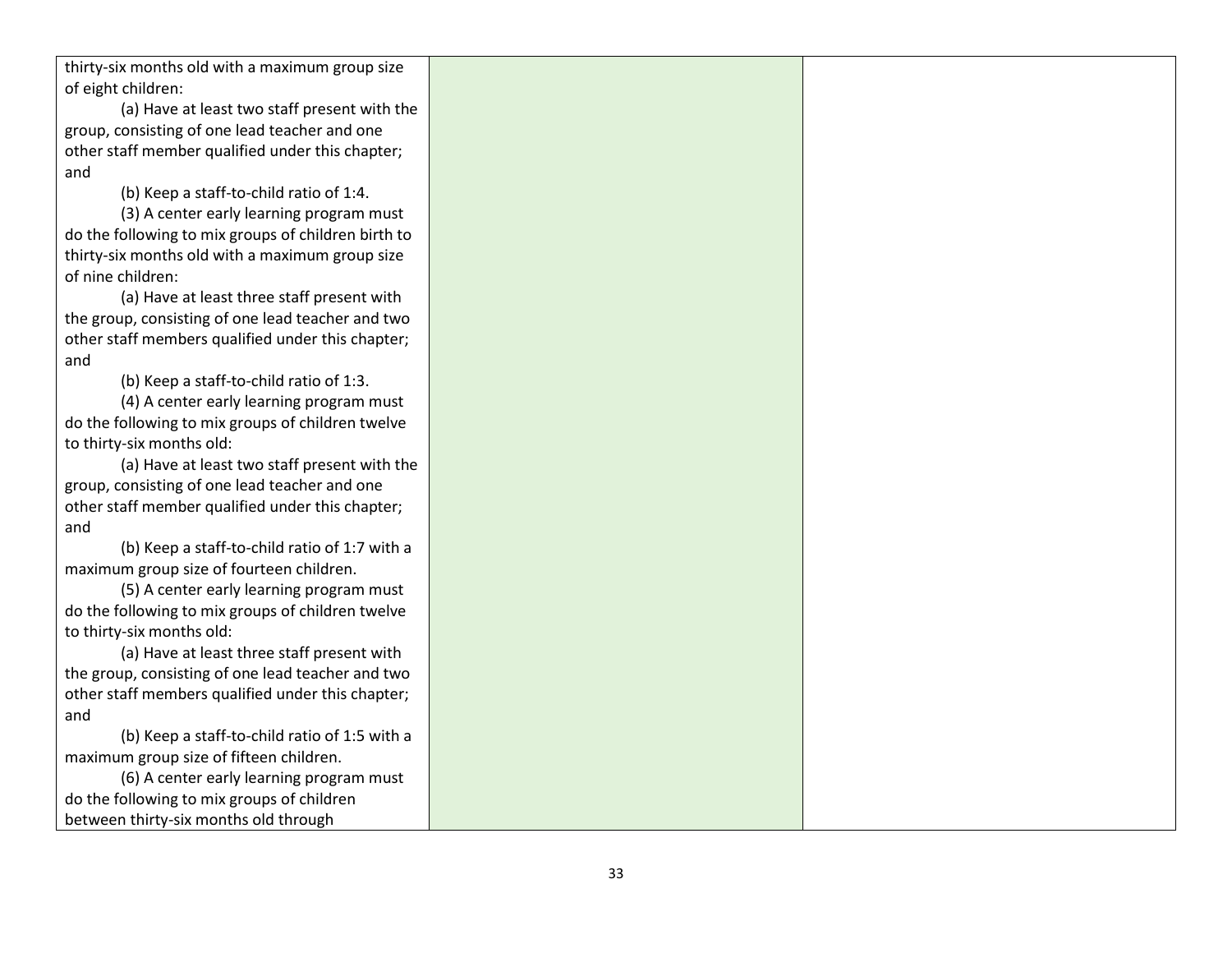kindergarten with a maximum group size of twenty children:

(a) Have at least two staff present with the group, consisting of one lead teacher and one other staff member qualified under this chapter; and

(b) Keep a staff-to-child ratio of 1:10.

(7) A center early learning program must do the following to mix groups of children between thirty-six months old through kindergarten with a maximum group size of twenty-six children:

(a) Have at least three staff present with the group, consisting of one lead teacher and two other staff members qualified under this chapter; and

(b) Keep a staff-to-child ratio of 1:10.

(8) A center early learning program must do the following to mix groups of children four and one-half to nine years old with a maximum group size of twenty children:

(a) Have at least two staff present with the group, consisting of one lead teacher and one other staff member qualified under this chapter; and

(b) Keep a staff-to-child ratio of 1:10.

(9) A center early learning program must do the following to mix groups of children four and one-half to nine years old with a maximum group size of twenty-six children:

(a) Have at least three staff present with the group, consisting of one lead teacher and two other staff members qualified under this chapter; and

(b) Keep a staff-to-child ratio of 1:10.

# **What's Different?**

*Previous 110-305 vs Updated 110-301*: No difference. Neither version includes 'Center mixed age group, capacity, ratio, and group size' rule.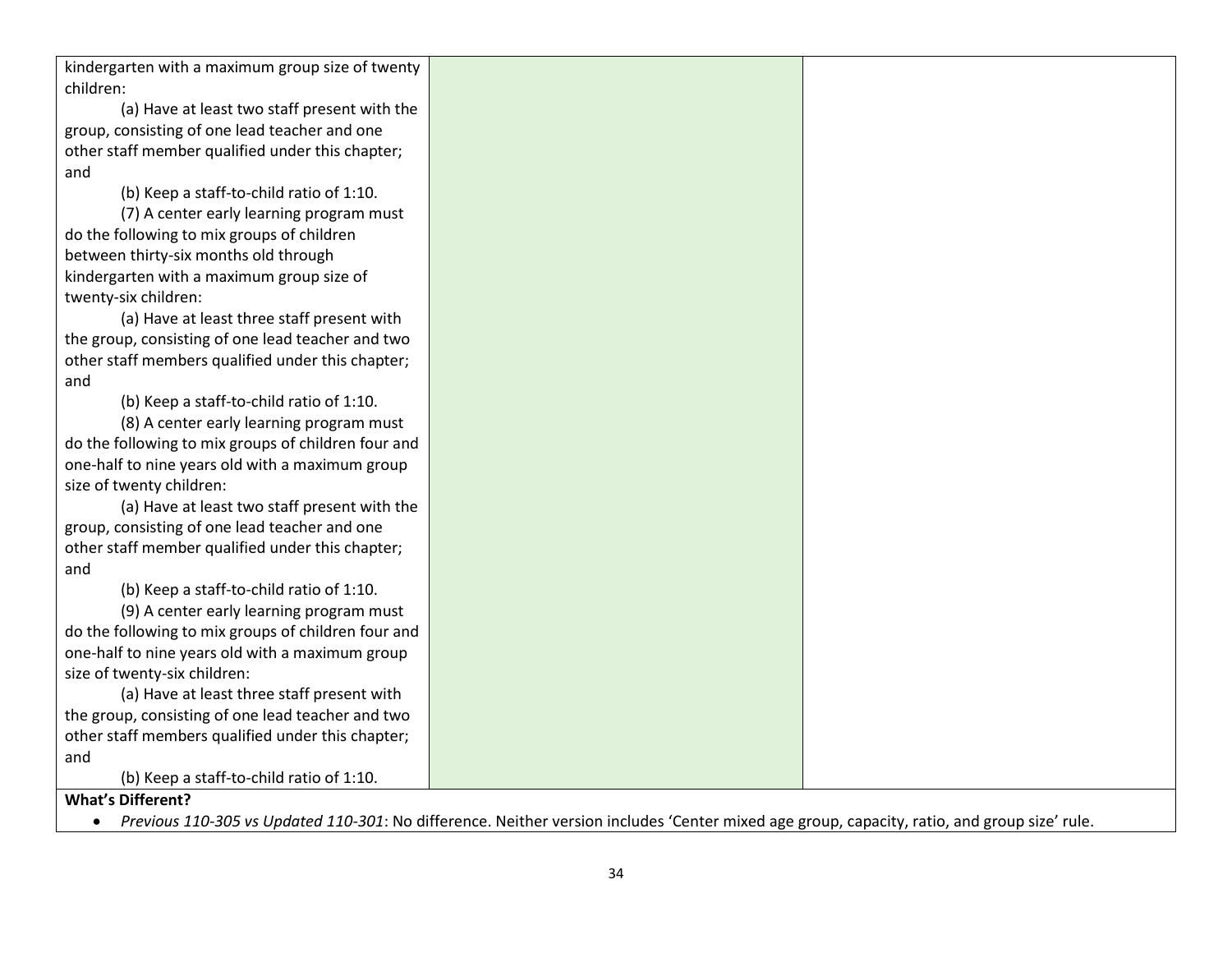*110-300 vs Updated 110-301*: 110-300 includes 'Center mixed age group, capacity, ratio, and group size' rule; Updated 110-301 does not include 'Center mixed age group, capacity, ratio, and group size' rule.

| Interactions and Curriculum - Program Structure and Organization |                                                                                                                                                    |                                                    |  |  |
|------------------------------------------------------------------|----------------------------------------------------------------------------------------------------------------------------------------------------|----------------------------------------------------|--|--|
| 110-300 WAC                                                      | Updated School-Age 110-301 WAC                                                                                                                     | Previous School-Age 110-305 WAC                    |  |  |
| WAC 110-300-0360 Program and daily schedule.                     | WAC 110-301-0360 Program and daily schedule.                                                                                                       | WAC 110-305-5125 Outdoor areas and daily           |  |  |
| (1) An early learning provider must have                         | (1) A school-age provider must have an                                                                                                             | physical activities.                               |  |  |
| an established program and daily schedule that is                | established program and daily schedule that is                                                                                                     | (1) Program staff must provide outdoor             |  |  |
| familiar to children.                                            | familiar to children.                                                                                                                              | activities at least twenty minutes for every three |  |  |
| (2) A schedule must be designed to meet                          | (2) A schedule must be designed to meet                                                                                                            | hours of care unless conditions pose a health and  |  |  |
| enrolled children's developmental, cultural, and                 | enrolled children's developmental, cultural, and                                                                                                   | safety risk to the children.                       |  |  |
| special needs. The daily schedule must:                          | special needs. The daily schedule must:                                                                                                            |                                                    |  |  |
| (a) Be specific for each age group of                            | (a) Offer a variety of activities to meet                                                                                                          | WAC 110-305-6550 Typical daily schedule.           |  |  |
| children, when applicable;                                       | children's needs, pursuant to WAC 110-301-0150;                                                                                                    | (1) A typical daily schedule must be posted        |  |  |
| (b) Offer a variety of activities to meet                        | (b) Meet the following daily morning or                                                                                                            | that includes program activities.                  |  |  |
| children's needs, pursuant to WAC 110-300-0150;                  | afternoon active outdoor play time requirements:                                                                                                   | (2) The typical daily schedule must include:       |  |  |
| (c) Meet the following daily morning or                          | (i) Ten minutes for each one hour of                                                                                                               | (a) Hours of operation;                            |  |  |
| afternoon active outdoor play time requirements:                 | programming for children; and                                                                                                                      | (b) Types of activities, including screen          |  |  |
| (i) Twenty minutes for each three hours of                       | (ii) A program that operates more than six                                                                                                         | time;                                              |  |  |
| programming for infants (as tolerated) and                       | hours a day must provide ninety minutes of active                                                                                                  | (c) General timelines for activities;              |  |  |
| toddlers;                                                        | play for children (thirty minutes of which may be                                                                                                  | (d) Routine transportation times, if               |  |  |
| (ii) Thirty minutes for each three hours of                      | moderate to vigorous indoor activities).                                                                                                           | applicable;                                        |  |  |
| programming for children preschool age and older;                | (c) Include scheduled and consistent times                                                                                                         | (e) Menus and meal service; and                    |  |  |
| and                                                              | for meal service; and                                                                                                                              | (f) Outdoor times.                                 |  |  |
| (iii) Programs that operate more than six                        | (d) Include routine transportation times, if                                                                                                       | (3) Evidence of daily activities may be            |  |  |
| hours a day must provide ninety minutes of active                | applicable; and                                                                                                                                    | shared or demonstrated through:                    |  |  |
| play for preschool age and up or sixty minutes of                | (e) Include evening and overnight care, if                                                                                                         | (a) Display;                                       |  |  |
| active play for infants and toddlers (thirty minutes             | applicable.                                                                                                                                        | (b) Writing; or                                    |  |  |
| of which may be moderate to vigorous indoor                      |                                                                                                                                                    | (c) A checklist.                                   |  |  |
| activities).                                                     |                                                                                                                                                    |                                                    |  |  |
| (d) Include scheduled and consistent times                       |                                                                                                                                                    |                                                    |  |  |
| for meal service;                                                |                                                                                                                                                    |                                                    |  |  |
| (e) Include routine transportation times, if                     |                                                                                                                                                    |                                                    |  |  |
| applicable;                                                      |                                                                                                                                                    |                                                    |  |  |
| (f) Include rest periods, if applicable; and                     |                                                                                                                                                    |                                                    |  |  |
| (g) Include overnight care, if applicable.                       |                                                                                                                                                    |                                                    |  |  |
| What's Different? WAC 110-301-0360 Program and daily schedule.   |                                                                                                                                                    |                                                    |  |  |
|                                                                  | Previous 110-305 vs Updated 110-301: Similar rules. Previous 110-305-5125(1) requires outdoor activities at least twenty minutes for every three   |                                                    |  |  |
|                                                                  | hours of care; Updated WAC 110-301 requires daily morning or afternoon active outdoor play time requirements: (i) Ten minutes for each one hour of |                                                    |  |  |

35